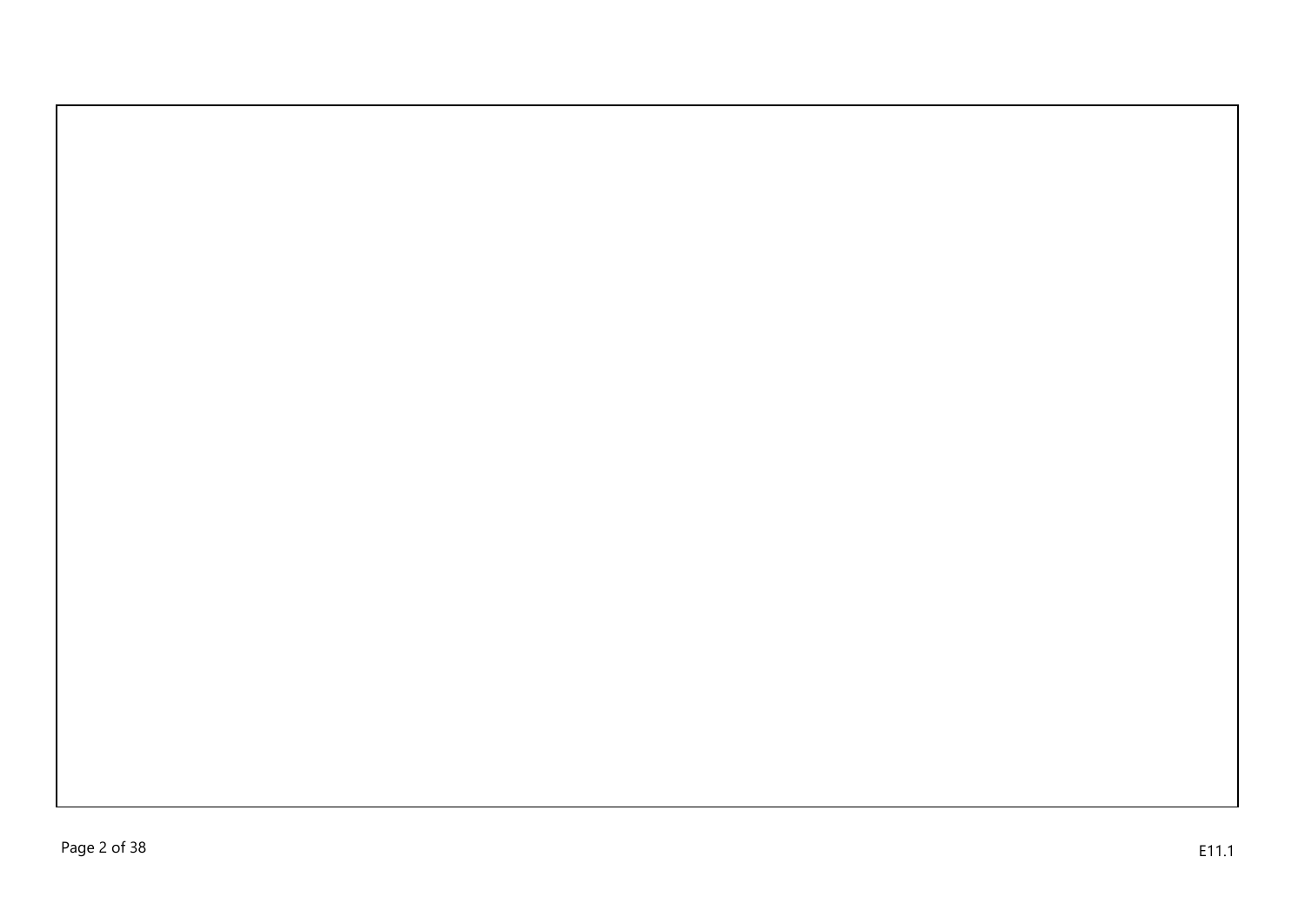| #              | Island           | House Name              | Name             | Sex         | National ID | ، ه ، ره<br>مربح نیر شه                                                                               | ىئرىتر                                           |
|----------------|------------------|-------------------------|------------------|-------------|-------------|-------------------------------------------------------------------------------------------------------|--------------------------------------------------|
|                | B. Dharavandhoo  |                         |                  |             |             |                                                                                                       |                                                  |
|                | B. Dharavandhoo  | Chanpaamaage            | Minna Ali Naseer | $\mathsf F$ | A109645     | ىر 2 مەك ئ                                                                                            | ويثريثر لأبي يترجيني                             |
|                | B. Eydhafushi    |                         |                  |             |             |                                                                                                       |                                                  |
|                | B. Eydhafushi    | Oceanic Villa           | Mariyam Jazlee   | $\mathsf F$ | A256182     | ە ئەسىر مىرى <i>مۇ بە</i>                                                                             | وبرده ويحو                                       |
| B. Goidhoo     |                  |                         |                  |             |             |                                                                                                       |                                                  |
| 3              | B. Goidhoo       | Rangali                 | Milhana Naseer   | $\mathsf F$ | A107265     | ئرىثىمۇ م                                                                                             | ویژنڈ ایک ویڈ                                    |
|                | B. Hithaadhoo    |                         |                  |             |             |                                                                                                       |                                                  |
| 4              | B. Hithaadhoo    | Vaijeheyge              | Aneesa Hussain   | F           | A248384     | ر<br>ح د ق ر د                                                                                        | أماسرت بركستها مكر                               |
|                | Dh. Kudahuvadhoo |                         |                  |             |             |                                                                                                       |                                                  |
| 5              | Dh. Kudahuvadhoo | Dhaftharu No Dh R 034   | Sehenaz Hussain  | F           | A309627     | رەر دېرىكى ترىر 034                                                                                   | عود شريع پر جام مر                               |
|                | GDh. Fiyoaree    |                         |                  |             |             |                                                                                                       |                                                  |
| 6              | GDh. Fiyoaree    | Dhoogas                 | Sufaira Usman    | F           | A150192     | ود پر ہے<br>تعریٰ ک                                                                                   |                                                  |
| $\overline{7}$ | GDh. Fiyoaree    | Zameen                  | Thaha Nafiz      | M           | A300732     | ئچ ج مگر                                                                                              | وي شمېره.<br>دي شمېره                            |
|                | GDh. Gadhdhoo    |                         |                  |             |             |                                                                                                       |                                                  |
| 8              | GDh. Gadhdhoo    | Zamaanee Asseyri        | Ibrahim Niyaz    | ${\sf M}$   | A098814     | ئ <sub>ە</sub> ئەسىدە ئەسىر                                                                           | سرمرسح<br>ەر ھەترىر <i>ج</i>                     |
|                | GDh. Thinadhoo   |                         |                  |             |             |                                                                                                       |                                                  |
| 9              | GDh. Thinadhoo   | Mainaafaru              | Aminath Ishfa    | $\mathsf F$ | A253928     | ۇر ئىز ئە                                                                                             | ة وينتجى مشوقى<br>مرح ينجى مشوقى<br>مەمشۇمى      |
| 10             | GDh. Thinadhoo   | Red Home Dhekunu        | Aishath          | F           | A284921     | ه ۵۵ ه ه و و<br>مرو ترو ترم متر                                                                       |                                                  |
|                | Gn. Fuvahmulah   |                         |                  |             |             |                                                                                                       |                                                  |
| 11             | Gn. Fuvahmulah   | Dhiguvaandu. Wink House | Ilham Shareef    | M           | A280676     | وري من الله عن الله عن الله عن الله عن الله عن الله عن الله عن الله عن الله عن الله عن الله عن الله ا | روژو خنرو                                        |
| 12             | Gn. Fuvahmulah   | Funaadu. Villa          | Aminath Ali      | F           | A005890     | زىندى پەغ                                                                                             | أزوينهم أربح                                     |
| 13             | Gn. Fuvahmulah   | Hoadhadu. Murigu        | Nawah Mohamed    | ${\sf M}$   | A166988     | ج ر ح .<br>رفر ۽  و مري                                                                               | و ر ه ر د<br><i>و ټ</i> رو تر<br>ر و د<br>سره بر |
| HA. Baarah     |                  |                         |                  |             |             |                                                                                                       |                                                  |
| 14             | HA. Baarah       | Sharaaz                 | Nisfa Ali        | F           | A292719     | ر در ده<br>شو نر م                                                                                    | سرے قدیم کے مقبر                                 |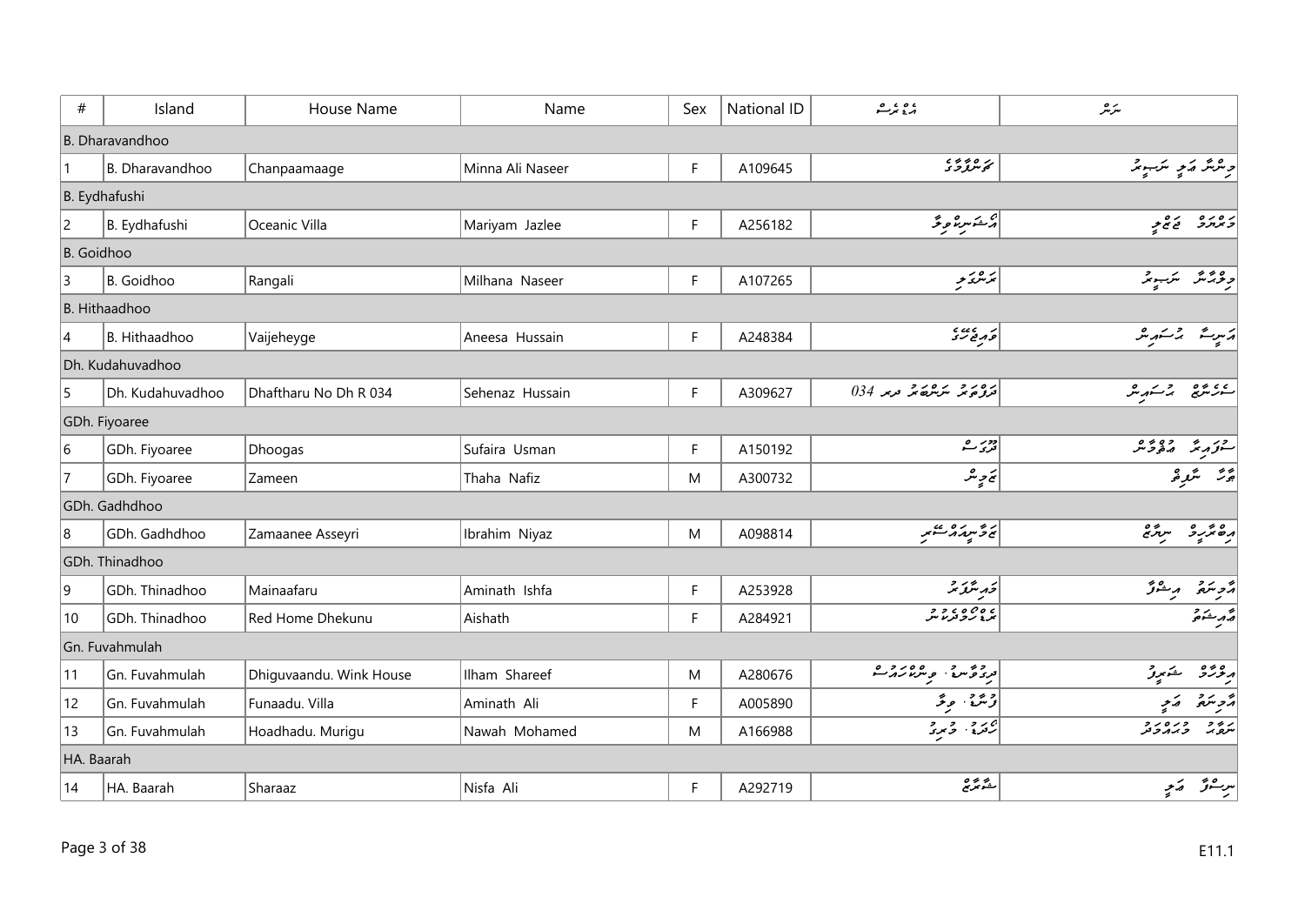|          | HA. Hoarafushi      |                    |                          |           |         |                                           |                                            |                                 |  |  |  |
|----------|---------------------|--------------------|--------------------------|-----------|---------|-------------------------------------------|--------------------------------------------|---------------------------------|--|--|--|
| 15       | HA. Hoarafushi      | Alanaasige         | Mariyam Hussain          | F         | A259993 | ىر ئە ئەرسىسى<br>مەخرىش <del>ە</del> سىسى | بر سەمەر بىر                               | ر ه بر ه<br><del>د</del> بربرگر |  |  |  |
|          | HA. Kelaa           |                    |                          |           |         |                                           |                                            |                                 |  |  |  |
| 16       | HA. Kelaa           | Aluvimaage         | Aishath Yoosuf           | F         | A090481 | پر څرمو څرنه                              | دد وه<br>در سور                            | در<br>درگار مشترهی              |  |  |  |
|          | HDh. Hanimaadhoo    |                    |                          |           |         |                                           |                                            |                                 |  |  |  |
| 17       | HDh. Hanimaadhoo    | Green Villa        | Mihunath Mohamed         | F         | A224244 | <sup>3</sup> مرىنز <sub>ى</sub> ر ئى      | و ره ر د<br>تر پر ژنر                      | ورمنبر                          |  |  |  |
| 18       | HDh. Hanimaadhoo    | Kulhlhavahge       | Fathimath Idhrees        | F         | A220421 | وه ر ر ه ،<br>ماړ نوار د                  |                                            | ڙوڌو روپرے                      |  |  |  |
|          | HDh. Neykurendhoo   |                    |                          |           |         |                                           |                                            |                                 |  |  |  |
| 19       | HDh. Neykurendhoo   | Endherimaage       | Ahmed Yaasmeen           | ${\sf M}$ | A151922 | ې ه پر پر پر په<br>مرغو پر پر پر          | ېژمسوچ مګر<br>مسرچ                         | ر ەر د                          |  |  |  |
| 20       | HDh. Neykurendhoo   | Kaneerumaage       | Aminath Shabana          | F         | A231776 | ا پر سرچري<br>ما سرچري                    | لەن ئەركى<br>سىرى ئىر                      | ۇ بە بەر<br>م                   |  |  |  |
| 21       | HDh. Neykurendhoo   | Kaneerumaage       | Mariyam Waheeda          | F         | A231777 | ر سرچري<br>موسرچري                        |                                            | رەرە رېڭر                       |  |  |  |
|          | HDh. Nolhivaran     |                    |                          |           |         |                                           |                                            |                                 |  |  |  |
| 22       | HDh. Nolhivaran     | Dhabumaa Villa     | Aminath Mohamed          | F         | A228743 | تەسھۇم ئى                                 | و ره ر د<br><i>د ب</i> رگرمر               | ر<br>مرگ سرچ                    |  |  |  |
|          | HDh. Nolhivaranfaru |                    |                          |           |         |                                           |                                            |                                 |  |  |  |
| 23       | HDh. Nolhivaranfaru | Nooraaneege        | Aminath Hassan           | F         | A225895 | دو پر په<br>سرپرسرچ                       |                                            | مەجەسى ئەسكەنلە                 |  |  |  |
| K. Huraa |                     |                    |                          |           |         |                                           |                                            |                                 |  |  |  |
| 24       | K. Huraa            | Guleynooranmmage   | Wafiyya Aboobakuru       | F         | A125374 | وړ، دور ه په ،<br>د نوسرپوسرو د           |                                            | פנהת המיני                      |  |  |  |
| 25       | K. Huraa            | Sigma              | Fathimath Saniha Mohamed | F         | A229203 | سەرىچ                                     | و دو گسره وره دو                           |                                 |  |  |  |
| L. Gan   |                     |                    |                          |           |         |                                           |                                            |                                 |  |  |  |
| 26       | L. Gan              | Thundi. Araarootge | Ali Shareef              | M         | A134993 | ام<br> موسع مترسم دوه م                   |                                            | رکو ځندو<br>د کو ځندو           |  |  |  |
| 27       | L. Gan              | Thundi. Nannaarige | Riyaaz Ismail            | M         | A024291 | اقرس <sub>ى</sub> سەھەتتىرى               | ەستۇم ۋ                                    |                                 |  |  |  |
|          | Lh. Hinnavaru       |                    |                          |           |         |                                           |                                            |                                 |  |  |  |
| 28       | Lh. Hinnavaru       | Anbareege          | Aishath Nazeedha Mohamed | F         | A072647 | ر<br>مەسھەسرى                             | د د شو تر د د د د د د                      |                                 |  |  |  |
| 29       | Lh. Hinnavaru       | Arena              | Aminath Abdul Wahhab     | F         | A222687 | ەسمەتىر                                   | ه د د ده ده ده ده.<br>دگرسي د ه ترمزو در ه |                                 |  |  |  |
| M. Mulah |                     |                    |                          |           |         |                                           |                                            |                                 |  |  |  |
| 30       | M. Mulah            | Rankokaa Villa     | Saniyya Ali              | F         | A224079 | ر ٤ پر پر<br>برس پر تو و                  |                                            | سكسروش وكمو                     |  |  |  |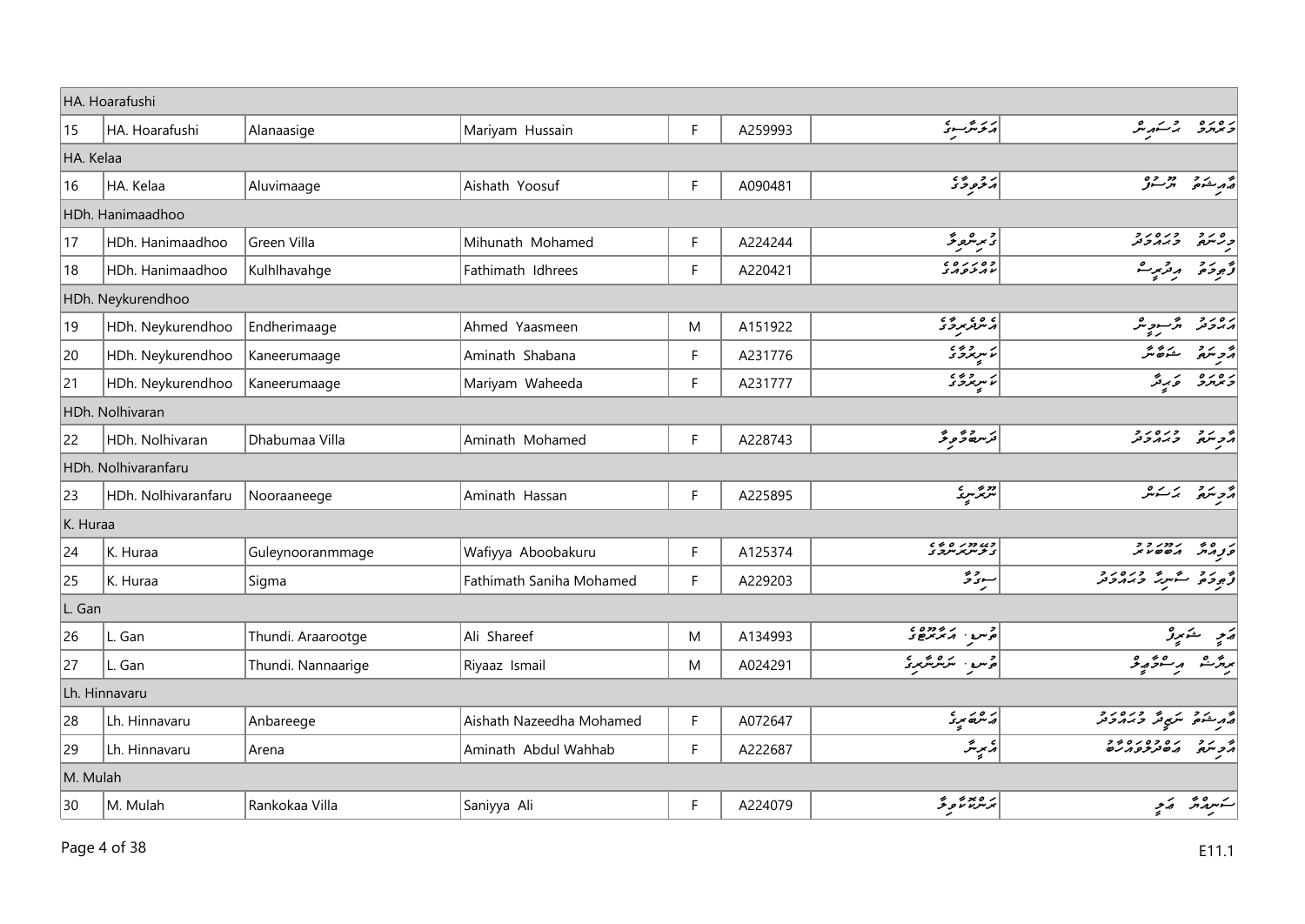| Male'       |                   |                 |                      |           |         |                                |                                                                                                                                                                                                                                  |
|-------------|-------------------|-----------------|----------------------|-----------|---------|--------------------------------|----------------------------------------------------------------------------------------------------------------------------------------------------------------------------------------------------------------------------------|
| 31          | Male'             | M. Orient House | Mohamed Thaufeeg     | ${\sf M}$ | A121253 | و. معر مورد معرض در حد         |                                                                                                                                                                                                                                  |
| 32          | Male'             | M. Prestho      | Muneera Ibrahim      | F         | A154515 | و و ي ره ه<br>و تو تترسعهو     |                                                                                                                                                                                                                                  |
| 33          | Male'             | V. Hawwaamanzil | Mohamed Ibrahim      | ${\sf M}$ | A064829 | وووكر بهرووشي                  |                                                                                                                                                                                                                                  |
|             | N. Holhudhoo      |                 |                      |           |         |                                |                                                                                                                                                                                                                                  |
| 34          | N. Holhudhoo      | Malas           | Mariyam Yumna        | F         | A203418 | ىر ئەر                         | رەرە دەپر                                                                                                                                                                                                                        |
| R. Alifushi |                   |                 |                      |           |         |                                |                                                                                                                                                                                                                                  |
| 35          | R. Alifushi       | Aazaadhuge      | Sunana Ahmed         | F         | A161981 | ږ د د د<br>پر پح توری          | ے شریش مردور                                                                                                                                                                                                                     |
| 36          | R. Alifushi       | Alaska          | Mariyam Ri-ifa       | F         | A243372 | ى ئەھەتتە<br>مەخرىسىلىق        |                                                                                                                                                                                                                                  |
| 37          | R. Alifushi       | Karaamaa        | Fathimath Sahula     | F         | A252780 | ر پوځ                          | ر د درو د بروژ<br>د د درو د بروژ د بروژ د                                                                                                                                                                                        |
| 38          | R. Alifushi       | Sun Beam        | Mohamed Zuhair       | ${\sf M}$ | A100496 | سەھەيۋ                         | כנסנכ כל ב                                                                                                                                                                                                                       |
|             | R. Hulhudhuffaaru |                 |                      |           |         |                                |                                                                                                                                                                                                                                  |
| 39          | R. Hulhudhuffaaru | Aasmaanu Villa  | Ayyoob Adam          | ${\sf M}$ | A316614 | ۇ ھۇتىر ئە                     | ג ס כב כ ב ג ס<br>ג <i>ג ת יש</i> ג ה ל הר ב                                                                                                                                                                                     |
| 40          | R. Hulhudhuffaaru | Folhey Villa    | Aishath Waheedha     | F         | A316465 | ديم و گ                        | مەرشىق ق.يىر                                                                                                                                                                                                                     |
| 41          | R. Hulhudhuffaaru | Maamelaameli    | Mariyam Raufaa       | F         | A389073 | ۇ ئۇ ئۇ ئى                     | גם גם גבש<br>כמתכ מגצ                                                                                                                                                                                                            |
|             | R. Inguraidhoo    |                 |                      |           |         |                                |                                                                                                                                                                                                                                  |
| 42          | R. Inguraidhoo    | Haveyli         | Rabeeath Ahmed Fulhu | F         | A162695 | ريى<br>رەبچ                    | 777101 7101<br>  29101 2010                                                                                                                                                                                                      |
| 43          | R. Inguraidhoo    | Haveyli         | Fathimath Eenaas     | F         | A246209 | رەيە                           |                                                                                                                                                                                                                                  |
| 44          | R. Inguraidhoo    | Parisge         | Khadheeja Ibrahim    | F         | A314822 | ې په ره <sup>ي</sup>           | و و دو مرسم در در در در این در این در این در این در این در این در این در این در این در این در این در این در ای<br>در این در این در این در این در این در این در این در این در این در این در این در این داران در این در این در این |
| 45          | R. Inguraidhoo    | Ranauraage      | Matheena Ahmed       | F         | A315313 | ر ر د » ،<br>برس پر بر د       |                                                                                                                                                                                                                                  |
| 46          | R. Inguraidhoo    | Rihiveli        | Rifaau Ahmed Fulhu   | F         | A237822 | بررء و<br>مرگ                  | بروژه<br>ر ه ر و و و<br>پر ژونونو ن                                                                                                                                                                                              |
| 47          | R. Inguraidhoo    | Sunny Side      | Aishath Naaz         | F         | A309875 | سە يېرىسە يەم<br>سە            | و د شو و ده<br>مرد شو سرچ                                                                                                                                                                                                        |
|             | R. Innamaadhoo    |                 |                      |           |         |                                |                                                                                                                                                                                                                                  |
| 48          | R. Innamaadhoo    | Raiyvilaage     | Mariyam Saaiga       | F         | A378065 | ر ه<br>بر <sub>گو</sub> مونو د | رەرە شەرىخ                                                                                                                                                                                                                       |
|             | R. Kandholhudhoo  |                 |                      |           |         |                                |                                                                                                                                                                                                                                  |
| 49          | R. Kandholhudhoo  | Banafsaage      | Aishath Wardha       | F         | A241037 | پر په وي.<br>ح <i>صرتي څ</i> ن | وگەرىشكى ھەمرىگر                                                                                                                                                                                                                 |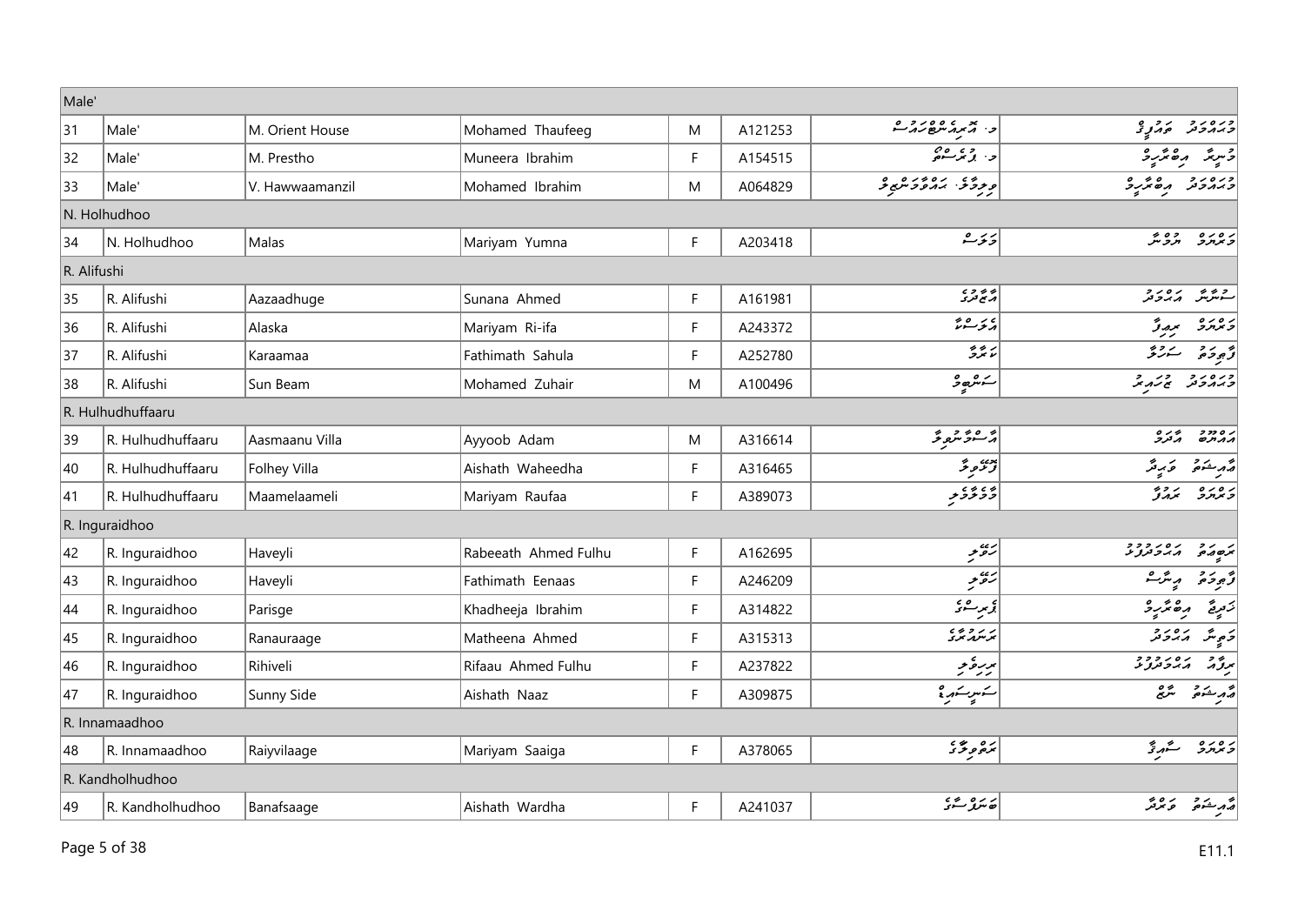| 50          | R. Kandholhudhoo | <b>Beach Rest</b> | Ahmed Mujuthaba        | M         | A318869 | پەنجى يەم ھ               | ر و د و دره<br>مدونر و نوه         |
|-------------|------------------|-------------------|------------------------|-----------|---------|---------------------------|------------------------------------|
| 51          | R. Kandholhudhoo | Fusthulhaage      | Fathmath Safaa Mohamed | F         | A240789 | د د د د د ،<br>توسعه تر د | و و د و د د و د و د و              |
| 52          | R. Kandholhudhoo | Fusthulhaage      | Aishath Rifaau         | F.        | A256271 | د د د د د ،<br>توسع د د   |                                    |
| 53          | R. Kandholhudhoo | Fusthulhaage      | Sameera Abdul Kareem   | F         | A337839 | د د د د د ،<br>توسعه تر د | ر د ده دور و                       |
| 54          | R. Kandholhudhoo | Janbumaage        | Fathmath Nasir         | F         | A059866 | ر ه د و و ،<br>د سره تر د | رقوحا متسومه                       |
| 55          | R. Kandholhudhoo | Thandiraiymaage   | Aroosha Ibrahim        | F         | A242704 | ئۆسرە ئىرە قەم            | $5 - 20 - 20 - 20 - 20$            |
| 56          | R. Kandholhudhoo | Uduvilaa          | Ahamed Fareeh Ismail   | M         | A242601 | وديوقر                    | رەرد زىر ئەسترەپر                  |
| R. Kinolhas |                  |                   |                        |           |         |                           |                                    |
| 57          | R. Kinolhas      | Kashmeeru Vaadhee | Aishath Shiuna         | F         | A242819 | مَڪْرِ بِرْءٌ مِرِ        | وكرمشكو الشور سكر                  |
|             | R. Maakurathu    |                   |                        |           |         |                           |                                    |
| 58          | R. Maakurathu    | Mushthareege      | Thohira                | F.        | A252475 | ژىشەھ <sub>ىىرى</sub>     | ۇ بەشر                             |
|             | R. Maduvvari     |                   |                        |           |         |                           |                                    |
| 59          | R. Maduvvari     | Adha              | Fazla Ibrahim          | F         | A159677 | برقر                      | زیشو رەپرىرو                       |
| 60          | R. Maduvvari     | Adha              | Aishath Sura           | F         | A256632 | برتر                      | ۇرمىسى ئىگە                        |
| 61          | R. Maduvvari     | Adha              | Sharafudheen Ibrahim   | M         | A257320 | برتر                      | شكروه ومشر وه مركز                 |
| 62          | R. Maduvvari     | Adha              | Aminath Sudha          | F         | A257321 | ىرىتر                     | و در دور در در در بر               |
| 63          | R. Maduvvari     | Adha              | Mohamed Izzadheen      | M         | A257322 | برتر                      | כנפנכ פרשתית                       |
| 64          | R. Maduvvari     | Alires            | Mohamed Nisham         | M         | A254578 | رئبر پر م                 | ورەرو س≝ۇ                          |
| 65          | R. Maduvvari     | Alires            | Ahmed Husham           | M         | A254586 | ر بر بر م                 | رەرو جىشۇ                          |
| 66          | R. Maduvvari     | Alires            | Naseema Adam           | F         | A255201 | أزوبزت                    | الترسوش المحدود<br>الترسوش المحدود |
| 67          | R. Maduvvari     | Alithari          | Aminath Noora          | F         | A256646 | وكمعرض                    | أأدم المردم المراجز                |
| 68          | R. Maduvvari     | Alithari          | Hawwa Eanaas           | F         | A256648 | وكمعرض                    | رەپ <sub>ە</sub><br>بەھرى مەشرى    |
| 69          | R. Maduvvari     | Alithari          | Adam Moosa             | ${\sf M}$ | A257356 | وكمعرضو                   | پره دو <u>ځ</u>                    |
| 70          | R. Maduvvari     | Alithari          | Mariyam Abdul Raheem   | F         | A257358 | وكمعرضو                   | ג סגם גם בסגם                      |
| 71          | R. Maduvvari     | Alithari          | Mohamed Fazeel         | M         | A257361 | وكمعرضو                   | ورەرد ۋىندۇ                        |
| 72          | R. Maduvvari     | Alithari          | Aishath Nadiya         | F         | A257365 | وكمعرضي                   | أمام شكاه المتمارير                |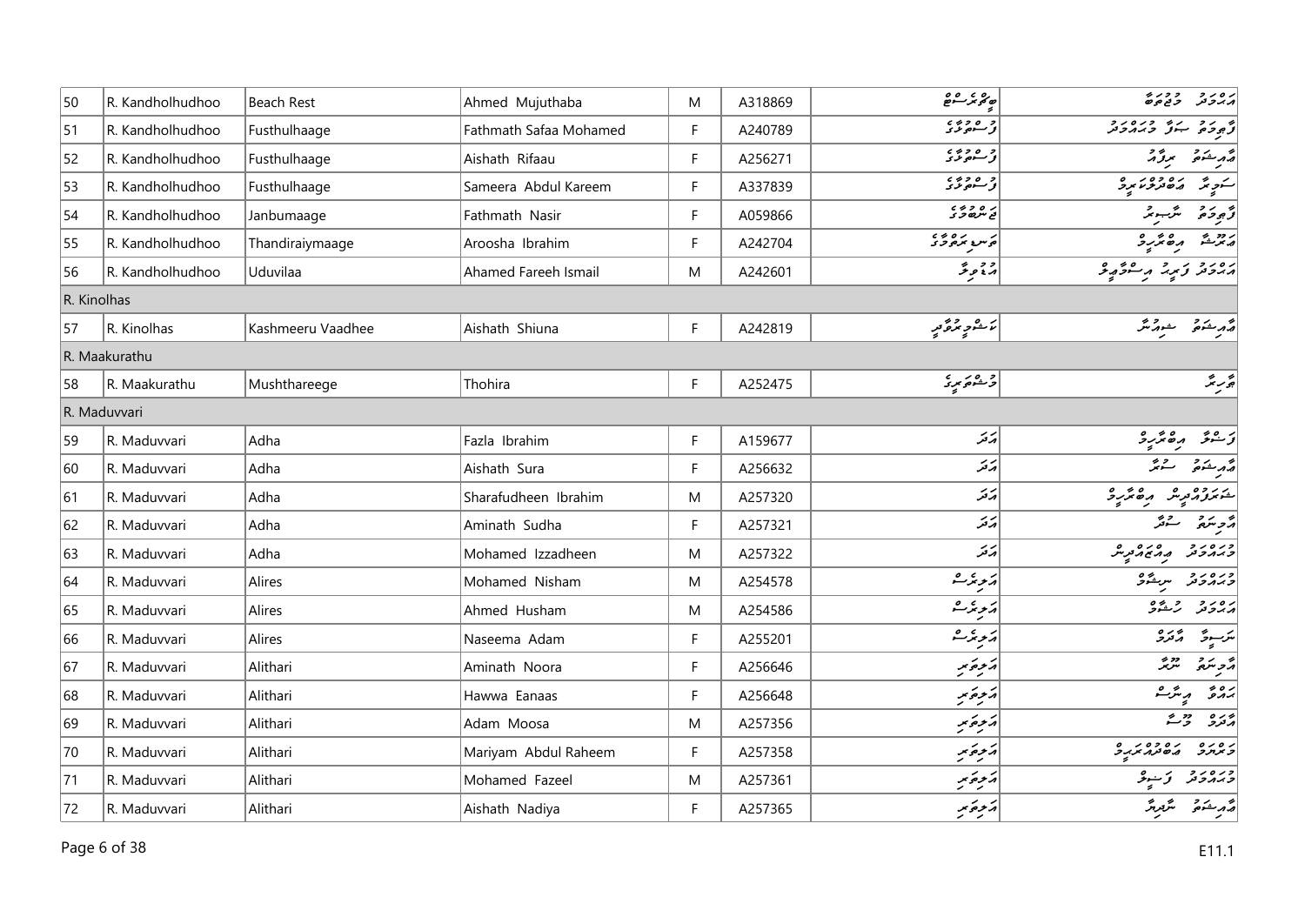| 73 | R. Maduvvari | Alithari           | Fathimath Nahidha    | F         | A257366 | وكمعرضو                               | قَە ئۇچ ئەھرىتىگە                                                                                    |
|----|--------------|--------------------|----------------------|-----------|---------|---------------------------------------|------------------------------------------------------------------------------------------------------|
| 74 | R. Maduvvari | Amtashion          | Mohamed Saamiu       | ${\sf M}$ | A156459 | <sup>ى 2</sup> ئەير ھ                 | ورەرو ئور                                                                                            |
| 75 | R. Maduvvari | Amtashion          | Asifa Hussain        | F         | A161098 | <sup>ى و</sup> عەشەكىر                | ۇجۇ ئەسىر                                                                                            |
| 76 | R. Maduvvari | Amtashion          | Hussain Moosa        | M         | A255891 | <sup>ى ە</sup> ئەشكەنگە               | برسكر مراجع وحسكم                                                                                    |
| 77 | R. Maduvvari | Amtashion          | Zulfa Ibrahim        | F         | A255893 | <sup>ى ە</sup> بى <sup>م</sup> شەھر   | ج در موسی د                                                                                          |
| 78 | R. Maduvvari | Amtashion          | Maryam Aliya         | F         | A255896 | <sup>ى ە</sup> ئەشەر ھ                | رەرە ئەر                                                                                             |
| 79 | R. Maduvvari | Amtashion          | Ibrahim Zihnee       | ${\sf M}$ | A255898 | ، ە ،،<br>مەرك شەمىر                  | وەتمەر قررىس                                                                                         |
| 80 | R. Maduvvari | Arutha             | Ali Yoosuf           | ${\sf M}$ | A002440 | بر ور                                 | $\begin{bmatrix} 0 & 2 & 2 \\ 3 & -2 & 2 \\ 3 & 3 & 2 \end{bmatrix}$                                 |
| 81 | R. Maduvvari | Arutha             | Seeza Hussain        | F         | A256452 | ەر برە                                | سويج برسكوبتر                                                                                        |
| 82 | R. Maduvvari | Arutha             | Yoosuf Zimaam        | ${\sf M}$ | A256548 | بر در                                 | دو وه<br>در سور<br>سم پر پر و<br>مح                                                                  |
| 83 | R. Maduvvari | Arutha             | Fathimath Zumaama    | F         | A256551 | بر ور                                 | و و دوو                                                                                              |
| 84 | R. Maduvvari | Asrafeege          | Ahmed Malik          | M         | A161079 | ىر شەنىزى <sub>ر</sub> ئ              | برەر د ئورژ                                                                                          |
| 85 | R. Maduvvari | Asrafeege          | Fathimath Sharafiyya | F         | A161150 | ىر شەنىرى <sub>ر</sub> ،              | توجوجة خنزومة                                                                                        |
| 86 | R. Maduvvari | Asrafeege          | Khadheeja Samaahath  | F         | A256678 | لەسشىمۇ ئە                            | ر<br>ترورچٌ<br>ر بر در د<br>سنوگرمی                                                                  |
| 87 | R. Maduvvari | Asrafeege          | Hawwa Nafiza         | F         | A256679 | ىر شەنىرى <sub>ر</sub> ،              | رەپ شموش                                                                                             |
| 88 | R. Maduvvari | Asrafeege          | Mohamed Abdul Raheem | ${\sf M}$ | A257559 | ىر شەنىرى <sub>ر</sub> ،<br>م         | כנסנכ נסכסנים<br>כממכת מסתממנים                                                                      |
| 89 | R. Maduvvari | Asrafeege          | Fareega Ahmed        | F         | A257562 | ىر شەنئەر <sub>ى</sub>                | كوسيتى مدرور                                                                                         |
| 90 | R. Maduvvari | Asrafeege          | Aishath Raniya       | F         | A257566 | ىر شەنىزى <sub>ر</sub> ،              | مەر شىم ئىس                                                                                          |
| 91 | R. Maduvvari | Asrafeege          | Mariyam Shamila      | F         | A257567 | ىز س <sup>9</sup> ىخرى <sub>ر</sub> ى | ر ه ر ه<br><del>ر</del> بر بر ژ<br>ستگرگر                                                            |
| 92 | R. Maduvvari | Bahaaruge          | Mariyam Nathasha     | F         | A147551 | ر و د ،<br>ن <i>ه ر</i> بر د          | سرچرت<br>ر ه ر ه<br><del>د</del> بربرو                                                               |
| 93 | R. Maduvvari | Bathalaa           | Abdul Sattar Mohamed | ${\sf M}$ | A163176 | ەەتر                                  | נסכם נסמכ כנסנכ<br>הסנג התמינ כגגכנ                                                                  |
| 94 | R. Maduvvari | Beach Heavan       | Ahmed Shakyb         | M         | A256416 | پەنزوتىر                              | أرور ومنتصره                                                                                         |
| 95 | R. Maduvvari | Beach Heavan       | Mariyam Haulath      | F         | A257274 | پەنزىر قىر                            | נים נים ניביק ביו המידים.<br>המידודה המידים                                                          |
| 96 | R. Maduvvari | <b>Beach House</b> | Ahmed Rameez         | ${\sf M}$ | A060251 | پەنزار م                              | أرور والمحتاج المحمدة المحمدة المتحفظة المتفاجدة المتفاجدة المتفاجدة المتفاجدة المتفاجدة المتفاجدة ا |
| 97 | R. Maduvvari | <b>Beach House</b> | Ibrahim Shaheel      | ${\sf M}$ | A100676 | ھەممەر 2                              | ە ھەترىر <sup>ە</sup>                                                                                |
| 98 | R. Maduvvari | <b>Beach House</b> | Abdul Naseer Ibrahim | ${\sf M}$ | A256429 | 27.80                                 | גם כפית בי תפית פ                                                                                    |
|    |              |                    |                      |           |         |                                       |                                                                                                      |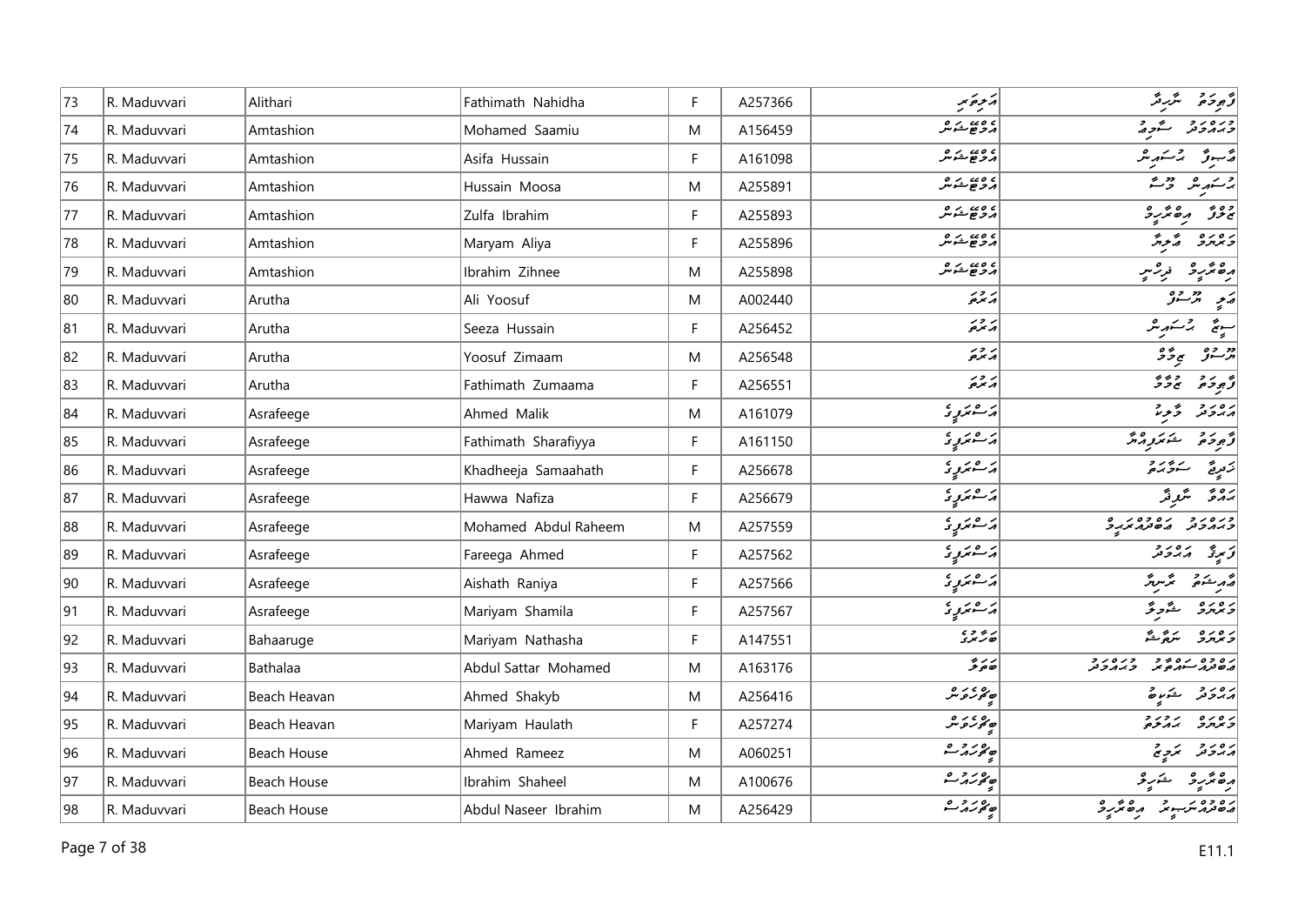| 99  | R. Maduvvari | <b>Beach House</b> | Mohamed Mueen             | M | A256436 | ھەممەر 2                                                                                                                                                                                                                                                                                                                       | ورەرو وړی                                                                       |
|-----|--------------|--------------------|---------------------------|---|---------|--------------------------------------------------------------------------------------------------------------------------------------------------------------------------------------------------------------------------------------------------------------------------------------------------------------------------------|---------------------------------------------------------------------------------|
| 100 | R. Maduvvari | <b>Beach House</b> | Ali Rabeeu                | M | A256437 | پەيز ئەر                                                                                                                                                                                                                                                                                                                       | $\begin{bmatrix} 2 & 2 & 2 & 2 \\ 2 & 2 & 2 & 2 \\ 2 & 2 & 2 & 2 \end{bmatrix}$ |
| 101 | R. Maduvvari | <b>Beach House</b> | Ismail Asif               | M | A256439 | ە ئۇ ئەمر م                                                                                                                                                                                                                                                                                                                    | وستخفي فيسو                                                                     |
| 102 | R. Maduvvari | <b>Beach House</b> | Abdulla Imad              | M | A256440 | ە ئۇ ئەمر م                                                                                                                                                                                                                                                                                                                    | ەھىراللە<br>ەر ئەتر                                                             |
| 103 | R. Maduvvari | <b>Beach House</b> | Aishath Humaidha          | F | A256442 | $\frac{1}{2}$                                                                                                                                                                                                                                                                                                                  | برىز برمتر<br>پ <sup>و</sup> پر ڪوير                                            |
| 104 | R. Maduvvari | <b>Beach House</b> | Mariyam Hamdha            | F | A256476 | ھەممەر 2                                                                                                                                                                                                                                                                                                                       | رەرە بەەر                                                                       |
| 105 | R. Maduvvari | Beachrest          | Ibrahim Hussain           | M | A154227 | $\begin{bmatrix} 0 & 0 & 0 & 0 \\ 0 & 0 & 0 & 0 \\ 0 & 0 & 0 & 0 \\ 0 & 0 & 0 & 0 \\ 0 & 0 & 0 & 0 \\ 0 & 0 & 0 & 0 \\ 0 & 0 & 0 & 0 \\ 0 & 0 & 0 & 0 \\ 0 & 0 & 0 & 0 \\ 0 & 0 & 0 & 0 \\ 0 & 0 & 0 & 0 \\ 0 & 0 & 0 & 0 \\ 0 & 0 & 0 & 0 \\ 0 & 0 & 0 & 0 & 0 \\ 0 & 0 & 0 & 0 & 0 \\ 0 & 0 & 0 & 0 & 0 \\ 0 & 0 & 0 & 0 & $ | رە ئەر ئەسىر ش                                                                  |
| 106 | R. Maduvvari | <b>Bird Villa</b>  | Abdul Majeed Abdul Raheem | M | A255435 | قاسد؟ عرقته                                                                                                                                                                                                                                                                                                                    | קס כסק כדור הסיקות הקברית.<br>הסיקיבר ביק הסיקות הקברי                          |
| 107 | R. Maduvvari | <b>Blue Star</b>   | Khadeeja Abdulla          | F | A140816 | ەددە ئەھمىر                                                                                                                                                                                                                                                                                                                    | ترميعً صَصْحَراللّه                                                             |
| 108 | R. Maduvvari | <b>Blue Star</b>   | Ibrahim Sakhau            | M | A256619 | ەدد ەپچ بر                                                                                                                                                                                                                                                                                                                     | وە ئۇرۇ سىزد                                                                    |
| 109 | R. Maduvvari | <b>Blue Star</b>   | Mohamed Samooh            | M | A256621 | د دو ه ه پ <sub>م</sub>                                                                                                                                                                                                                                                                                                        | وره رو دوده<br><i>دې</i> ډرونر سوربر                                            |
| 110 | R. Maduvvari | <b>Blue Star</b>   | Mamla Ibrahim             | F | A257288 | ەددە ئەير                                                                                                                                                                                                                                                                                                                      | دوء مقبره                                                                       |
| 111 | R. Maduvvari | <b>Blue Star</b>   | Hussain Shareef           | M | A257296 | د دوره پ <sup>ه</sup> پر                                                                                                                                                                                                                                                                                                       | چەسىر شەھىرى                                                                    |
| 112 | R. Maduvvari | <b>Blue Star</b>   | Fathmath Nusra            | F | A257302 | ەددە ئەير                                                                                                                                                                                                                                                                                                                      | و ده ده و                                                                       |
| 113 | R. Maduvvari | <b>Blue Star</b>   | Aminath Riyaaza           | F | A257304 | ەددە ئەير                                                                                                                                                                                                                                                                                                                      | أأزجر ستركع المرمركسة                                                           |
| 114 | R. Maduvvari | <b>Blue Star</b>   | Mohamed Salim             | M | A257305 | ەددە ئەير                                                                                                                                                                                                                                                                                                                      | ورەرو ئىوۋ                                                                      |
| 115 | R. Maduvvari | Bluereege          | Siththi                   | F | A255010 | د دد پر پر<br>ھنر مرد                                                                                                                                                                                                                                                                                                          | سوهرمو                                                                          |
| 116 | R. Maduvvari | Bluereege          | Hassan Abdulla            | M | A255011 | و دو د پر<br>  حام پرې                                                                                                                                                                                                                                                                                                         | برسك مكافي الله                                                                 |
| 117 | R. Maduvvari | Boagan Villa       | Ismail Shaig              | M | A256293 | 2 كىمبرۇ.<br>مەس                                                                                                                                                                                                                                                                                                               | ر شۇرچى ھەرقى                                                                   |
| 118 | R. Maduvvari | Camy               | Abdulla Kamal             | M | A026711 | ء<br>موج                                                                                                                                                                                                                                                                                                                       | رَة قرالله عَرَّقْر                                                             |
| 119 | R. Maduvvari | Camy               | Aishath Hooda             | F | A256497 | ې<br>موسي                                                                                                                                                                                                                                                                                                                      | و در دور<br>مگر شوه گرفر                                                        |
| 120 | R. Maduvvari | Camy               | Raziyya Easa              | F | A256508 | ے<br>موج                                                                                                                                                                                                                                                                                                                       | لىرىنىدە ئەستە                                                                  |
| 121 | R. Maduvvari | Camy               | Aminath Kamaal            | F | A256511 | $\begin{bmatrix} 1 & \epsilon \\ \epsilon & \epsilon \end{bmatrix}$                                                                                                                                                                                                                                                            |                                                                                 |
| 122 | R. Maduvvari | Camy               | Fathimath Hunaadha        | F | A256516 | ې<br>موج                                                                                                                                                                                                                                                                                                                       | و ده د بروگر                                                                    |
| 123 | R. Maduvvari | Dhekunuge          | Mohamed Rishwan           | M | A048533 | ړ و و ،<br>تور مسری                                                                                                                                                                                                                                                                                                            | ورەرو برىشۇش                                                                    |
| 124 | R. Maduvvari | Dhekunuge          | Hussain Ahmed Maniku      | M | A077306 | ے ج ج ے<br>توریم سری                                                                                                                                                                                                                                                                                                           | ג אית הפיצבית                                                                   |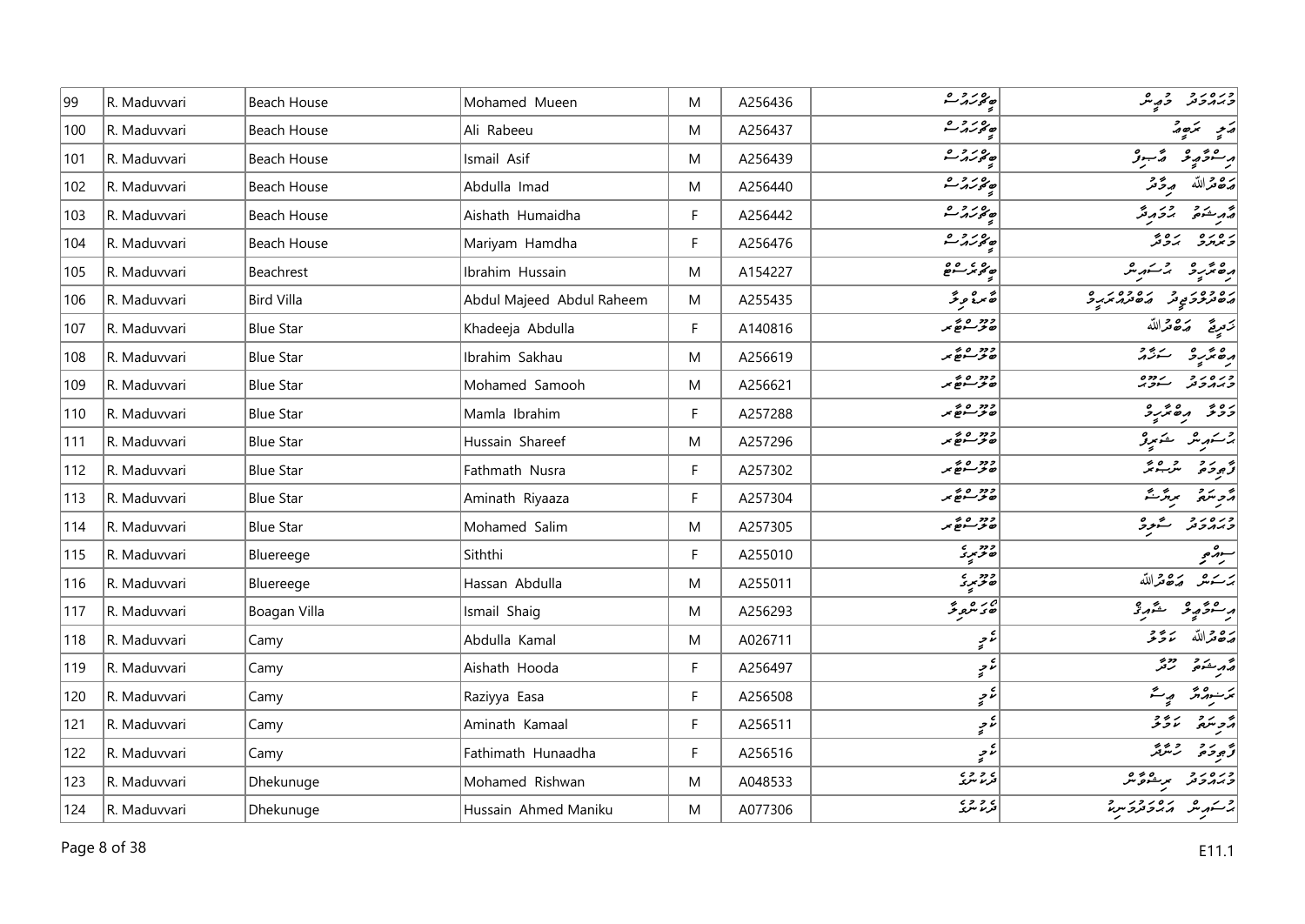| 125 | R. Maduvvari | Dhekunuge        | Aishath Nabeela           | F         | A161106 | ړ و و ،<br>تور مسری                      | سَهِ تَر<br>وگەرىشكە ئە<br>كەنبەر سىكە ئە                                    |
|-----|--------------|------------------|---------------------------|-----------|---------|------------------------------------------|------------------------------------------------------------------------------|
| 126 | R. Maduvvari | Dhekunuge        | Fathimath Nibaal          | F.        | A256376 | ړ د د ،<br>تر <i>با</i> مر               | سرڭ ئى<br>ا تو بر در<br>ا                                                    |
| 127 | R. Maduvvari | Dhekunuge        | Ahmed Nabeel              | M         | A256438 | ، و و ،<br>تور سری                       | ر ە ر د<br>م <i>رگ</i> دىر<br>سرە ئر                                         |
| 128 | R. Maduvvari | Dhethandimaage   | Aminath Saeeda            | F.        | A151479 | ے پر ہر ہے تا<br>توجہ مسرع حرک           | أأرمره<br>سەھە قر                                                            |
| 129 | R. Maduvvari | Dhethandimaage   | Ibrahim Sameen            | M         | A151480 | مُرتَد سو رَّ رَ                         | ە ھەترىر <sup>ە</sup>                                                        |
| 130 | R. Maduvvari | Dhilaasaage      | Nazeeha Abdul Raheem      | F         | A255410 | ەرگۇرىچى                                 | ىتىي تە<br>ر ه د ه د ر ه<br>پره تربر تربر و                                  |
| 131 | R. Maduvvari | Dhilaasaage      | Ahmed Adheeb              | M         | A255413 | ەر ئۇ سەمى                               | رەرو رورة                                                                    |
| 132 | R. Maduvvari | Dhiththundi      | Yoosuf Salah              | ${\sf M}$ | A147725 | مروح سو                                  | در حره<br>ىبە بۇر                                                            |
| 133 | R. Maduvvari | Dhiththundi      | Aminath Sany              | F.        | A257334 | وره و سر                                 | أرمر تركيح<br>ڪچ سر                                                          |
| 134 | R. Maduvvari | Dhiththundi      | Ibrahim Shamil            | M         | A257336 | لره د موسع                               | رەپزېر<br>ستگروگو                                                            |
| 135 | R. Maduvvari | Dhoadhi          | Abdulla Kamal             | M         | A253744 | اچھ<br>س                                 | مَصْغَراللّه<br>رءو                                                          |
| 136 | R. Maduvvari | Dhoadhi          | Hoodh Abdulla             | M         | A256723 | اچ<br>معر                                | ودو رەقراللە                                                                 |
| 137 | R. Maduvvari | Dhoadhi          | Aishath Ahmed             | F         | A256735 | اچ<br>مر                                 | بر ٥ پر و<br>م <i>ر</i> بر <del>و</del> تر<br>و مرکز در<br>مرکز مشور         |
| 138 | R. Maduvvari | Dhoadhi          | Maryam Nasha              | F         | A256749 | تحرمر                                    | رەرە بەي                                                                     |
| 139 | R. Maduvvari | Dhoadhi          | Ahmed Giyas               | M         | A256757 | ە<br>مۇمر                                | ړه د پر په                                                                   |
| 140 | R. Maduvvari | Dhoahazaarumaage | Hassan Ismail             | M         | A082353 |                                          | ىرىكى مەسىرە بولۇ                                                            |
| 141 | R. Maduvvari | Dhoahazaarumaage | Azmath Hassan             | M         | A255065 | ہ ر ر و ر د<br>ترر پخ بور ی              | رەرد برىكە                                                                   |
| 142 | R. Maduvvari | Dhoahazaarumaage | Farhath Hassan            | M         | A256282 | ہ ر یہ و یہ ،<br>توریخ بو <del>ر</del> ی | رەپەر برىكە                                                                  |
| 143 | R. Maduvvari | Ever blue        | Abdul Hannan Abdul Razzaq | M         | A083295 | ړ ره ووو<br>درې مرحانۍ                   | ر ۵ ر ۵ ر ۵ ر و ۶<br>ג ه تر ۱ ر ۲ ر م<br>ر ه و ه د ه د ه.<br>پرې تربر سرسرسر |
| 144 | R. Maduvvari | Ever blue        | Umar Zahir                | M         | A146748 | ړ ره ووو<br>درې مرحافر                   | ور و پر د                                                                    |
| 145 | R. Maduvvari | Ever blue        | Ibrahim Zahir             | M         | A153365 | ړ ره ووو<br>درې مرحاتو                   | ېر ھې تر په د<br>پچ ریز<br>پخ ریز                                            |
| 146 | R. Maduvvari | Ever blue        | Ahmed Zahir               | M         | A161105 | ړ ره ووو<br>درې مرحامل                   | دەر دېم تورىتى                                                               |
| 147 | R. Maduvvari | Ever blue        | Gamarunnisa Adam          | F         | A256334 | ړ ره ووو<br>درې مرحانۍ                   | ر ر بر ه<br>تون مر مگر سر سگر<br>پور ہ<br>مرکز ژ                             |
| 148 | R. Maduvvari | Ever blue        | Ali Zahir                 | M         | A256337 | ړ ره ووو<br>درې مرحامل                   | ويد تج سر بر                                                                 |
| 149 | R. Maduvvari | Ever blue        | Dhooma Abdul Razzag       | F.        | A256344 | ړ ره ووو<br>درې مرحاتو                   | בכל הם כם הם מב<br>בקב" הם בקו <i>ת מ</i> היב ב                              |
| 150 | R. Maduvvari | Ever blue        | Mariyam Nashwa Adam       | F         | A336553 | ړ ره ووو<br>درې مرحافر                   | ر ٥ ر ٥ مرے ۶ مرے<br>تر <i>بر برگ شوش م</i> قر                               |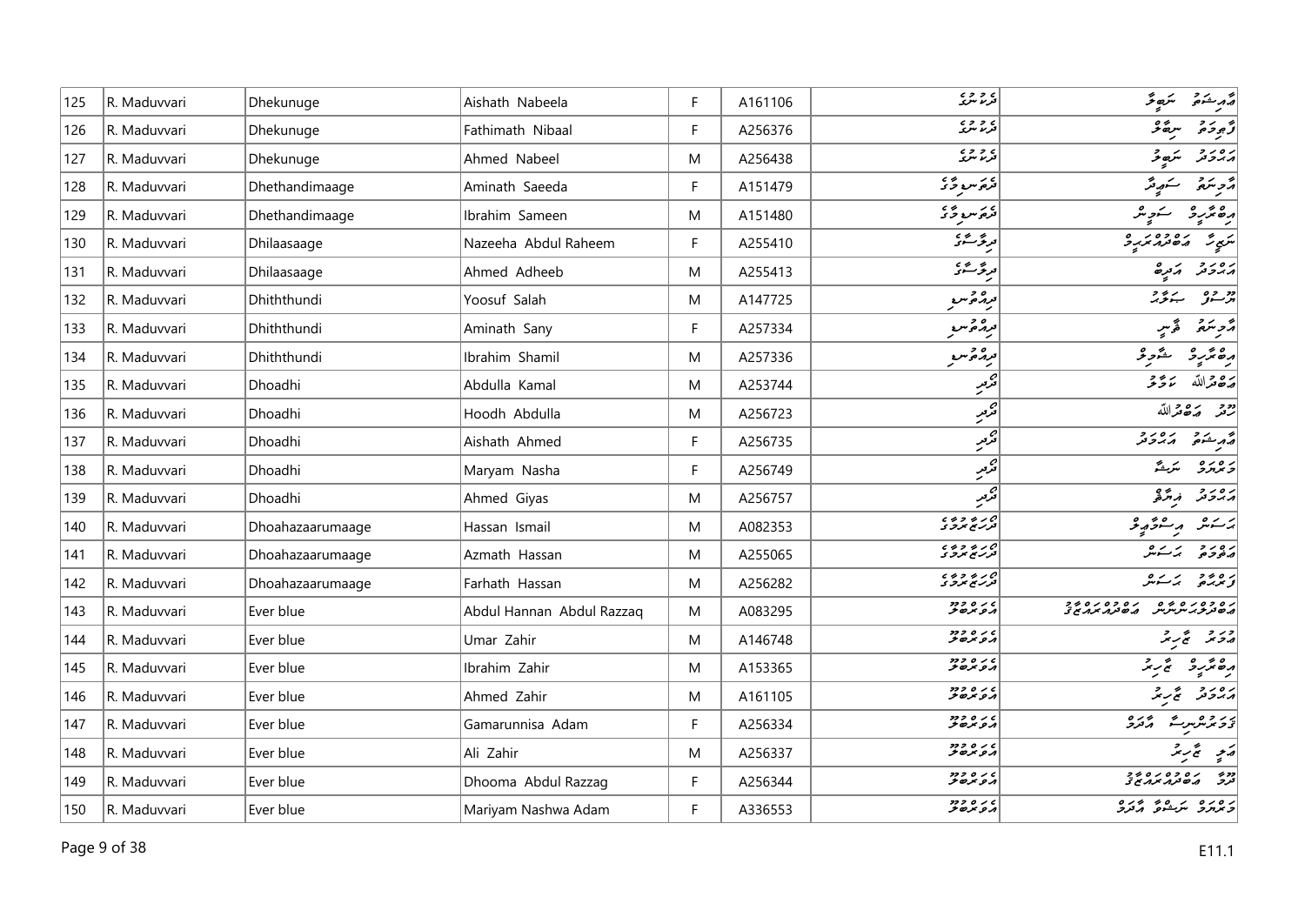| 151 | R. Maduvvari | Farimaage   | Hassan Farooq    | Μ  | A002993 | ئە ئىردىمى<br>ئ                              | برسەيىتە<br>یر وج ہ<br>تو محرکی            |
|-----|--------------|-------------|------------------|----|---------|----------------------------------------------|--------------------------------------------|
| 152 | R. Maduvvari | Farimaage   | Ahmed Faroog     | M  | A113570 | ۇ بىردى                                      | ر ہ ر د و و و و<br>م برح تر تر تر تر تر تر |
| 153 | R. Maduvvari | Farimaage   | Hussain Faroog   | M  | A152736 | ئە ئىردىمى<br>ئ                              | جر ڪهر پڻ وار وار                          |
| 154 | R. Maduvvari | Farimaage   | Yaugoob Moosa    | M  | A255967 | ۇ بىر ۋ ئ                                    | ر دود و در م                               |
| 155 | R. Maduvvari | Farimaage   | Sabira Ahmed     | F. | A255969 | ۇ ئىردى<br>ئ                                 | پرور و<br>بڈھ ٹر                           |
| 156 | R. Maduvvari | Farimaage   | Dhusooma Yaugoob | F  | A255975 | ۇىردى                                        | و دونو<br>ترسنون<br>ן כדב ב<br>חקה בים     |
| 157 | R. Maduvvari | Farimaage   | Adam Naseer      | Μ  | A255978 | ۇ ئىردىگى<br>ئىس                             | ەرە سەببەر                                 |
| 158 | R. Maduvvari | Farimaage   | Aminath Hushama  | F  | A255979 | ۇ ئىردى<br>ئ                                 |                                            |
| 159 | R. Maduvvari | Farimaage   | Hawwa Zahira     | F. | A255980 | ئە ئىردىمى<br>ئ                              | بره و سم پر                                |
| 160 | R. Maduvvari | Farimaage   | Aishath Zaina    | F. | A256229 | ۇىردى                                        | أشهر شنعتي بمجاريش                         |
| 161 | R. Maduvvari | Feeroazuge  | Ibrahim Riza     | M  | A115833 | و ۶ و ۽<br>پي تريج <sub>ک</sub>              | وەترىرو برگ                                |
| 162 | R. Maduvvari | Feeroazuge  | Yaamin Yoosuf    | Μ  | A159798 | د ۶ و ۽<br>پي تريج <sub>ک</sub>              | دد وه<br>در سور<br>ېژ <sub>چ</sub> بىر     |
| 163 | R. Maduvvari | Feeroazuge  | Rugiyya Ali      | F. | A255835 | و چې د ،<br>په پندې د                        | ترترمرمز<br>ەرىر                           |
| 164 | R. Maduvvari | Feeroazuge  | Fathmath Rizaa   | F  | A255839 | وپرېږ                                        | وٌ جو حر ح<br>سريح                         |
| 165 | R. Maduvvari | Feeroazuge  | Mohamed Riza     | Μ  | A255841 | و چو یر<br>محی <sup>متر</sup> ی <sub>ک</sub> | و ره ر د<br><i>د بر</i> د تر<br>ىرىش       |
| 166 | R. Maduvvari | Feeroazuge  | Aishath Hameedha | F. | A255842 | و چې د ،<br>نو پرېځ د                        | مەر خىم ئىچە                               |
| 167 | R. Maduvvari | Feeroazuge  | Mohamed Naaif    | M  | A255843 | وپرېږ                                        | ورەر ئەرۋ                                  |
| 168 | R. Maduvvari | Feeroazuge  | Aminath Afraah   | F. | A255844 | و چرې د<br>م <sub>و</sub> ټرې د              | أزويته روءه                                |
| 169 | R. Maduvvari | Fehige      | Ahmed Salih      | Μ  | A012182 | ې<br>توريخ                                   | رەرد ئەر                                   |
| 170 | R. Maduvvari | Fehige      | Ismail Salih     | M  | A026710 | ې<br>توري                                    | ستزور<br>لرمشۇرچ                           |
| 171 | R. Maduvvari | Fehige      | Fathimath Nuha   | F. | A218095 | ې<br>توري                                    | و و ده در                                  |
| 172 | R. Maduvvari | Fehige      | Aminath Naaidha  | F  | A254890 | ې<br>توريخ                                   | أأدبتكم التمرقر                            |
| 173 | R. Maduvvari | Fehige      | Mohamed Naaim    | M  | A256266 | ې<br>توريخ                                   | و ره ر د<br><i>د بر</i> د تر<br>سمەر       |
| 174 | R. Maduvvari | Fehige      | Ahmed Shan       | M  | A256267 | ې<br>توريخ                                   | رەر ئەش                                    |
| 175 | R. Maduvvari | Fehige      | Mohamed Shabin   | Μ  | A261388 | ې ر <sub>ې</sub><br>تر ر                     | و ر ه ر و<br>تر پر ټر تر<br>شەھ س          |
| 176 | R. Maduvvari | Fehivillage | Fathimath Usman  | F. | A070893 | ې <sub>مرحو</sub> مځۍ<br>نرمړ                | قرم ده ده ده ک                             |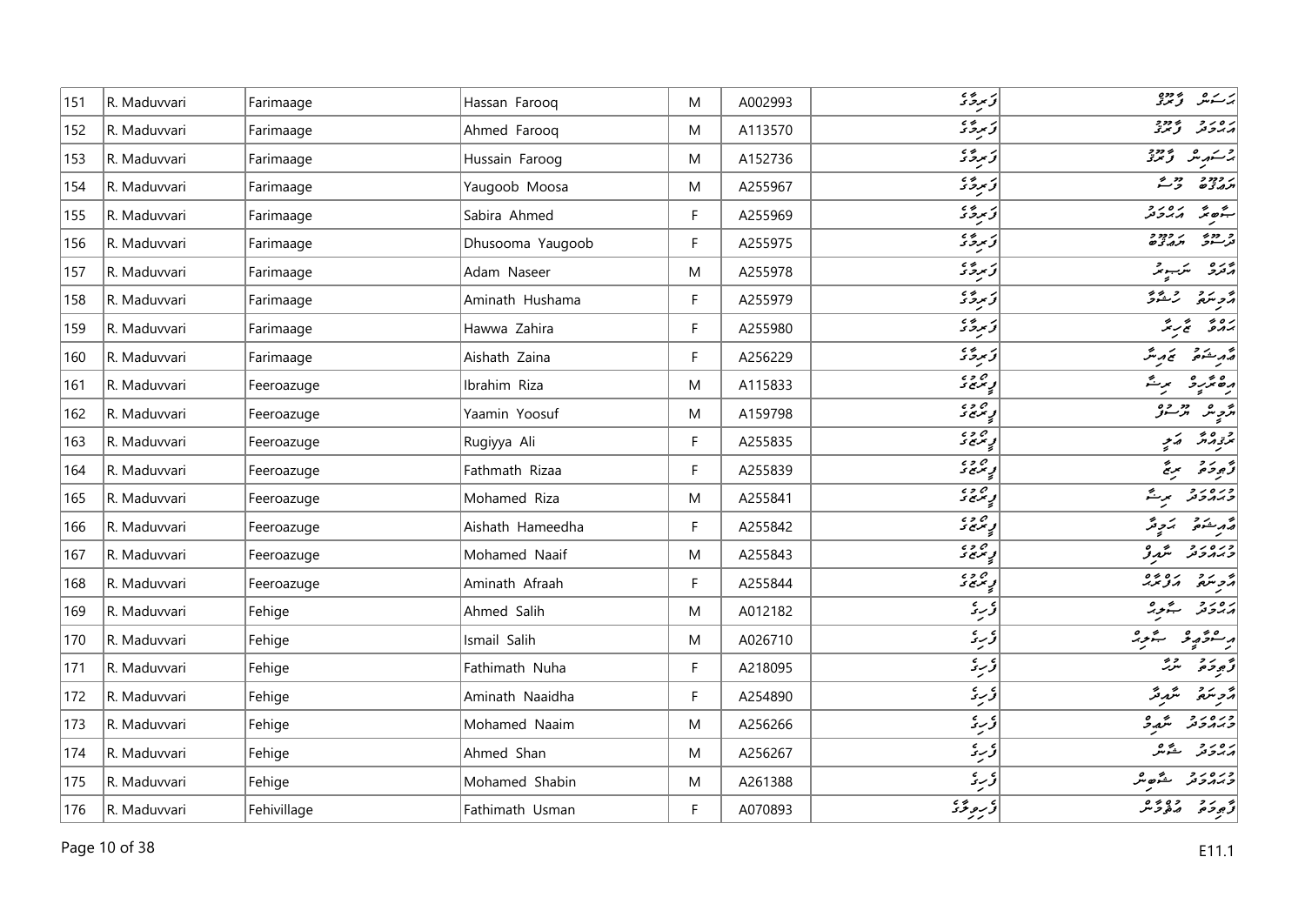| 177 | R. Maduvvari | Fehivillage  | Moosa Ismail         | M  | A255141 | ى<br>تۈرۈپچە                            | اروم پر موځو پو                   |
|-----|--------------|--------------|----------------------|----|---------|-----------------------------------------|-----------------------------------|
| 178 | R. Maduvvari | Fenfiyaazuge | Ahmed Aslam          | M  | A147510 | ، هېږ پر ده<br>نو شو پر پر <sub>ک</sub> | ړه رو پر ۱۹۷۵                     |
| 179 | R. Maduvvari | Fenfiyaazuge | Maryam Hassan        | F  | A256213 | ې هرو پر دې<br>د شرو پر پر              | رەرە يەسەر                        |
| 180 | R. Maduvvari | Fenfiyaazuge | Aishath Abdulla      | F  | A256217 | ئۇ شرىر تەرى<br>  ئۇ شرىر تىرى          | أشهر مشوم ومحصر الله              |
| 181 | R. Maduvvari | Finifaru     | Ali Shakir           | M  | A080224 | ارسدنه<br><u>س</u>                      | أەسمج مقسم يىتى                   |
| 182 | R. Maduvvari | Finifaru     | Ihusaany Ali         | F  | A248223 | وسوتر                                   | برر محسر الأمر                    |
| 183 | R. Maduvvari | Finihiyaa    | Mohamed Ahmed Fulhu  | M  | A057597 | او سربر پژ<br><u>سبب</u>                |                                   |
| 184 | R. Maduvvari | Finihiyaa    | Fathimath Saeedha    | F  | A159013 | و سربر پژ<br>مرس                        | توجوختم سكم يتمر                  |
| 185 | R. Maduvvari | Finihiyaa    | Aminath Amaal        | F  | A257701 | و سربر پژ<br>سر                         | أزويتهم أردمى                     |
| 186 | R. Maduvvari | Finivaage    | Adam Saeed Hussain   | M  | A022002 | او مدینچ<br>من                          | أوره كورة بمكتر ش                 |
| 187 | R. Maduvvari | Finivaage    | Mariyam Nazneen      | F. | A256048 | وسرچء                                   | رەرە شىرسى                        |
| 188 | R. Maduvvari | Finivaage    | Fathmath Shaazleen   | F  | A256052 | و سرچ <sup>ء</sup><br>بر                | أقرم وحرقته ويشر وينكر            |
| 189 | R. Maduvvari | Futtaru      | Aishath Azra         | F  | A161107 | د ه د د<br>ز د ج بر                     | و ديده ده و                       |
| 190 | R. Maduvvari | Futtaru      | Hussain Yoosuf       | M  | A256443 | د ه د د<br>ز د چ بر                     | جر سور بھر دو وہ<br>پر سور میں مر |
| 191 | R. Maduvvari | Futtaru      | Fathimath Adam       | F  | A256444 | و ه ء چ<br>تو پر جگ                     | توجو حماده                        |
| 192 | R. Maduvvari | Futtaru      | Aminath Nazeema      | F. | A256454 | د ه د د<br>ز د ج بر                     | أأروبتكم تتفجي                    |
| 193 | R. Maduvvari | Futtaru      | Mohamed Nazim        | M  | A256456 | دەر د<br>زەغىر                          | ورەر د شخىر 2                     |
| 194 | R. Maduvvari | Futtaru      | Haleemath Warudha    | F. | A256457 | تر پر بچ تئر                            | يروزه وترور                       |
| 195 | R. Maduvvari | Futtaru      | Ahmed Nazim          | M  | A256458 | و ه ء چ<br>تو پر جگ                     | رەرد شھرى                         |
| 196 | R. Maduvvari | Futtaru      | Ali Nasih            | M  | A256479 | دەر د<br>زەغىر                          | ر<br>موسیقی مترجون                |
| 197 | R. Maduvvari | Gahaa        | Hamid Adam           | M  | A158256 | ىزچ                                     | بر در دره<br>بروتر مترد           |
| 198 | R. Maduvvari | Gahaa        | Aminath Latheef      | F  | A158257 | ىرچ                                     | أأداره أوالمحجو                   |
| 199 | R. Maduvvari | Gahaa        | Hashima Hamid        | F  | A161122 | ىزچ                                     | ر<br>محسور محمد                   |
| 200 | R. Maduvvari | Gahaa        | Naafiu Shaukath      | M  | A256812 | ىرچ                                     | شمور <sup>ة</sup> شەدرىيە         |
| 201 | R. Maduvvari | Giri         | Aminath Shaheeda Ali | F  | A032803 | ىرىمر                                   | وحاجم المستور والمتعمر وأستحرج    |
| 202 | R. Maduvvari | Gulalaage    | Siththi Fulu         | F  | A100793 | و ه بر پر پر<br>پر بحري                 | سوره ووعه                         |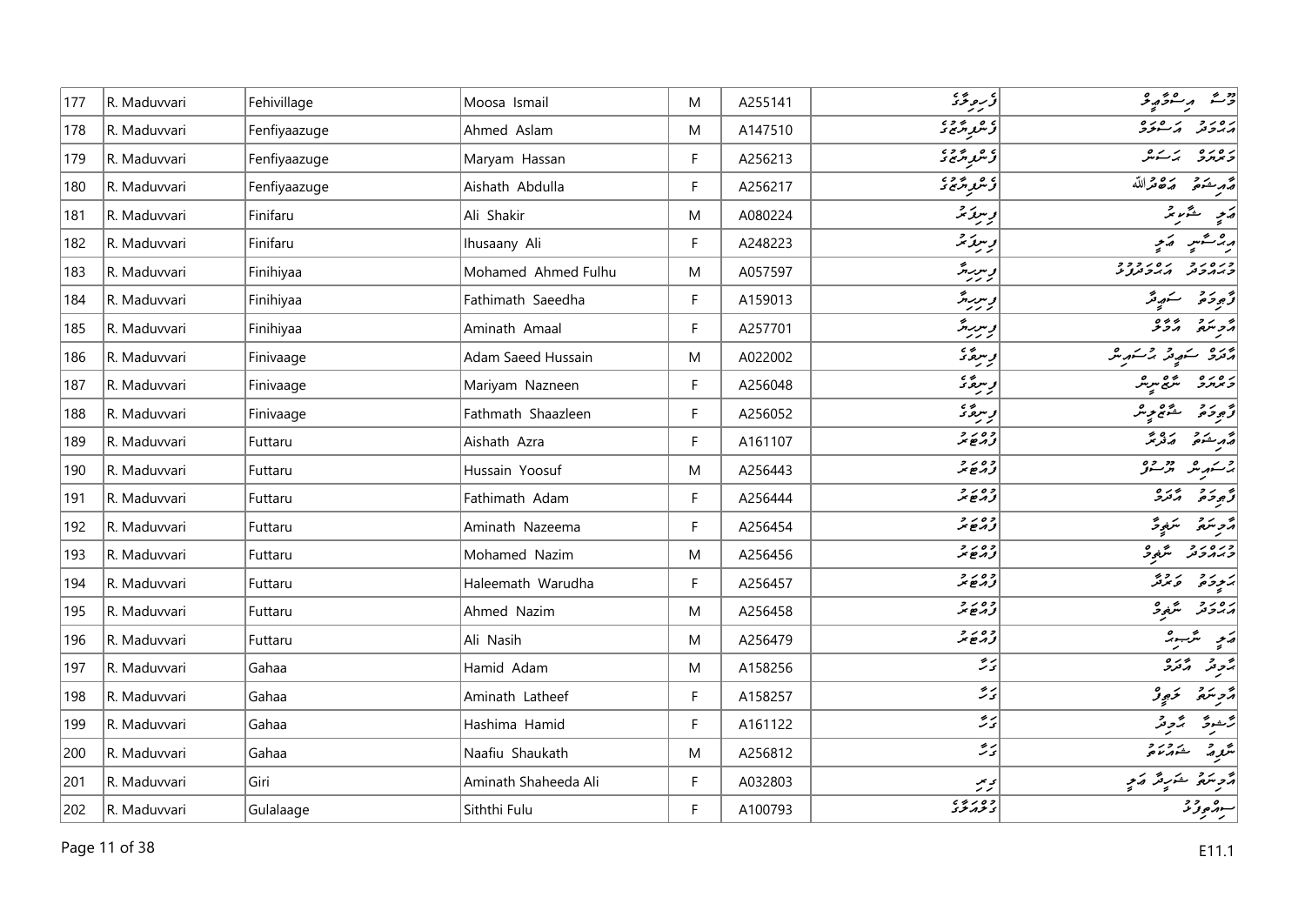| 203 | R. Maduvvari | Gulalaage      | Hassan Zareer        | ${\sf M}$ | A255906 | د ه د پر پر<br>د نوپرنو د               | برسەش<br>ئے بیر پٹر<br>پ                        |
|-----|--------------|----------------|----------------------|-----------|---------|-----------------------------------------|-------------------------------------------------|
| 204 | R. Maduvvari | Gulalaage      | Ibrahim Jihaadh      | ${\sf M}$ | A255907 | د ه د پر پر<br>د نوپرنو د               | ە ھەترىرى<br>برھ ترىرى<br>مح گر قر              |
| 205 | R. Maduvvari | Gulalaage      | Fathimath Jila       | F         | A255908 | و ه بر پر پر<br><b>بر بحر</b> بر        | و مرد<br>ترجو حرم<br>محرقحر                     |
| 206 | R. Maduvvari | Gulalaage      | Mariyam Sabaa        | F         | A256221 | و ه ر پر پر<br>پر نوکر                  | ر ه ر ه<br><del>و</del> بربرو<br>ىدە            |
| 207 | R. Maduvvari | Gulalaage      | Ali Jinah            | ${\sf M}$ | A256222 | و ه بر پر پر<br>پر بحري                 | ړې وېژن <sup>ژ</sup>                            |
| 208 | R. Maduvvari | Gulaynoorange  | Ismail Abdul Rahman  | M         | A160469 | وړ، دور ه ،<br>د نومبربوسر              | وسنتورو<br>ر ه و ه ر ه د ه<br>پره تر بر پر تر س |
| 209 | R. Maduvvari | Gulfaam        | Mohamed Abdul Raheem | ${\sf M}$ | A105629 | و ه و و<br>د ترگر                       |                                                 |
| 210 | R. Maduvvari | Gulfaam        | Ibrahim Midhhath     | ${\sf M}$ | A149380 | وه ۶ ه<br>کامونو                        | ى تەرىج<br>دە ئەرچ                              |
| 211 | R. Maduvvari | Gulfaam        | Maryam Rafa          | F         | A332392 | وه وه<br>د ترگر څر                      | ر ه ر ه<br><del>و</del> بربرو<br>ىرتى           |
| 212 | R. Maduvvari | Gulfaam Hiyaa  | Fathimath Muneera    | F         | A113782 | دە دەر.<br>ئاخرىق <i>ج</i> اب           | و مر د<br>تر مور می<br>ۇ سەپىر                  |
| 213 | R. Maduvvari | Gulfaam Hiyaa  | Naseef Mohamed       | M         | A157742 | وه وه ه درگر<br>د نوتو تر برگر          | و ر ه ر و<br><i>و پر</i> و تر<br>ىئرىب ۋ        |
| 214 | R. Maduvvari | Gulfaam Hiyaa  | Aminath Shaheedha    | F         | A157743 | وه وه ه رنگه<br>د <del>و</del> ر و رنگه | أرمر<br>شەرقە                                   |
| 215 | R. Maduvvari | Gulfaam Hiyaa  | Abdulla Haseef       | ${\sf M}$ | A256677 | وه وه ه رنگه<br>د نوتو تر برگ           | ەھىراللە<br>ىر سېدىۋ                            |
| 216 | R. Maduvvari | Gulfaam Hiyaa  | Aishath Saidha       | F         | A257555 | وه و و د پر                             | ستهرش<br>پ <sup>و</sup> مرشومو<br>مرم           |
| 217 | R. Maduvvari | Gulfaam Hiyaa  | Mariyam Shahaadha    | F         | A257557 | وه و و د پر                             | ر ه ر ه<br>د بربرو<br>شەرىخىر                   |
| 218 | R. Maduvvari | Gulfaamu villa | Abdulla Shareef      | M         | A121763 | د ووژ <sub>څرم</sub> و گ                | بَرْحُ قَرْاللَّهِ<br>شەمرۇ                     |
| 219 | R. Maduvvari | Gulfaamu villa | Mariyam Rizana       | F         | A147665 | د ووژ <sub>څرم</sub> و تر               | ىرىخ ئىر<br>ويربرو                              |
| 220 | R. Maduvvari | Gulfaamu villa | Aishath Hassan       | F         | A257664 | وە دورى<br>ئىمىقى <i>ھ</i> ەھ           | گەرشۇق بەسكىر                                   |
| 221 | R. Maduvvari | Gulfaamu villa | Hussain Sinan        | M         | A257667 | وه و و و گر                             | جر سەر بىر<br>سەمئرىئر                          |
| 222 | R. Maduvvari | Gulfaamu villa | Zakiyya Shareef      | F         | A257669 | دەپ دې گ                                | ىز مەر<br>ئ<br>ے موثر<br>سندسی                  |
| 223 | R. Maduvvari | Gulfaamu villa | Fathmath Nadhiyya    | F         | A257671 | <sup>و و</sup> وگ <sup>و</sup> و گ      | ۋۈدۈ سەرمەر                                     |
| 224 | R. Maduvvari | Gulfaamu villa | Hassan Sahulan       | ${\sf M}$ | A257673 | د ووژ <i>څ</i> و څ                      | ىزىكىش بەر ئەبۇلىر                              |
| 225 | R. Maduvvari | Gulfaamuge     | Hassan Abdul Raheem  | ${\sf M}$ | A255193 | د ه و د د ،<br>د ترتر تر د              | ر ه و ه ر ه<br>پره تر پر تر ر<br>برسەيىتە       |
| 226 | R. Maduvvari | Gulfaamuge     | Mariyam Nadha        | F         | A255195 | د ه و د د<br>د ترتر د د                 | رەرە بەر                                        |
| 227 | R. Maduvvari | Gulfaamuge     | Aminath Hassan       | F         | A255634 | د ه و د د ،<br>د نروگرد د               | برسەچر<br>ړ څه سره                              |
| 228 | R. Maduvvari | Gulfaamuge     | Ibrahim Fauzaan      | ${\sf M}$ | A256299 | د ه و و د<br>د ترتو تر د                | رەپۇر زېرى                                      |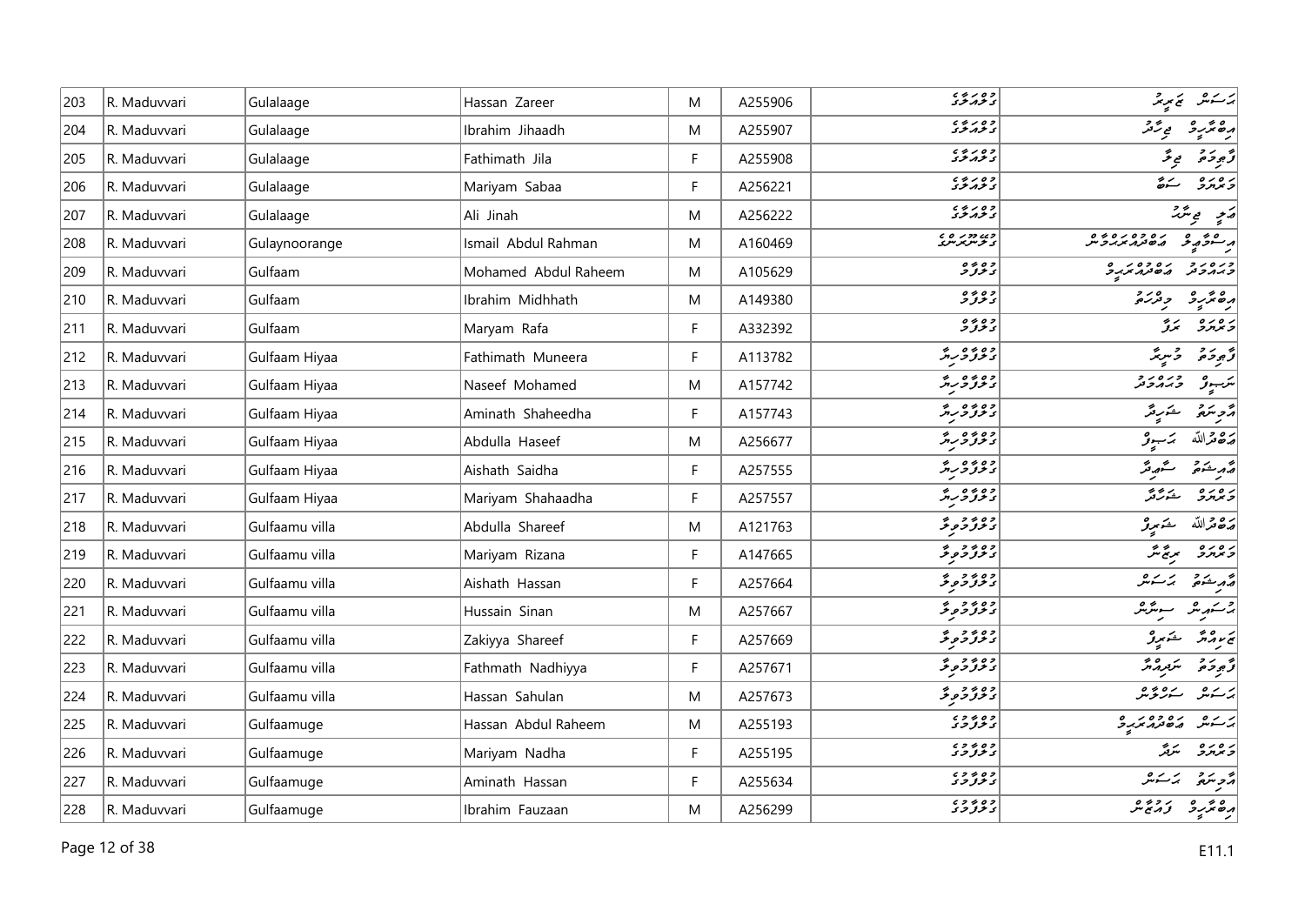| 229 | R. Maduvvari | Gulisthaanuge | Mohamed Solih            | M  | A093954 | د په روړې<br>  د پرېشو شرد                 | ورەرو بەدە                                                                                                                                                                                                             |
|-----|--------------|---------------|--------------------------|----|---------|--------------------------------------------|------------------------------------------------------------------------------------------------------------------------------------------------------------------------------------------------------------------------|
| 230 | R. Maduvvari | Gulisthaanuge | Sobeeha Mohamed          | F  | A148361 | د په ده وره<br>د <del>و</del> ر شمې سرو    | و ر ه ر و<br><i>و ټ</i> رو تر<br>إينوه                                                                                                                                                                                 |
| 231 | R. Maduvvari | Gulisthaanuge | Hawwa Umar Fulhu         | F  | A256414 | د په همه ده <del>په</del>                  | ره در درود<br>بردگر مرکزد                                                                                                                                                                                              |
| 232 | R. Maduvvari | Gulisthaanuge | Ramzee Mohamed           | M  | A256418 | د پرېشموري<br>  د پرېشموري                 | و ره ر د<br>تر پر تر تر<br>تروىچ                                                                                                                                                                                       |
| 233 | R. Maduvvari | Gulisthaanuge | Ibrahim Hamdhy           | M  | A256424 | د په ره و و د و د<br>  د په سوه مرد        | رەپرى <sub>ر</sub> و برو <sub>ىر</sub>                                                                                                                                                                                 |
| 234 | R. Maduvvari | Gulisthaanuge | Hassan Hamzan            | M  | A256426 | د په موسیق<br>  د پېړۍ هم مر <sub>کب</sub> | ئەستەش ئەۋ ئۇيتر                                                                                                                                                                                                       |
| 235 | R. Maduvvari | Gulisthaanuge | Ali Hamees               | M  | A256470 | د په موسوء<br>  د په موسود                 | ړې په په                                                                                                                                                                                                               |
| 236 | R. Maduvvari | Gulisthaanuge | Hussain Hazim Mohamed    | M  | A256473 | د و ه ه د د ،                              | ج کے مربع رکھنے و جاتا ہے جاتا ہے جاتا ہے جاتا ہے جاتا ہے کہ اس کا اس کا ان کے اس کا اس کا اس کا اس کا اس کا ا                                                                                                         |
| 237 | R. Maduvvari | Gumree        | Abdul Salam Abdul Raheem | M  | A064131 | أدومي                                      | גם כם גםם גם כם גם<br>גם <i>ע</i> ג <del>יינ</del> כ גם <i>נגיג</i> ב                                                                                                                                                  |
| 238 | R. Maduvvari | Gumree        | Fahudh Abdul Salaam      | M  | A161152 | ده مړ                                      | ر د د ده ده روه<br>زرند پره در سور                                                                                                                                                                                     |
| 239 | R. Maduvvari | Gumree        | Hajara Ibrahim           | F. | A255155 | ده مړ                                      | محدثه مقترح                                                                                                                                                                                                            |
| 240 | R. Maduvvari | Gumree        | Mohamed Asnaadh          | M  | A255437 | ده مړ                                      | ورەرو پەك بۇ                                                                                                                                                                                                           |
| 241 | R. Maduvvari | Gumree        | Hussain Shidhaadh        | M  | A255440 | وه<br>  د د س                              | بر کے مریکر اسٹوئرنس                                                                                                                                                                                                   |
| 242 | R. Maduvvari | Gumree        | Mariyam Sadha            | F  | A255441 | وه مړ                                      | رەرە بەر                                                                                                                                                                                                               |
| 243 | R. Maduvvari | Hajaamuge     | Bishara Abdul Waahidh    | F  | A256186 | ر ۶ و ٤<br>رق و د                          | ەشگە دەبەر دەر<br>ھەشكە مەھىر <i>وۋى</i> دىر                                                                                                                                                                           |
| 244 | R. Maduvvari | Halaveli Aage | Mohamed Ashraf           | M  | A116006 | ر ر ، و ، ،                                | ورەرو كەشىرو                                                                                                                                                                                                           |
| 245 | R. Maduvvari | Halaveli Aage | Ahmed Ashraf             | M  | A161066 | ر ز ء په په                                | رەرد كەشىر                                                                                                                                                                                                             |
| 246 | R. Maduvvari | Halaveli Aage | Abdulla Ismail           | M  | A255089 | ر ز ء په په                                | رەقماللە مەشقۇم ب                                                                                                                                                                                                      |
| 247 | R. Maduvvari | Halaveli Aage | Haseena Yoosuf           | F. | A255092 | ر زه د و و                                 | ائەسىدىش قرىسىدى<br>سىسىدىسى قرىسىدى                                                                                                                                                                                   |
| 248 | R. Maduvvari | Halaveli Aage | Ibrahim Ashraf           | M  | A255093 | ر ر ،                                      | رە ئەر ئەشىر                                                                                                                                                                                                           |
| 249 | R. Maduvvari | Halaveli Aage | Hassan Ashraf            | M  | A255095 | ر زه د ژه                                  | برسك من المستعمر                                                                                                                                                                                                       |
| 250 | R. Maduvvari | Halaveli Aage | Hussain Ashraf           | M  | A255098 | ر د ه د و و                                | برسكر مركز مركز                                                                                                                                                                                                        |
| 251 | R. Maduvvari | Halaveli Aage | Mariyam Rizuma           | F  | A255101 | ر د ه د و و                                | ر قارة من عدد المحمد المحمد المحمد المحمد المحمد المحمد المحمد المحمد المحمد المحمد المحمد المحمد ال<br>المحمد المحمد المحمد المحمد المحمد المحمد المحمد المحمد المحمد المحمد المحمد المحمد المحمد المحمد المحمد المحم |
| 252 | R. Maduvvari | Halaveli Aage | Ismail Ashraf            | M  | A255104 | ر ز ء و پر ء                               | وكالحمير وكالمنافذ                                                                                                                                                                                                     |
| 253 | R. Maduvvari | Halaveli Aage | Fathimath Rizuna         | F. | A256290 | ر ر ،                                      | ا تو پر چه د<br>ىرىخ مىگە                                                                                                                                                                                              |
| 254 | R. Maduvvari | Halavelimaage | Ahmed Muradh             | M  | A255109 | ر د ه د و د کا                             | ره رو و و و د<br>م.پروتر و برتر                                                                                                                                                                                        |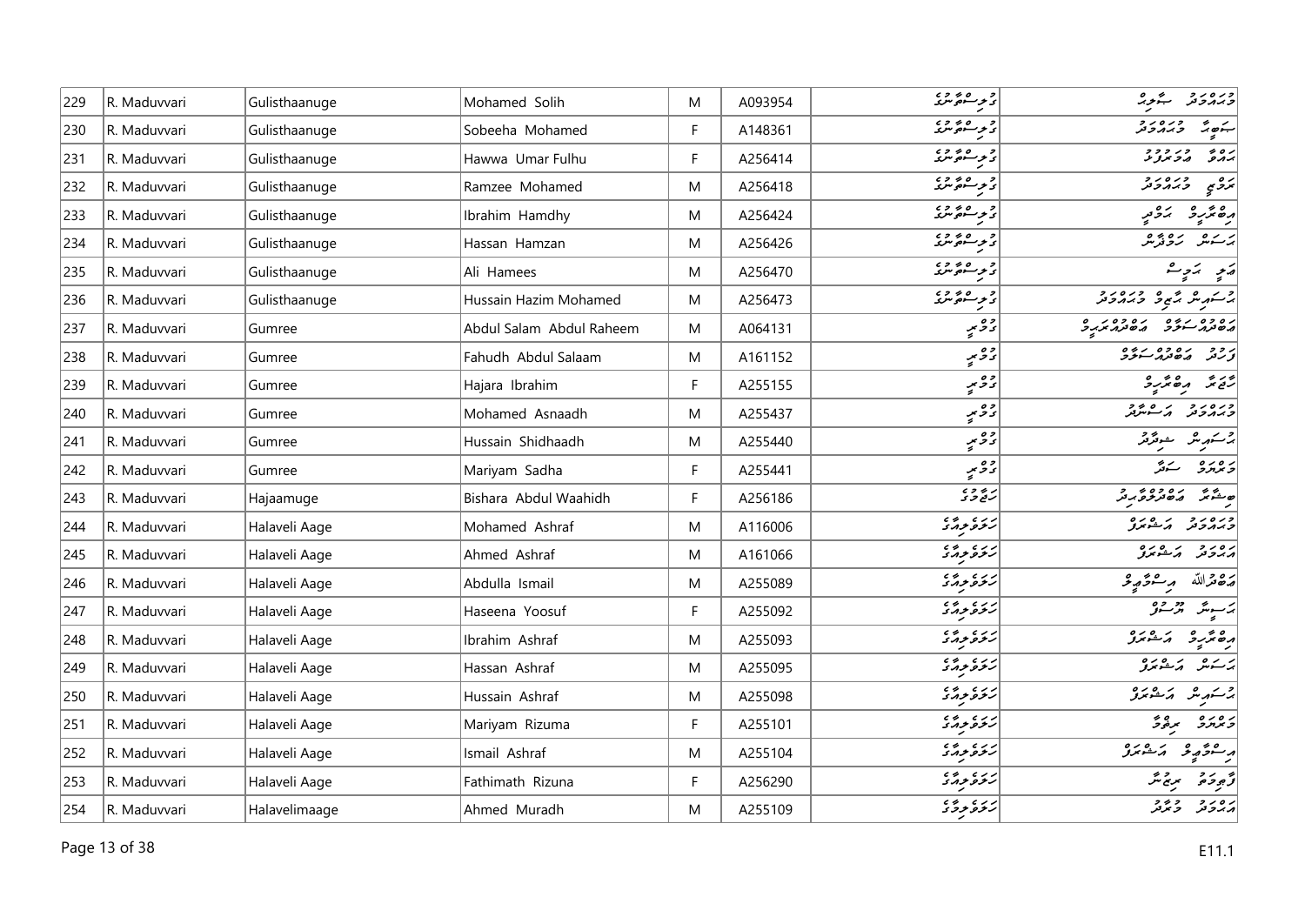| 255 | R. Maduvvari  | Halavelimaage | Ahmed Ibrahim         | Μ  | A256289 | رَ دَءَ وِ دُ ء                         | رورو مەھرىرى                                                   |
|-----|---------------|---------------|-----------------------|----|---------|-----------------------------------------|----------------------------------------------------------------|
| 256 | R. Maduvvari  | Havaa         | Habeeba Adam          | F  | A056505 | رپچ                                     | <br>  مەھ<br>پور ہ<br>مرمرو                                    |
| 257 | R. Maduvvari  | Havaa         | Ahmed Imthiyaz        | M  | A255507 | رپچ                                     | הכבנה הכתחה                                                    |
| 258 | R. Maduvvari  | Havaa         | Fathimath Mohamed     | F  | A255509 | رپچ                                     | و ر ه ر د<br>تربر تر تر<br>ۇ بور بو                            |
| 259 | R. Maduvvari  | Haveereenaazu | Aishath Shihaam       | F  | A256554 | ئە <sub>ھە</sub> بىر يۇچ                | و د شور د ده و د د کار<br>د کار سنور د کار د کار د کار د کار د |
| 260 | R. Maduvvari  | Haveereenaazu | Fathimath Zunamu      | F  | A256555 | ئە <sub>ھە</sub> بىر ئىرچ               | ح شرح<br>س<br>ا تو بر در<br>ا                                  |
| 261 | IR. Maduvvari | Haveereenaazu | Hawwa Zeena           | F. | A256556 | ئە <sub>ھە</sub> بىر مەڭتى<br>ئەس       | برە ئەستىر                                                     |
| 262 | R. Maduvvari  | Haveereenaazu | Mohamed Ibrahim Fulhu | M  | A256777 | ر <sub>ک</sub> و برېگنج                 | ورەرو مەھرىرورو                                                |
| 263 | R. Maduvvari  | Haveereenaazu | Aminath Abdul Rahman  | F. | A256780 | ئەھ بىر يېزىنچ                          | י גב גם בסגם זהב<br>גביתם גם <i>נגדי</i> גבית                  |
| 264 | R. Maduvvari  | Haveereenaazu | Azuma Mohamed Fulhu   | F  | A256784 | ئە <sub>ھە</sub> بىر ئىرچ               | ره د دره رددد<br>من د سرد تروند                                |
| 265 | R. Maduvvari  | Haveereenaazu | Zaeema Mohamed Fulhu  | F. | A256786 | ئە <sub>ھە</sub> بىر م <sup>ىرى</sup> ج | و ر ٥ ر و و و<br>تر بر بر تر تر تر<br>ىجەچ                     |
| 266 | R. Maduvvari  | Haveereenaazu | Azeema Mohamed Fulhu  | F  | A256789 | ارَهِ بِرِيُّنِجَ                       | پر نوچ<br>مرنج<br>و ره ر و و و<br>تر پر تر تر تو تر            |
| 267 | R. Maduvvari  | Haveereenaazu | Azima Mohamed Fulhu   | F  | A256792 | لئوبرىثرى                               | ەئمى ئە<br>و ر ه ر و و و<br>تر پر تر تر تو تر                  |
| 268 | R. Maduvvari  | Haveereenaazu | Ibrahim Azim          | M  | A256794 | ئە <sub>ھ</sub> بىر م <sup>ەج</sup>     | وە ئەر ئەنو                                                    |
| 269 | R. Maduvvari  | Haveereenaazu | Ahmed Azumee          | M  | A256796 | رَهٍ بِرِيثَرِيحَ                       | أرور والمنافع                                                  |
| 270 | R. Maduvvari  | Hazaarumaage  | Mohamed Rasheed       | M  | A119932 | ر ۶ و ۶ ء<br>رسخ مور ی                  | ورەرو برشوتر                                                   |
| 271 | R. Maduvvari  | Hazaarumaage  | Ahmed Rasheed         | M  | A126519 | ر پر و پر ی<br>تر پنج بوری              | أرور و مرشوقر                                                  |
| 272 | R. Maduvvari  | Himitheege    | Gasim Mohamed         | M  | A091051 | ر و هو د<br>بر د پو                     | و دره دره<br>اق <sup>سو</sup> درمدد                            |
| 273 | R. Maduvvari  | Himitheege    | Aishath Yoosuf        | F  | A098818 | ر و هو د<br>بر ر                        | ه در در دوره<br>امکار شده افراد                                |
| 274 | R. Maduvvari  | Himitheege    | Ahmed Asbaah          | Μ  | A255380 | ر و مو د<br>ر ر و                       | رەرد رەپرە                                                     |
| 275 | R. Maduvvari  | Himitheege    | Ali Nahshadh          | Μ  | A256310 | ر حرمو ځ<br>پر ترنيځ                    | أەكىم ئىرگە شەقر                                               |
| 276 | R. Maduvvari  | Himitheege    | Hussain Gusham Gasim  | M  | A256313 | ر و هو د<br>بر ريخ                      | چە سەر سى تۇ ھەت تۇسىر تە                                      |
| 277 | R. Maduvvari  | Himitheege    | Ibrahim Qais          | M  | A256315 | ر و هو د<br>بر ر                        | مەھتىرو تىمى                                                   |
| 278 | R. Maduvvari  | Himitheege    | Mohamed Azdhadh       | M  | A300047 | ر و هو د<br>بر ر                        | ورەرو روپ <sub>ە</sub> و<br><i>دىد</i> رونر مەن                |
| 279 | R. Maduvvari  | Hirundhumaage | Ali Shaheen           | M  | A073416 | ر پر سرچرۍ                              | أركمت والمتفريش                                                |
| 280 | R. Maduvvari  | Hirundhumaage | Yoosuf Saleem         | M  | A152440 | ر پژسرپژگری                             | دو دو سندو                                                     |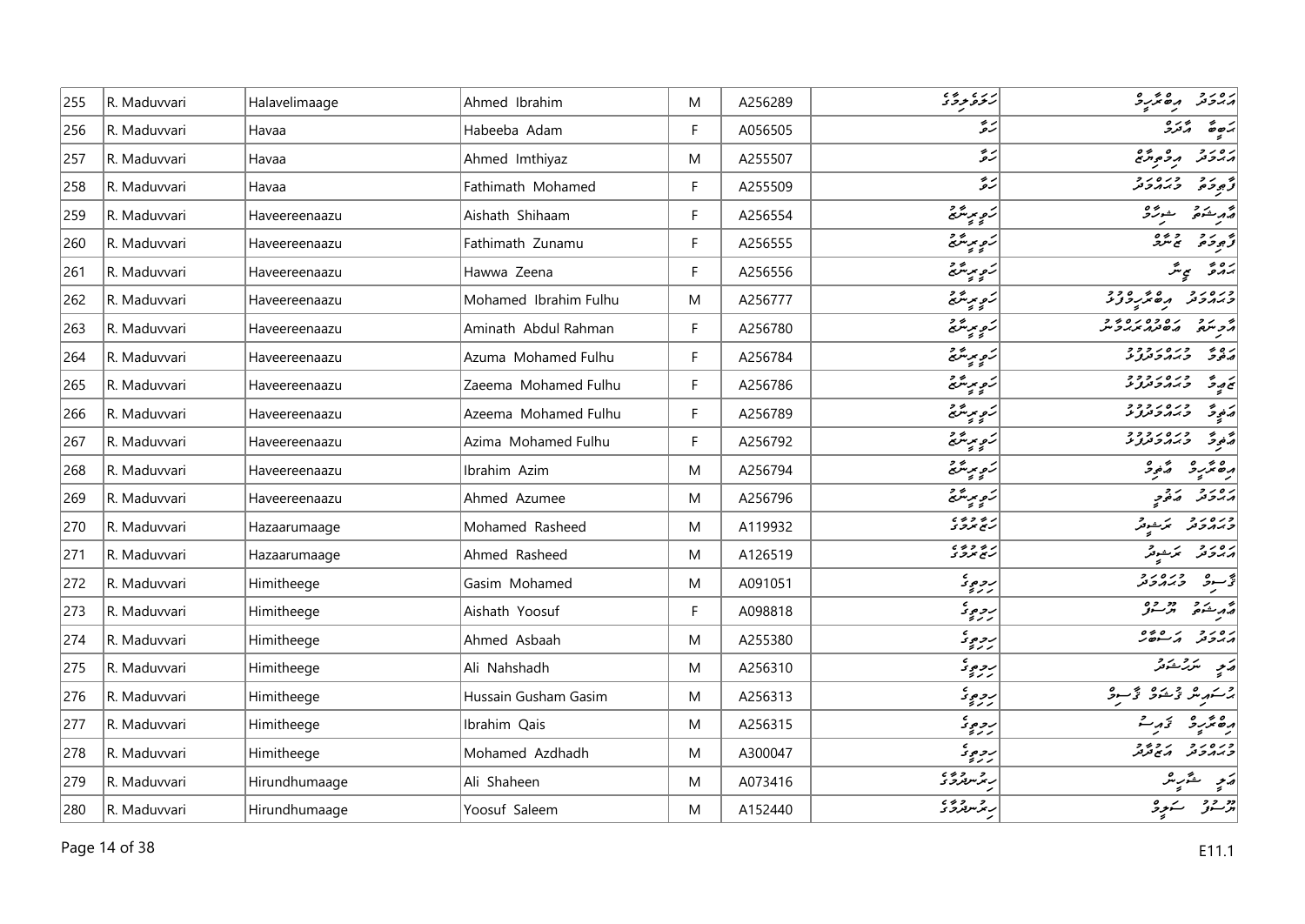| 281 | R. Maduvvari | Hirundhumaage     | Ismail Mayas           | M  | A256338 | ر پر سرپر دی                           | بر شۇرچە ئەرگ                                   |
|-----|--------------|-------------------|------------------------|----|---------|----------------------------------------|-------------------------------------------------|
| 282 | R. Maduvvari | Hirundhumaage     | Aminath Maaisa         | F. | A256341 | ر پر سرپر دی                           | أأدبنهم والملط                                  |
| 283 | R. Maduvvari | Hitaffnivaage     | Abdul Wahhab Ismail    | M  | A119630 | پەنزىر سرچە ئە                         |                                                 |
| 284 | R. Maduvvari | Hitaffnivaage     | Mariyam Saeeda         | F  | A256202 | پەئىروسۇ ئ                             | و ورو سکھیے                                     |
| 285 | R. Maduvvari | Hitaffnivaage     | Abdulla Sivaz          | M  | A256209 | رە ئۇر بىرە ئە                         | رەقراللە سوڭرىم                                 |
| 286 | R. Maduvvari | Hithilaage        | Abdul Rasheed Adam     | M  | A051709 | رەپچە<br>ترم                           | גם כם ג'ייביה הינים<br>ה'סינה בנייביה היניב     |
| 287 | R. Maduvvari | Hithilaage        | Ahmed Rafeeu           | M  | A161296 | رە ۋى<br>بەر                           | د د د د پر د                                    |
| 288 | R. Maduvvari | Hiyaa             | Mohamed Riyash         | M  | A161132 | رېژ                                    | ورەرو بورگ                                      |
| 289 | R. Maduvvari | Hiyaa             | Khadheeja Roozaan      | F  | A256638 | ريز                                    | زَمِرِيحُ مُرْجٌ مَرْ                           |
| 290 | R. Maduvvari | Hiyaa             | Ahmed Mohamed          | M  | A257338 | رېژ                                    | ג סג פג סגב<br>גגבע בגגבע                       |
| 291 | R. Maduvvari | Hiyaa             | Shareefa Adam          | F. | A257341 | رپڙ                                    | پر ہ<br>مرکزو<br>  شەمورتى                      |
| 292 | R. Maduvvari | Hiyaa             | Ali Riyaaz             | M  | A257344 | رېژ                                    | ړې برېژگ                                        |
| 293 | R. Maduvvari | Hudhufinifenmaage | Abdul Matheen Ali      | M  | A161189 | <sup>32</sup> ىرو بىرۇ بىر <i>گە</i> ئ | ره وه د د د ک                                   |
| 294 | R. Maduvvari | Hudhufinifenmaage | Siththi                | F  | A256770 | د و <sub>و سر</sub> و مرد و            | سوهرمو                                          |
| 295 | R. Maduvvari | Hudhufinifenmaage | Aminath Ali            | F  | A256773 | <sup>3</sup> قرو سرو مرگز د            |                                                 |
| 296 | R. Maduvvari | Hudhuveli         | Aminath Irasha         | F  | A161130 | و و ،<br>رسره م                        | أأدمنغ ويمث                                     |
| 297 | R. Maduvvari | Hudhuveli         | Hassan Rizan           | M  | A256618 | و و ۽<br>رقوم م                        | برسكش برځ مر                                    |
| 298 | R. Maduvvari | Hudhuveli         | Mohamed Wafir          | M  | A257261 | ژنوء پر                                | ورەر د ئور                                      |
| 299 | R. Maduvvari | Hudhuveli         | Dhiyaanaa Abdul Raheem | F  | A257263 | و و ،<br>رنده م                        | ره وه ره و<br>م <b>ه توم</b> تربر و<br>ىر بۇ بۇ |
| 300 | R. Maduvvari | Hudhuveli         | Ibrahim Hamdoon        | M  | A257265 | و و ه<br>  رسره م                      | ر ه دو ه<br>بر <del>و</del> تر س                |
| 301 | R. Maduvvari | Hudhuveli         | Ahmed Anoosh           | M  | A257267 | روء پر                                 | رەرو رومۇ                                       |
| 302 | R. Maduvvari | Hudhuvilaage      | Hawwa Rafeedha         | F  | A256683 | د د په په<br>رتر <sub>ج م</sub> ور     | رە ئەرتە                                        |
| 303 | R. Maduvvari | Hudhuvilaage      | Hassan Hafiz           | M  | A256685 | د د پر په<br>رتر <sub>ي څر</sub>       | ئەسەھرىمىتى ئەرىخو                              |
| 304 | R. Maduvvari | Hudhuvilaage      | Zahidha Moosa          | F  | A257581 | و و په په<br>رتر <sub>ي</sub> وگړ      | پچ ریژ و دی <u>ش</u>                            |
| 305 | R. Maduvvari | Hudhuvilaage      | Mohamed Azzaam         | M  | A257584 | د د په په<br>  رتر <sub>ن</sub> و ژبه  | כנסנכ נסשם<br>כגמבת המשב                        |
| 306 | R. Maduvvari | Hudhuvilaage      | Fathimath Raida        | F  | A257590 | 3 قرە <sub>م</sub> ۇرى                 | توجدة متمدمتر                                   |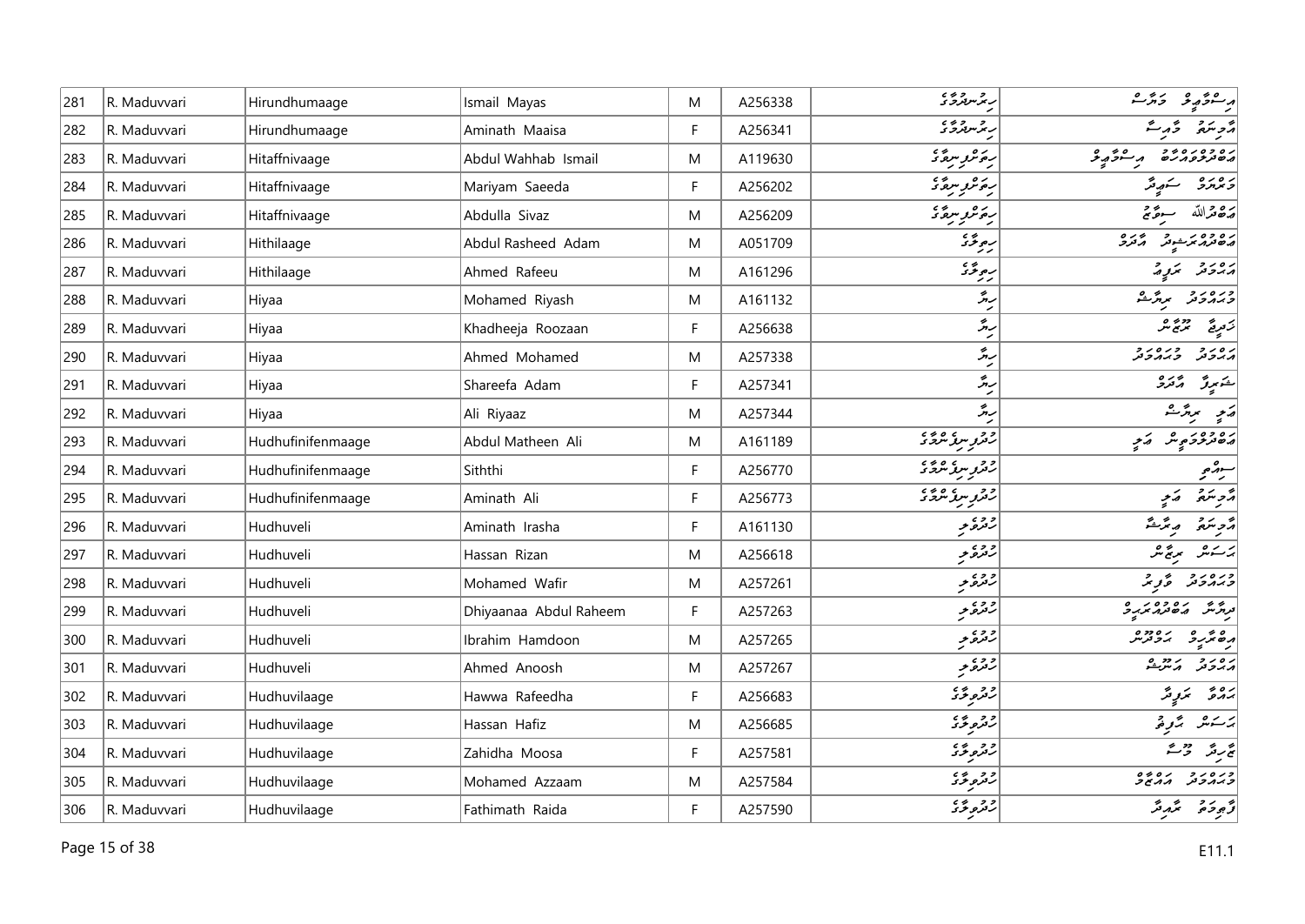| 307 | R. Maduvvari | Iramaage          | Hassan Latheef       | M  | A256196 | ر بو »<br>د بود د                           | برسەيىر<br>ځږوگر                                      |
|-----|--------------|-------------------|----------------------|----|---------|---------------------------------------------|-------------------------------------------------------|
| 308 | R. Maduvvari | Ithaa             | Mohamed Mahzoom      | M  | A147917 | ويح                                         | و ر ه ر و<br>د بر پر <del>و</del> تر<br>ىر ە دوە      |
| 309 | R. Maduvvari | Ithaa             | Fathimath Abdulla    | F. | A257246 | وپڻي                                        | وكحصرالله<br>ۇ بوز ئ                                  |
| 310 | R. Maduvvari | Ithaa             | Hassan Huzaim        | M  | A257252 | دءً                                         | برسەمىر<br>برنج مرحى                                  |
| 311 | R. Maduvvari | Ithaa             | Ibrahim Anaam        | M  | A257255 | ويحج                                        | ەر بىرە<br>ە ھەترىر <sup>ە</sup>                      |
| 312 | R. Maduvvari | Janavareege       | Mukhthar Ibrahim     | M  | A052821 | ىر مىرىگە مېرىگە                            | د د پر د<br>د زهر مر<br>ەھ ئرىرى                      |
| 313 | R. Maduvvari | Janavareege       | Zulaikha Ibrahim     | F. | A061365 | ئے سَرَ تَد سرِ تَح                         | ەھ ئررې<br>چ ئۇ <sub>م</sub> رتَّ                     |
| 314 | R. Maduvvari | Janavareege       | Khadeeja Hassan      | F  | A074803 | ر رر<br>فع سرچ مور                          | رَ ورِجَّ<br>برسەچر                                   |
| 315 | R. Maduvvari | Janavareege       | Mumthaz Ibrahim      | M  | A074954 | ئے سَرَ تَد سرِ تَح                         | و ه و ه<br>تر تر پخ<br>ەھ ترىر ۋ                      |
| 316 | R. Maduvvari | Janavareege       | Ibrahim Muan         | M  | A255158 | ىر مىرىگە مېرىگە                            | حەم بىر<br>ە ھەترىرى<br>برھەترىرى                     |
| 317 | R. Maduvvari | Javaahiru Vaadhee | Mohamed Rasheed      | M  | A100073 | بر څر بر څو مړ                              | و ر ه ر د<br>تر پر ژ تر<br>بخرشدقر                    |
| 318 | R. Maduvvari | Javaahiru Vaadhee | Adam Muzhir          | M  | A256635 | ر و گر برگ <sup>و</sup> ندِ                 | و ه ر بر<br>حري ر بر<br>په ره<br>در تر ژ              |
| 319 | R. Maduvvari | Javaahiru Vaadhee | Ali Meesag           | M  | A257329 | بر څر بر څو مړ                              | پَه پِه چُونْو                                        |
| 320 | R. Maduvvari | Javaahiru Vaadhee | Ismail Mirusal       | M  | A257330 | بر څر برڅور                                 | برعۇم ۋ<br>ى تر ئىمىتى                                |
| 321 | R. Maduvvari | Javaahirumaage    | Najumunnisa Ismail   | F. | A077592 | ر پر پر پر پر<br>مح کل مرکز <sub>ک</sub>    | ر و و ه<br>مربع و د<br>ەرسىۋەيج                       |
| 322 | R. Maduvvari | Javaahirumaage    | Saam Umar            | M  | A147099 | ر و بر و و ،<br>نح قر برتر د                | سرو<br>ەرىر                                           |
| 323 | R. Maduvvari | Javaahirumaage    | Umaru Abdul Rahman   | M  | A256261 | ر پر پر پر پر<br>نے تو پر پر پر پ           | ر ه و ه د ه د ه<br>پره تربر تر بر<br>و ر و<br>در س    |
| 324 | R. Maduvvari | Javaahirumaage    | Ibrahim Shamam       | M  | A256263 | رو رو و ء                                   | ە ھەترىر <sup>ە</sup><br>شۇچۇ                         |
| 325 | R. Maduvvari | Javaahirumaage    | Aminath Sama         | F. | A256272 | ر بر و د ء<br>نے قرىر <del>ق</del> رى       | أرمرهم<br>ستریخ                                       |
| 326 | R. Maduvvari | Javaahirumaage    | Mariyam Sathia       | F  | A256421 | پر څر پر چري<br>  پنج مر پر چر <sub>چ</sub> | ر ہ ر ہ<br>و بربرو                                    |
| 327 | R. Maduvvari | Jeymuge           | Abdulla Ahmed        | M  | A085064 | ړ، و ،<br>قع تر ک                           | بر ه بر و<br>م <i>ر</i> گرفتر<br>برە دالله            |
| 328 | R. Maduvvari | Jeymuge           | Aminath Abdul Hakeem | F. | A254871 | ړے و ن<br>قع <del>ت</del> ر ت               | ره وه ر <sub>و</sub> ه<br>پره تر ژبر بر ژ<br>أرمز شرد |
| 329 | R. Maduvvari | Jeymuge           | Mariyam Ahmed        | F  | A254872 | ړ، و ع<br>قع تر ک                           | ر ہ بر ہ<br>ت <i>ر</i> برگر<br>پرور و                 |
| 330 | R. Maduvvari | Kaanimaage        | Mohamed Samaan       | M  | A256284 | ر<br>تأسر پرځ                               | يەدە ئەر<br>و ر ه ر و<br>و پر پر تر                   |
| 331 | R. Maduvvari | Kaanimaage        | Ahmed Hamdhan        | M  | A256288 | ش سرچري<br>ما سرچري                         | ەر ئەر                                                |
| 332 | R. Maduvvari | Karankaage        | Mohamed Sobah        | M  | A075673 | ر ر ه و ،<br>ما بر مرد د                    | و ر ه ر د<br><i>و بر</i> پر تر<br>بەھ بر              |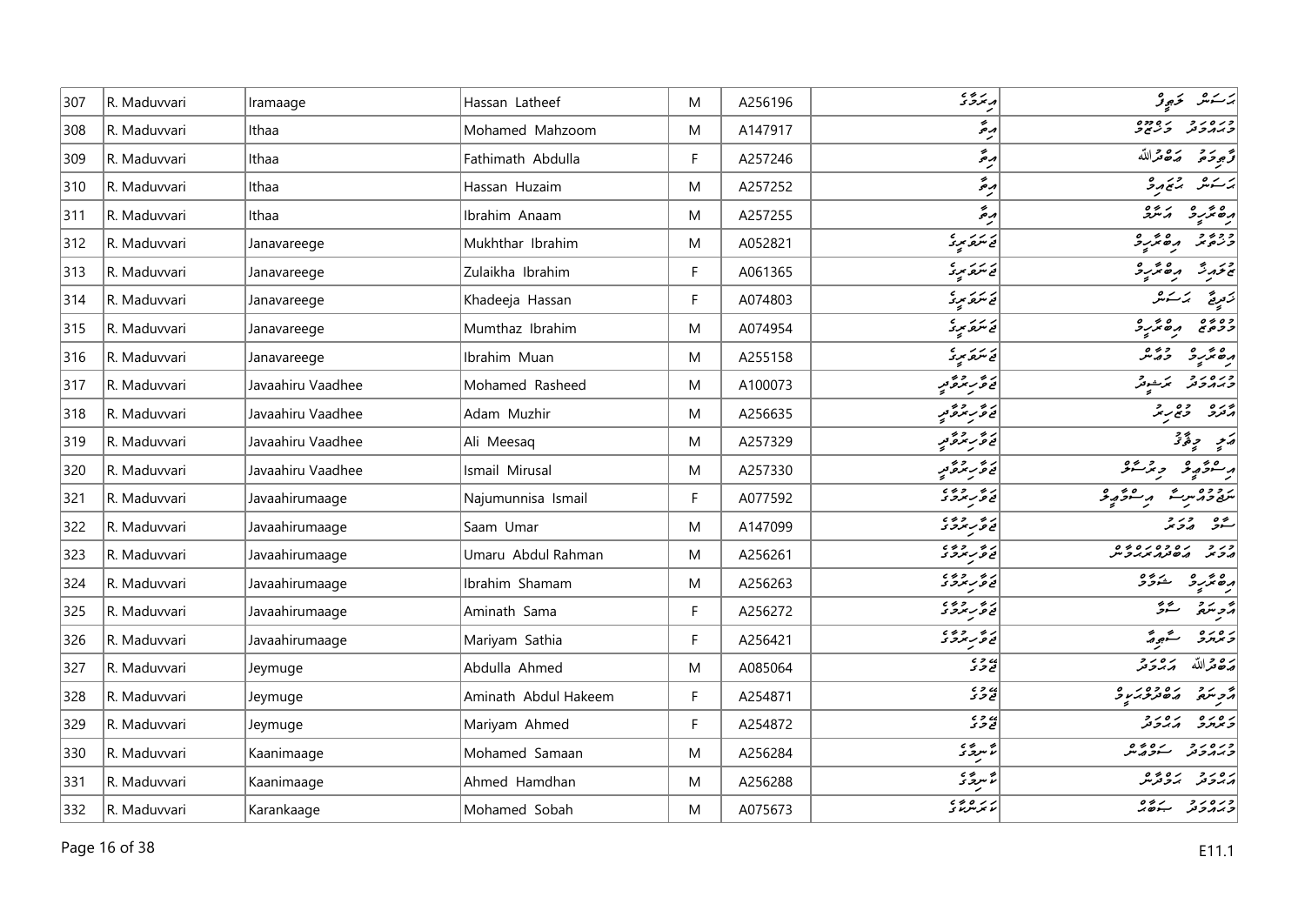| 333 | R. Maduvvari | Karankaage  | Sameena Ahmed        | F         | A161071 | ر ره ۶۵<br>ما بر مرد د    | سَوِيدٌ مَدَوَّتْر                                                                                                                                                                                                               |
|-----|--------------|-------------|----------------------|-----------|---------|---------------------------|----------------------------------------------------------------------------------------------------------------------------------------------------------------------------------------------------------------------------------|
| 334 | R. Maduvvari | Karankaage  | Saeeda Yoosuf        | F         | A255177 | ر رەپە ي<br>ئابىر بىرىزى  | سەپەتتە جۇمسىقۇ                                                                                                                                                                                                                  |
| 335 | R. Maduvvari | Karankaage  | Saudhoon Ahmed       | ${\sf M}$ | A255182 | ر ر ه و »<br>با بر مربو د | ر ودوه ده دو.<br>سکهه توس از برابر تو                                                                                                                                                                                            |
| 336 | R. Maduvvari | Kekurimaage | Aishath Abdul Raheem | F         | A255385 | ې د پرې<br>مام مرد د      | ג ם כם גם<br>גם בנג הגב<br>پ <sup>م</sup> مرشومی<br>مرم                                                                                                                                                                          |
| 337 | R. Maduvvari | Kekurimaage | Mariyam Azza         | F         | A255386 | ه د په په<br>مومرد د      | ر ه و.<br>درم<br>ر ه ر ه<br><del>د</del> بربرگر                                                                                                                                                                                  |
| 338 | R. Maduvvari | Kekurimaage | Hassan Adam          | M         | A255605 | ه د په په<br>مام مرد د    | برسەيىتە<br>پور ہ<br>مرمرو                                                                                                                                                                                                       |
| 339 | R. Maduvvari | Kekurimaage | Aminath Zaha         | F         | A256316 | ) ، ، برد ،<br>  ما مرد ، | أأدم الملح أنائر                                                                                                                                                                                                                 |
| 340 | R. Maduvvari | Kekurimaage | Hawwa Maziyya        | F         | A256317 | ه د په وه<br>ما ما مورځ د | גם באתית                                                                                                                                                                                                                         |
| 341 | R. Maduvvari | Kethi       | Mohamed Abdul Raheem | M         | A149363 | ء<br>موھ                  | כנסנכ נסכסנס<br>כממכת מסתממני                                                                                                                                                                                                    |
| 342 | R. Maduvvari | Kethi       | Fathimath Rifga      | F         | A256658 | تنمعج                     | قُهْ وَحَقَّ مَرَوْتٌى                                                                                                                                                                                                           |
| 343 | R. Maduvvari | Kethi       | Ahmed Riumaan        | M         | A261386 | اءِ<br>اعو                | أرەر دىر دەر                                                                                                                                                                                                                     |
| 344 | R. Maduvvari | Kudheenaage | Abdul Razzag Ibrahim | M         | A095697 | د و پرځ<br>موسر           | נס כס נס מבנים מיטיים מיטיים מיטיים מיטיים בריים מיטיים בריים בריים בריים בריים בריים בריים מיטיים בריים בריים<br>מיטיים מיטיים מיטיים מיטיים מיטיים בריים בריים בריים בריים בריים בריים בריים בריים בריים בריים בריים בריים ברי |
| 345 | R. Maduvvari | Kurahaage   | Naeema Hassan        | F         | A081614 | د ر و ،<br>ما برگ         | سَمِيرَ - يَاسَسْ                                                                                                                                                                                                                |
| 346 | R. Maduvvari | Kurahaage   | Zeeniya Mohamed      | F         | A111911 | ۶ پر پر پر<br>ما تیمرگری  | ي سرگر حيد در در                                                                                                                                                                                                                 |
| 347 | R. Maduvvari | Kurahaage   | Mohamed Anas         | ${\sf M}$ | A160429 | د ره ،<br>ما برگ          | ورەرو پەرك                                                                                                                                                                                                                       |
| 348 | R. Maduvvari | Light Green | Ahmed Mohamed Fulhu  | M         | A254566 | خرم عوج سيسر              | ره رحاحات در در در در<br>مربر در در در در در در                                                                                                                                                                                  |
| 349 | R. Maduvvari | Light Green | Fathimath Saidha     | F         | A254580 | ځه هڅو پر پر              | ژوځو څړنژ                                                                                                                                                                                                                        |
| 350 | R. Maduvvari | Light Green | Mariyam Saeedha      | F         | A254993 | خەرقۇم يېرىگە             | ر ه ر ه<br><del>و</del> بربرو                                                                                                                                                                                                    |
| 351 | R. Maduvvari | Light Green | Hassan Said          | M         | A255000 | خەرقۇم يېتىر              | ىز سەنل <sup>ى</sup> ر<br>ستەر تىر                                                                                                                                                                                               |
| 352 | R. Maduvvari | Light Green | Mohamed Shaihan      | ${\sf M}$ | A256269 | خەرقۇم يېتىر              | ورەرو شەربۇش                                                                                                                                                                                                                     |
| 353 | R. Maduvvari | Lilac       | Easa Adam            | M         | A255415 | وؤر                       | ر شهر محمده<br>مح                                                                                                                                                                                                                |
| 354 | R. Maduvvari | Lilac       | Fauziyya Mohamed     | F         | A255418 | وڈر                       | צגי בי בגביב                                                                                                                                                                                                                     |
| 355 | R. Maduvvari | Lilac       | Mariyam Easa         | F         | A255420 | وؤر                       | دەرە پەت                                                                                                                                                                                                                         |
| 356 | R. Maduvvari | Lilac       | Hawwa Easa           | F         | A255422 | وذر                       | برە ئەستە                                                                                                                                                                                                                        |
| 357 | R. Maduvvari | Lilac       | Ahmed Naseeh         | ${\sf M}$ | A255423 | جرخره                     | رەر ترىپە                                                                                                                                                                                                                        |
| 358 | R. Maduvvari | Lilac       | Mohamed Zabeeh       | ${\sf M}$ | A255425 | وؤر                       | ورەر دېرە                                                                                                                                                                                                                        |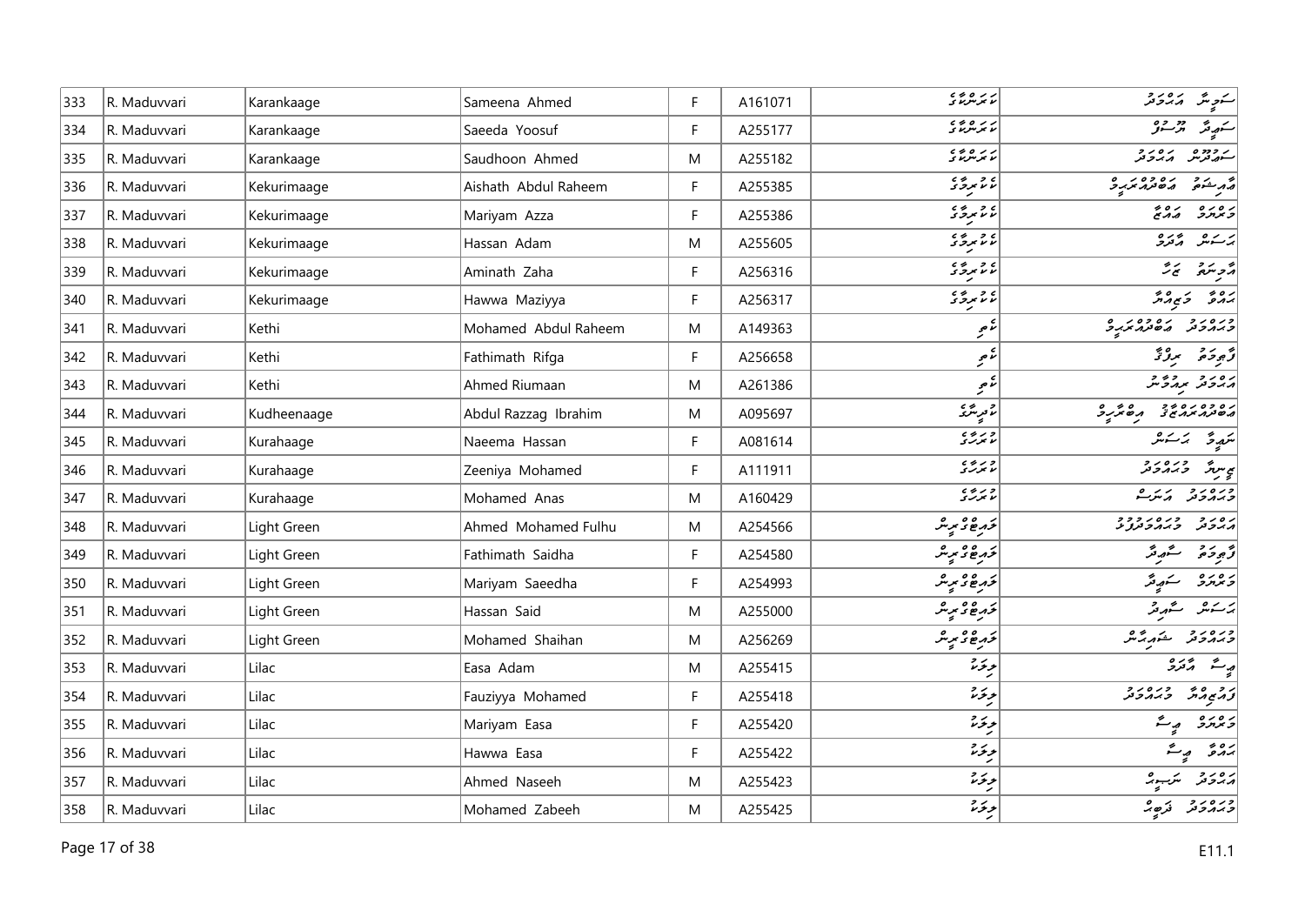| 359 | R. Maduvvari | Lilac        | Hassan Safeeh        | M  | A255428 | وڈر                          | پرستمبر سکوپر                                                                                                                                                                                                                    |
|-----|--------------|--------------|----------------------|----|---------|------------------------------|----------------------------------------------------------------------------------------------------------------------------------------------------------------------------------------------------------------------------------|
| 360 | R. Maduvvari | Lilac        | Abdulla Faleeh       | M  | A255431 | وڈر                          | پره ترالله ترمویژ                                                                                                                                                                                                                |
| 361 | R. Maduvvari | Lilac        | Fathimath Azura      | F  | A256359 | مرتزر                        | قهودة رەپ                                                                                                                                                                                                                        |
| 362 | R. Maduvvari | Lilymaage    | Adam Shihaam         | M  | A071642 | ووڈ ء<br>ر                   | په ره<br>د ترو<br>حشور محر<br>مر                                                                                                                                                                                                 |
| 363 | R. Maduvvari | Lilymaage    | Shifana Waleed       | F  | A144138 | ووڈ ء<br>ر                   | ے تر <i>نگر کی تو</i> یٹر<br>مر                                                                                                                                                                                                  |
| 364 | R. Maduvvari | Lilymaage    | Mohamed Shiham       | M  | A161068 | ووژء                         | ورەرو ئىدۇۋ                                                                                                                                                                                                                      |
| 365 | R. Maduvvari | Lilymaage    | Mariyam Shaira       | F  | A255123 | و و دی<br>ری                 | دەرە شەر                                                                                                                                                                                                                         |
| 366 | R. Maduvvari | Lilymaage    | Sama Waleed          | F  | A255130 | ووژء                         | سَرَةٌ وَمِعِدْ                                                                                                                                                                                                                  |
| 367 | R. Maduvvari | Lilymaage    | Simana Waleed        | F  | A256291 | ووڈء                         | سوڤەر ئوچىر                                                                                                                                                                                                                      |
| 368 | R. Maduvvari | Lunboamaage  | Zulaikha Mohamed     | F  | A096347 | $55$ ar $3$                  | و ره ر و<br>تر پر ژنر<br> ح ځه بر جح                                                                                                                                                                                             |
| 369 | R. Maduvvari | Lunboamaage  | Fathimath Ali        | F. | A160449 | و په ۵۶<br>نومړ <b>ه</b> د ک | وً و دَم دَم پ                                                                                                                                                                                                                   |
| 370 | R. Maduvvari | Lunboamaage  | Mohamed Ismail Fulhu | M  | A160450 | و په ۵۶۵<br>مرس کاري         | ورەرو بەسىۋە ۋو                                                                                                                                                                                                                  |
| 371 | R. Maduvvari | Lunboamaage  | Mohamed Ruwaid       | M  | A256336 | 55803                        | כנסנכ כנב<br>כגמכת הפמת                                                                                                                                                                                                          |
| 372 | R. Maduvvari | Luxury       | Hamida Ibrahim       | F  | A147171 | ره ر<br>مور نئ مړ            | بحرقر مرەبجرىرد                                                                                                                                                                                                                  |
| 373 | R. Maduvvari | Luxury       | Shuaib Ibrahim       | M  | A147673 | ره ر<br>مرد نئ مړ            | مشمره ره در د                                                                                                                                                                                                                    |
| 374 | R. Maduvvari | Luxury       | Shahla Ibrahim       | F  | A161131 | ر ه ر<br>مور بخ مړ           | $rac{1}{2}$                                                                                                                                                                                                                      |
| 375 | R. Maduvvari | Luxury       | Ibrahim Saeed        | M  | A257270 | تره تر مر<br>مور مج مر       | ە ھەترىرى<br>س<br>ستهيقر                                                                                                                                                                                                         |
| 376 | R. Maduvvari | Luxury       | Aminath Fulhu        | F  | A257272 | تره ترمير                    | ۇ بە ئىبرو دې <sub>ر</sub>                                                                                                                                                                                                       |
| 377 | R. Maduvvari | Luxury       | Aishath Rashida      | F. | A257277 | پره پر<br>  پرې نمې          | د د کشور می انداز کرده در کلیدار در کلیدار در کلیدار در کلیدار در کلیدار در کلیدار در کلیدار در کلیدار در کلید<br>منابع استفاده در کلیدار در کلیدار در کلیدار در کلیدار در کلیدار در کلیدار در کلیدار در کلیدار در کلیدار در کلی |
| 378 | R. Maduvvari | Luxury       | Fathimath Raasiya    | F  | A257278 | اره<br>الخری نمی             | و موجود موسيقر                                                                                                                                                                                                                   |
| 379 | R. Maduvvari | Maajehige    | Wafa Adnan           | F  | A161186 | ل دي.<br>  قري سر د          | ىر ئەرمەر ئىر                                                                                                                                                                                                                    |
| 380 | R. Maduvvari | Maajehige    | Mohamed Saeed        | M  | A256396 | ی ء<br>5 فع سر د             | ورەرو سەر                                                                                                                                                                                                                        |
| 381 | R. Maduvvari | Maajehige    | Mueena Adnaan        | F  | A256406 | ه و د د کار<br>د کار ک       | دەپەش ھەمەسىر                                                                                                                                                                                                                    |
| 382 | R. Maduvvari | Maajehige    | Salman Adnan         | M  | A256409 | ە ئەرى<br>ج                  | شۇۋىر مەرش                                                                                                                                                                                                                       |
| 383 | R. Maduvvari | Maavaidhooge | Ali Shaheem          | M  | A100674 | و ر دو .<br>  ژ تو پر تر د   | أركمني المشركة                                                                                                                                                                                                                   |
| 384 | R. Maduvvari | Maavaidhooge | Azeeza Ahmed         | F  | A152419 | و د دوه<br>د کارورد          | ג׳ זָ זְהוֹ                                                                                                                                                                                                                      |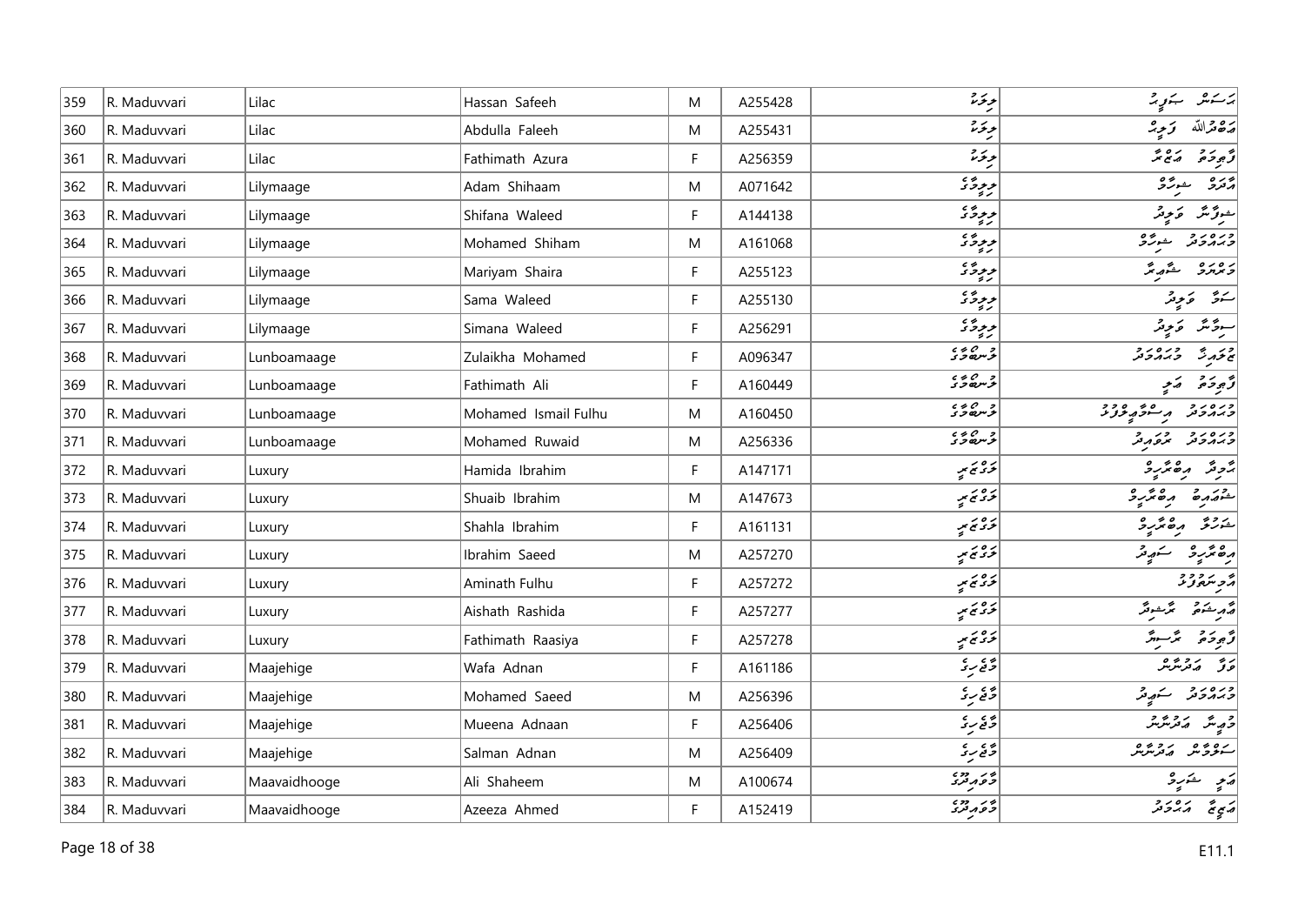| 385 | R. Maduvvari | Maavaidhooge | Mohamed Rasheed         | M  | A163196 | و د ده.<br>  ژوَم ترد                     | ورەرو كرشوتر                                     |
|-----|--------------|--------------|-------------------------|----|---------|-------------------------------------------|--------------------------------------------------|
| 386 | R. Maduvvari | Maavaidhooge | Aminath Adam            | F. | A256244 | ې د ده ده<br>د کرمرند                     | أثرم تتمرج أيرده                                 |
| 387 | R. Maduvvari | Maavaidhooge | Shaheema Ahmed          | F  | A256250 | ه د ده.<br>د و د در                       | لمذروح أورود                                     |
| 388 | R. Maduvvari | Maavaidhooge | Aishath Mahroosa        | F. | A256252 | ې د ده ده<br>د کرم                        | و مشتمر ده ده د                                  |
| 389 | R. Maduvvari | Maavaidhooge | Fathimath Fazra         | Μ  | A256413 | ه د دد .<br>د و د در                      | وٌمِوحَمٌ وَنحمٌ                                 |
| 390 | R. Maduvvari | Maavaidhooge | Aminath Fauzaa          | F  | A256417 | ه ر دو ،<br>ژ ۱۶ تر د                     | ړ ده پروه                                        |
| 391 | R. Maduvvari | Malafehi     | Ibrahim Solih           | M  | A162742 | ئە ئەقرىر                                 | ەھترىرى سۇر                                      |
| 392 | R. Maduvvari | Malares      | Faheema Salih           | F  | A256302 | ىر ئەچەر                                  | بڈىر ہ                                           |
| 393 | R. Maduvvari | Malares      | Ali Siraj               | M  | A256329 | ىر ئەير ھ                                 |                                                  |
| 394 | R. Maduvvari | Malares      | Ismail Shair            | M  | A256330 | ىر ئەيزىشە                                | رەۋر ئۇر                                         |
| 395 | R. Maduvvari | Malhaaruge   | Abdulla Mufeed          | M  | A122898 | ر ه و و ،<br><del>و و</del> ر بو <u>و</u> | رە دالله دوبد                                    |
| 396 | R. Maduvvari | Malhaaruge   | Ahmed Hassan            | Μ  | A156920 | ر ه و و ،<br>تر بحر پر <sub>ک</sub>       | رەرد برىك                                        |
| 397 | R. Maduvvari | Malhaaruge   | Sanfa Umar              | F  | A256174 | ر ه و و ،<br><del>و و</del> ر بود         | سەس ھەمر                                         |
| 398 | R. Maduvvari | Malhaaruge   | Khadheeja Ahmed         | F  | A256177 | ر ه و و ،<br><del>و و</del> ر بو <u>و</u> | زَمِرِجَ 1.25 مَر                                |
| 399 | R. Maduvvari | Malhaaruge   | Aishath Ahmed           | F  | A256178 | ر ه و و ،<br><del>و و</del> ر بو <u>و</u> | وكرمشتمو وكالمرد                                 |
| 400 | R. Maduvvari | Malhaaruge   | Hussain Mufeed          | M  | A256180 | ر ه و و ،<br><del>و و</del> ر بر <u>د</u> | جاسكورهن الحاويجر                                |
| 401 | R. Maduvvari | Manzil       | Abdul Rauf Abdul Raheem | M  | A156096 | 5 يرىپو تۇ                                | נס כם נדכב נס כם נגם<br>גם בנג ינג צגם בנג ינג כ |
| 402 | R. Maduvvari | Manzil       | Mariyam Mohamed         | F  | A255912 | ۇ ئىرى پى                                 | נסנס כנסנב<br>ב <i>אתב בג</i> תכת                |
| 403 | R. Maduvvari | Manzil       | Mohamed Ruvaidh         | M  | A371866 | ئەنگە بۇ                                  | כנסנכ כנב                                        |
| 404 | R. Maduvvari | Manzil       | Fathimath Riyaha        | F  | A413948 | ئەنئىبى پى                                | توجدة برازة                                      |
| 405 | R. Maduvvari | Mars         | Abbas Mohamed           | Μ  | A255516 | ۇ شە                                      | رەپ دىرەرد                                       |
| 406 | R. Maduvvari | Mars         | Ibrahim Jailam          | M  | A256387 | ۇ شە                                      | أرە ئۆر ئىم ئىم                                  |
| 407 | R. Maduvvari | Mars         | Ahmed Arushad           | M  | A256394 | ۇ ب                                       | رەرو رورو                                        |
| 408 | R. Maduvvari | Mars         | Mohamed Shaheeru        | M  | A256399 | ژ شه                                      | ورەر دىر                                         |
| 409 | R. Maduvvari | Mars         | Sofoora Ahmed           | F. | A256738 | ژ شه                                      | بەدە رەرد                                        |
| 410 | R. Maduvvari | Masrooraage  | Hussain Inaz            | M  | A255046 | ر ۱۵ دوره د<br><del>د</del> سومربوری      | برسكورش ويترجح                                   |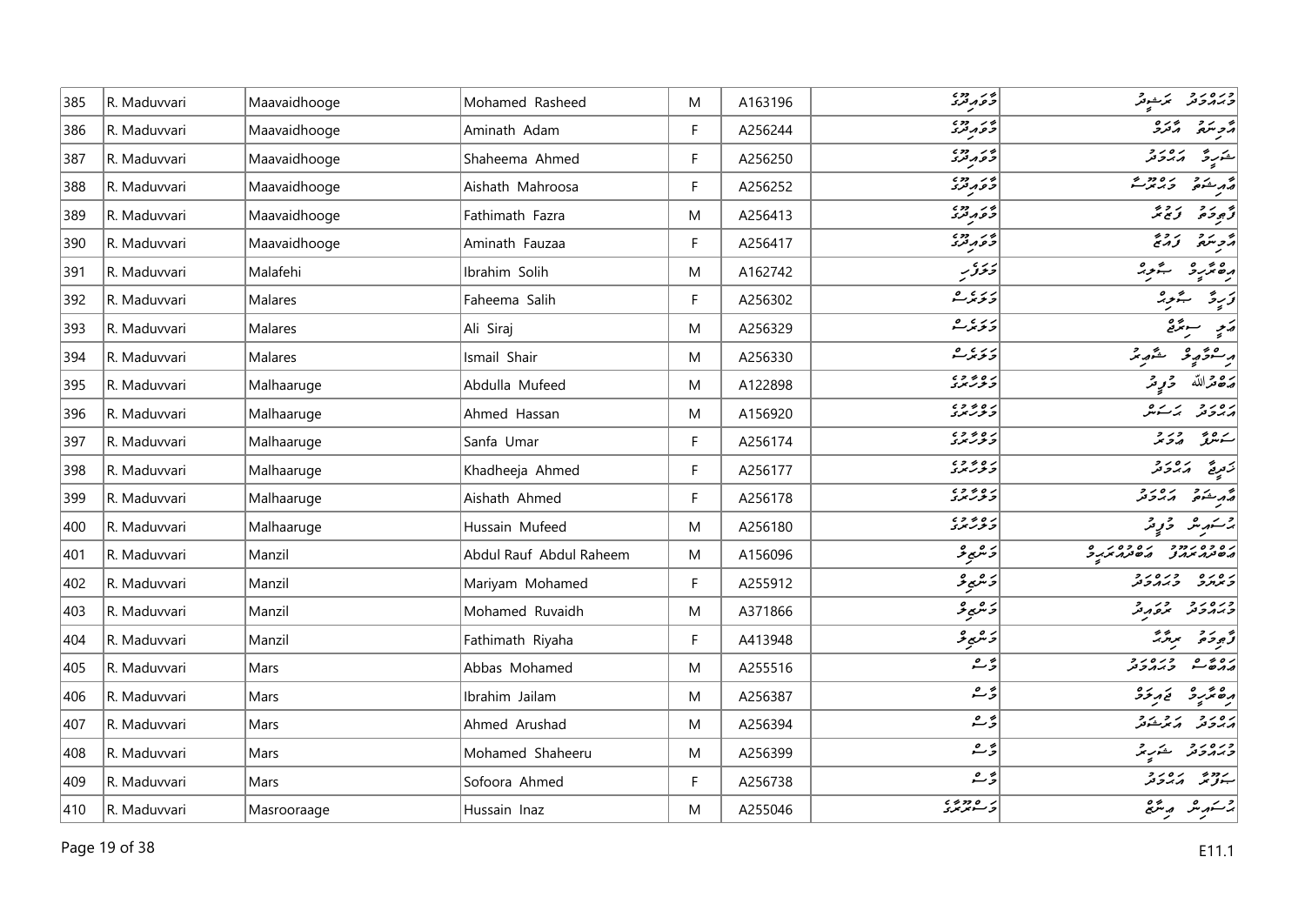| 411 | R. Maduvvari | Masrooraage | Hassan Safee      | M         | A255053 | ر ۱۵ دو پر د<br>تر سومونوی                                                       | برسەمىر<br>ر همتني                   |
|-----|--------------|-------------|-------------------|-----------|---------|----------------------------------------------------------------------------------|--------------------------------------|
| 412 | R. Maduvvari | Masthakaage | Khadeeja Ibrahim  | F         | A255472 | ر ەر دې<br>5 سىمى ئى                                                             | ئرتورنج<br>م<br>برە ئۆرۈ             |
| 413 | R. Maduvvari | Masthakaage | Ali Musthafa      | M         | A255474 | ر ۱۵ رو و<br>تر سوم د                                                            | د ۱۵۷۵.<br>د سروژ<br>لهجيجة          |
| 414 | R. Maduvvari | Masthakaage | Fathimath Niyaza  | F         | A255476 | ر ەر دې<br>5 سىمى تاي                                                            | و <sub>مو</sub> ر د<br>سرترنج        |
| 415 | R. Maduvvari | Masthakaage | Aminath Shifaza   | F         | A255477 | ر ۱۵۷۵.<br><del>د</del> سومان                                                    | شەۋىج<br>أرمز                        |
| 416 | R. Maduvvari | Masthakaage | Aishath Thoifa    | F         | A255479 | ر ەر دى<br>5 سىمى ئى                                                             | مەرشىق بۇرۇ                          |
| 417 | R. Maduvvari | Masthakaage | Zulaikha Ali      | F         | A255480 | ر ەر دى<br>5 سىمى ئى                                                             | ة بحرير مجمع أيضا المحمد المحر       |
| 418 | R. Maduvvari | Meadows     | Ahmed Visam       | M         | A073369 | $rac{0}{c}$                                                                      | رەرو پەر                             |
| 419 | R. Maduvvari | Meadows     | Wisama Hussain    | F         | A147514 | 282                                                                              | وستقت برستهرش                        |
| 420 | R. Maduvvari | Meadows     | Aishath Thasleema | F         | A161077 | 282                                                                              | ومرشوم وكسوخ                         |
| 421 | R. Maduvvari | Meadows     | Aminath Visadha   | F         | A256670 | 282                                                                              | وحريتهم وسكتر                        |
| 422 | R. Maduvvari | Meadows     | Hussain Latheef   | M         | A257455 | $\overset{o}{\phantom{o}}\,\overset{o}{\phantom{c}}\,\overset{o}{\phantom{c}}\,$ | جسكريثر كالجوفر                      |
| 423 | R. Maduvvari | Meadows     | Hawwa Adam        | F         | A257467 | 282                                                                              | رەپ پەرە                             |
| 424 | R. Maduvvari | Meadows     | Ibrahim Thasleem  | ${\sf M}$ | A257491 | 282                                                                              | رەنزىر ئىر يور                       |
| 425 | R. Maduvvari | Meena       | Ziyadha Hameed    | F         | A077707 | لحيثته                                                                           | ې پر تر بر <sub>و</sub> تر           |
| 426 | R. Maduvvari | Meenaazu    | Mohamed Misbaah   | M         | A257682 | حرٍ مُرَّج                                                                       |                                      |
| 427 | R. Maduvvari | Meenaazu    | Ibrahim Mifrah    | M         | A257686 | جريثر                                                                            | جە ۋىزچە<br>ەر ھەتئە يە <sup>9</sup> |
| 428 | R. Maduvvari | Meenaazu    | Fathmath Akhmeema | F         | A257689 | جريثر                                                                            | توجوحه مادحوة                        |
| 429 | R. Maduvvari | Meezaan     | Abdulla Safhaan   | M         | A256661 | حەپچ يىگە                                                                        | برە تراللە<br>ىبەد بۇ بۇ بىر         |
| 430 | R. Maduvvari | Meezaan     | Adam Suhail       | M         | A256663 | حەپچ مىگە                                                                        | پره <i>جز</i> رو                     |
| 431 | R. Maduvvari | Meezaan     | Ismail Siruhan    | M         | A256665 | جەنچىر                                                                           | ر عۇرپۇ سوپرىس                       |
| 432 | R. Maduvvari | Meezaan     | Mohamed Adam      | M         | A257386 | ىرىچە ئىر                                                                        | وره رو په ره<br><i>وبر</i> روز       |
| 433 | R. Maduvvari | Meezaan     | Hassan Siyad      | M         | A257392 | حەپچ مىگە                                                                        | برسكس سورقر                          |
| 434 | R. Maduvvari | Meezaan     | Sazeena Mohamed   | F         | A257393 | <br>دېڅ مګر                                                                      | سَمَىٍ شَرِ 25,070                   |
| 435 | R. Maduvvari | Meezaan     | Aminath Sameeha   | F         | A257394 | <br>دېڅ مګر                                                                      | ۇ جە ئىدە<br>سەرپە                   |
| 436 | R. Maduvvari | Meezaan     | Ahmed Sameeh      | M         | A257395 | حەپچ مىگە                                                                        | ده د ده سکوچه                        |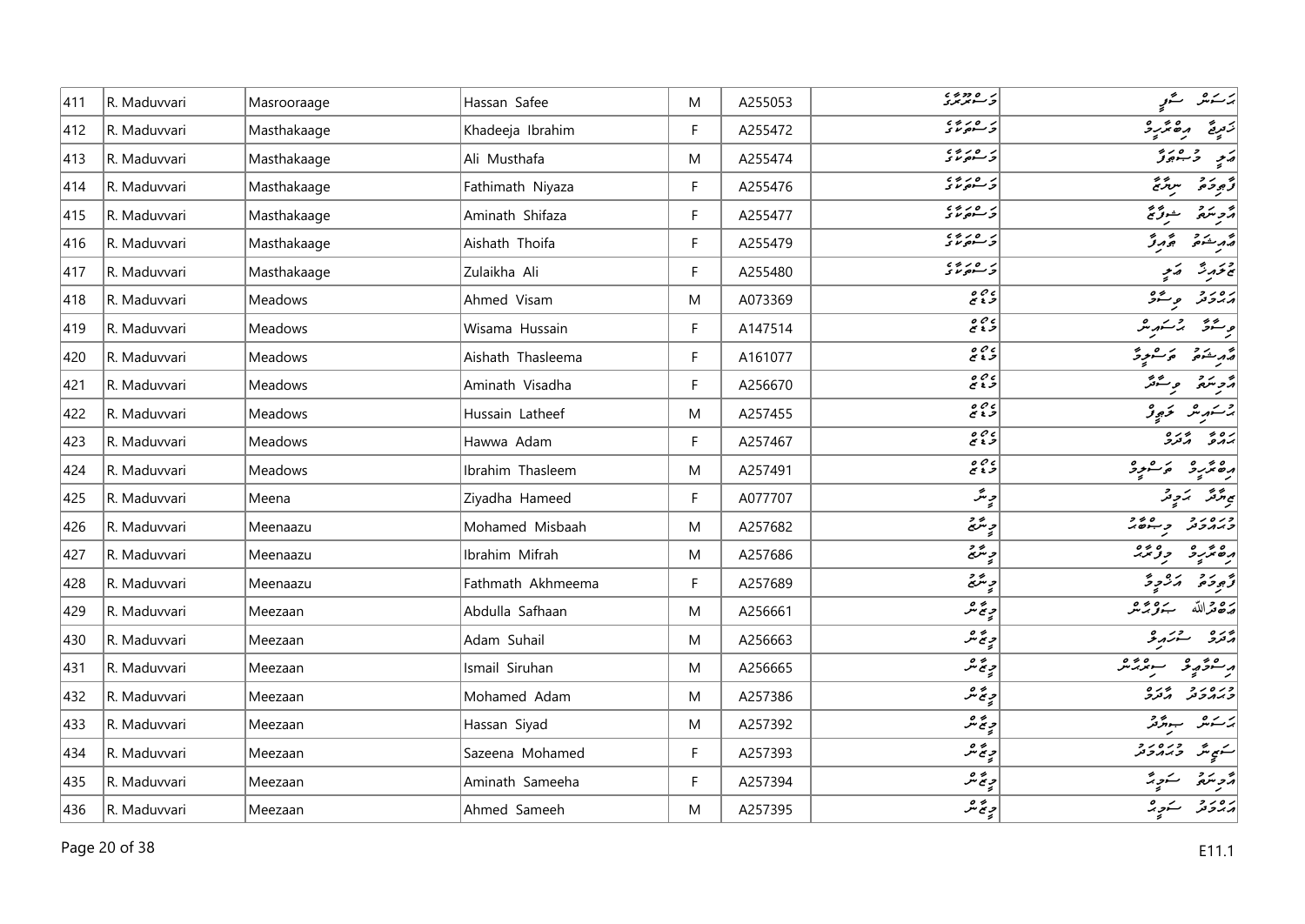| 437 | R. Maduvvari | Meezaan             | Hussain Siyaad      | M  | A257397 | ىر ئەڭگە<br>ئۆ                      | 2 سەر شەھرىقى<br>مەسكەر بىر                                           |
|-----|--------------|---------------------|---------------------|----|---------|-------------------------------------|-----------------------------------------------------------------------|
| 438 | R. Maduvvari | Meezaan             | Ali Siyaan          | M  | A257398 | جە ئەڭر                             | ړې به پره<br>د پ                                                      |
| 439 | R. Maduvvari | Meezaan             | Ibrahim Sazeen      | M  | A257400 | حەيچ يىگە                           | رە ئەر ئىس ئىس ئى                                                     |
| 440 | R. Maduvvari | Minivan Asseyri     | Mohamed Jamaal      | M  | A055168 | جەسىھ سىدە مىسىم                    | وره رو دوو<br>د <i>پرون</i> ر نوځ                                     |
| 441 | R. Maduvvari | Minivan Asseyri     | Zainab Hassan       | F. | A257599 | احەسى شەھرەت<br>سىر ئەسىمە          | تمریح<br>برسەمىر                                                      |
| 442 | R. Maduvvari | Mirihimaage         | Hawwa Ibrahim       | F  | A069090 | د برر دمی<br>ربر ر                  | رە پە<br>براگە<br>مەھمىرى                                             |
| 443 | R. Maduvvari | Mirihimaage         | Ahmed Tholal        | M  | A255800 | و برر دی<br>ر ر ر                   | رەرد پەۋە                                                             |
| 444 | R. Maduvvari | Moonimage           | Abdulla Zubayru     | M  | A121011 | יי<br>המקבצ                         | بر25 اللّه<br>ح ئەمەمە<br>سى                                          |
| 445 | R. Maduvvari | Moonimage           | Naahida Ibrahim     | F  | A255362 | دو په په<br>تر سرچ ک                | تررتر مەترىرد                                                         |
| 446 | R. Maduvvari | Morning Star        | Mohamed Rasheed     | M  | A001327 | ە مەرەق مەھ<br>ئىس مەرىخ            | و رە ر د<br>تر پر تر تر<br>بمرشدقر                                    |
| 447 | R. Maduvvari | Morning Star        | Mariyam Ibrahim     | F. | A099083 | ە بىر بىرى مەھ <sup>ى</sup> ر       | ە ھەترىر ۋ<br>ر ه ر ه<br><del>ر</del> بربرگ                           |
| 448 | R. Maduvvari | Morning Star        | Fathimath Rizumeena | F. | A257694 | م<br>د سربندنو مش <sub>ا</sub> غ بر | وٌجوحَعُو<br>ىر ۋې پىڭر                                               |
| 449 | R. Maduvvari | Morning Star        | Abdulla Rashid      | M  | A257696 | ە مەرقىق كەنتى<br>كەنترىلىك كەنتى   | بر25 اللّه<br>گرشەنر                                                  |
| 450 | R. Maduvvari | <b>Morning Star</b> | Ibrahim Razzan      | M  | A257697 | م<br>دىرىدى س <sub>ى</sub> قىم      | ىرە ئە ھ<br>ە ھەترىر <sup>ە</sup>                                     |
| 451 | R. Maduvvari | Morning Star        | Aminath Rasima      | F. | A257698 | <i>ۇ بىر بىرى مى</i> ھىمە           | ړګر سرچ<br>ىر ئەسىرىتى                                                |
| 452 | R. Maduvvari | Murangamaage        | Ibrahim Khalid      | M  | A150220 | و ر<br>تر تر سر کر د                | ە ھەترىرى<br>بر ھەترىرى<br>رَّحْ وَتَر                                |
| 453 | R. Maduvvari | Murangamaage        | Nasikha Khalid      | F. | A255862 | و ر<br>د ټرسرنۍ د                   | ىترىسى <sup>تى</sup> ر<br>رٌ وتر                                      |
| 454 | R. Maduvvari | Murangamaage        | Azheem Khalid       | M  | A255867 | و ر<br>د ټرسر د د د                 | $\frac{1}{2}$ $\frac{1}{2}$ $\frac{1}{2}$ $\frac{1}{2}$<br>رٌّ وِتْرُ |
| 455 | R. Maduvvari | Murangamaage        | Hassan Saamir       | M  | A256218 | و ر<br>د ټرسرنۍ د                   | ىزىكەش سەئىرىر                                                        |
| 456 | R. Maduvvari | Muringu             | Rasheedha Mohamed   | F  | A158684 | وتمرسر                              | ىرىسىر ئەرەر د                                                        |
| 457 | R. Maduvvari | Muringu             | Siththi Manike      | F  | A237987 | وحمرسر                              | سەھ بۇ ئەرتكى<br>س                                                    |
| 458 | R. Maduvvari | Muringu             | Mohamed Abdulla     | M  | A256493 | ومرسر                               | ورەرد<br>صقصرالله                                                     |
| 459 | R. Maduvvari | Muringu             | Mariyam Rishala     | F  | A256499 | ۇ بىرس <u>ە</u>                     | وبروو برڪو                                                            |
| 460 | R. Maduvvari | Muringu             | Aminath Riyasa      | F. | A256501 | وتمرسر                              | أزويتم برازعه                                                         |
| 461 | R. Maduvvari | Muringu             | Fathmath Rasheega   | F  | A256502 | وتمرسو                              | نځ ج حر و<br>تر ج حر حر<br>بخرشوشح                                    |
| 462 | R. Maduvvari | Nalahiyaa           | Ahmed Zilaal        | M  | A255016 | يتزبخر بثر                          | رەرو بېۋى                                                             |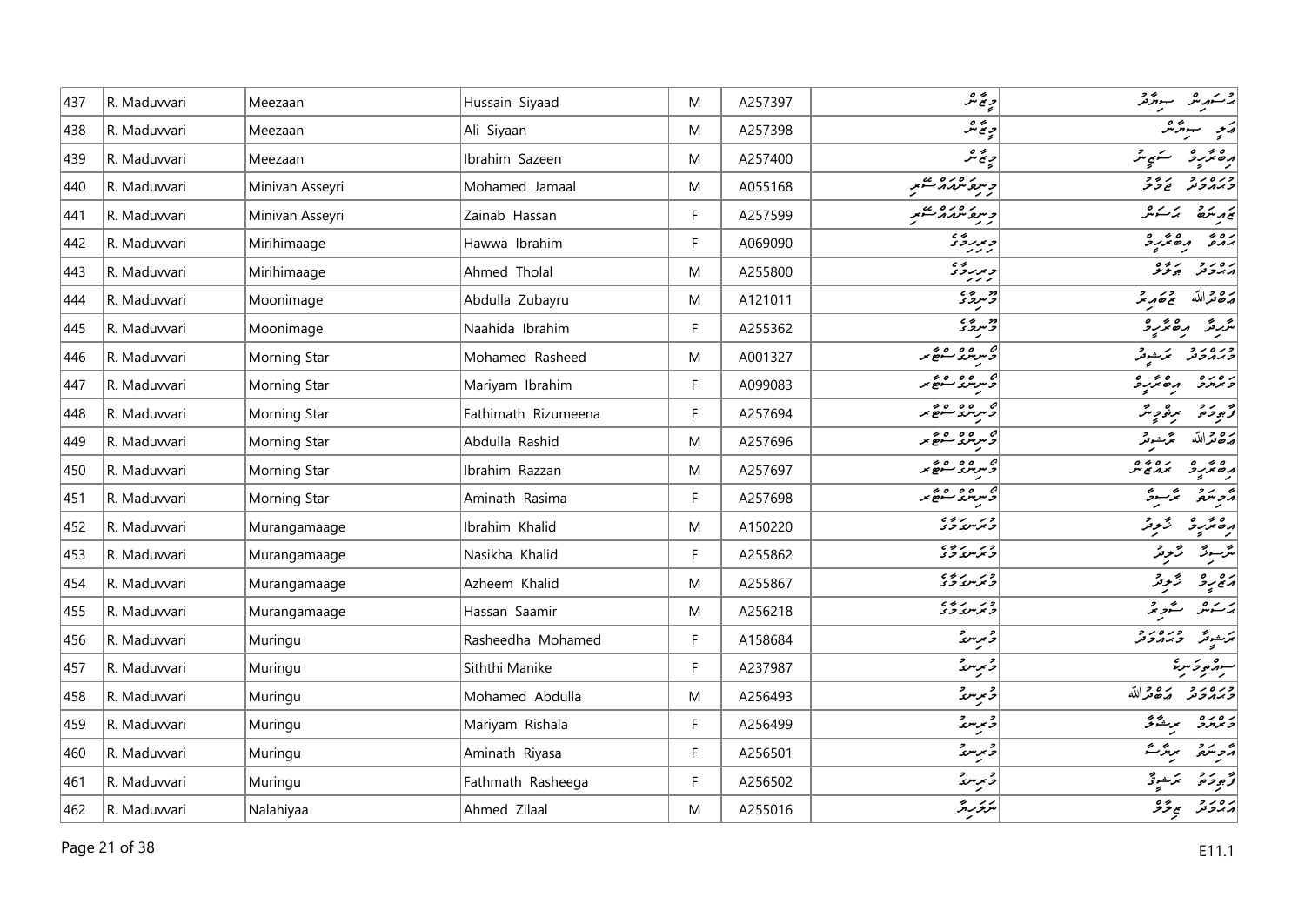| 463 | R. Maduvvari | Nalahiyaa      | Mohamed Bilal              | M           | A255021 | يترىخر بتر                   | ورەرو ھۆتى                                                                                                                                                                                                                       |
|-----|--------------|----------------|----------------------------|-------------|---------|------------------------------|----------------------------------------------------------------------------------------------------------------------------------------------------------------------------------------------------------------------------------|
| 464 | R. Maduvvari | Nalahiyaa      | Hassan Simaal              | M           | A256273 | يئر بخر برگز                 | برسكش فوقرقر                                                                                                                                                                                                                     |
| 465 | R. Maduvvari | Nalahiyaa      | Ali Hilaal                 | M           | A256275 | يئر پخرېد پېژ                | ە بەردى                                                                                                                                                                                                                          |
| 466 | R. Maduvvari | Nalaroalhi     | Ibrahim Naseer             | M           | A102074 | بزرج                         |                                                                                                                                                                                                                                  |
| 467 | R. Maduvvari | Nalaroalhi     | Aminath Naazneen           | F.          | A255015 | بربر صحيحه                   |                                                                                                                                                                                                                                  |
| 468 | R. Maduvvari | Nalaroalhi     | Agisa Ibrahim Didi         | F           | A259524 | يرىر ھەر                     | د ديگر موسي <i>ل دورو</i>                                                                                                                                                                                                        |
| 469 | R. Maduvvari | Nares          | Hussain Ibrahim            | M           | A159550 | ىئرىزىشە                     |                                                                                                                                                                                                                                  |
| 470 | R. Maduvvari | Naseemee Villa | Ahmed Waseem               | M           | A130838 | ىئەسىرە بۇ<br>مەمۇرىيە       | رەر د كەسوگە                                                                                                                                                                                                                     |
| 471 | R. Maduvvari | Naseemee Villa | Adam Ali Fulhu             | M           | A256348 | ىئەسىرە بۇ<br>ئىسىم ئىسىمىيە | پر ده کرورو<br>مرکزی کرورو                                                                                                                                                                                                       |
| 472 | R. Maduvvari | Naseemee Villa | Aishath Nadira             | $\mathsf F$ | A256352 | ىئرسوچە بۇ                   | مەرشىق ئىرىگە                                                                                                                                                                                                                    |
| 473 | R. Maduvvari | Neelan         | Hassan Majid               | M           | A122422 | ايږيزيګر                     | يَرْسَشْ وَّحْمِرْ                                                                                                                                                                                                               |
| 474 | R. Maduvvari | Neelan         | Adam Hafeez                | M           | A256675 | سرىر مىر                     | أردو بروه                                                                                                                                                                                                                        |
| 475 | R. Maduvvari | Neelan         | Ibrahim Adil               | M           | A256676 | سرىزىگر                      | رەترىر ئىرو                                                                                                                                                                                                                      |
| 476 | R. Maduvvari | Neelan         | Nizar Ahmed                | M           | A257532 | سرىر مىر                     | $\frac{1}{2}$ $\frac{1}{2}$ $\frac{2}{2}$ $\frac{2}{2}$ $\frac{1}{2}$ $\frac{1}{2}$                                                                                                                                              |
| 477 | R. Maduvvari | Neelan         | Mariyam Ali                | F           | A257536 | سرىخىشر                      | د وره دي                                                                                                                                                                                                                         |
| 478 | R. Maduvvari | Neelan         | Hussain Eeraj              | M           | A257544 | سرىخىشر                      | برسكر شريدة                                                                                                                                                                                                                      |
| 479 | R. Maduvvari | Neelan         | Mohamed Hameedh            | M           | A257548 | اسرپریٹر                     | وره رو برود                                                                                                                                                                                                                      |
| 480 | R. Maduvvari | Neelan         | Khoorusheedha Nizar        | M           | A257550 | سرىخىشر                      | انزىر مىيەتتە بىرىنجىتى<br>ب                                                                                                                                                                                                     |
| 481 | R. Maduvvari | Neelan         | Mohamed Joodh              | M           | A261380 | اسربختر                      | و ره ر و دو و<br>تر پر پر تو تر                                                                                                                                                                                                  |
| 482 | R. Maduvvari | Night Queen    | Sabira Dawood              | F.          | A256079 | سَمبرڠ ت <sub>م</sub> مبر شر | شی شهر دور در در در در این کشور در این کشور در این کشور در این کشور در این کشور در این کشور در این کشور در این<br>گران کشور در این کشور در این کشور در این کشور در این کشور در این کشور در این کشور در این کشور در این کشور در د |
| 483 | R. Maduvvari | Night Queen    | Aminath Waseefa            | F.          | A256088 | سَمبرڠ ت <sub>م</sub> مبر شر | أأروبتهم وكالمبوش                                                                                                                                                                                                                |
| 484 | R. Maduvvari | Night Queen    | Ahmed Saaree               | M           | A256246 | بئدء ثمريثر                  | رەرد شېر                                                                                                                                                                                                                         |
| 485 | R. Maduvvari | Nine Star      | Fathimath Mohamed          | F           | A255372 | ايىمە بىر شەھ<br>—           | و ده دره در                                                                                                                                                                                                                      |
| 486 | R. Maduvvari | Noorange       | Abdul Faththah Abdul Hadhi | M           | A141057 | دد بر ه ،<br>مربر مربر       | ره ده ره ده ده ده ده.<br>پرهنربو زير پرهنربورتير                                                                                                                                                                                 |
| 487 | R. Maduvvari | Noorange       | Ahmed Anis                 | M           | A161072 | دد بر ه ،<br>سرپرسر          | رەرو ئەرب                                                                                                                                                                                                                        |
| 488 | R. Maduvvari | Noorange       | Mariyam Hudha              | F           | A255247 | يربره ۽                      | رەرە دېر                                                                                                                                                                                                                         |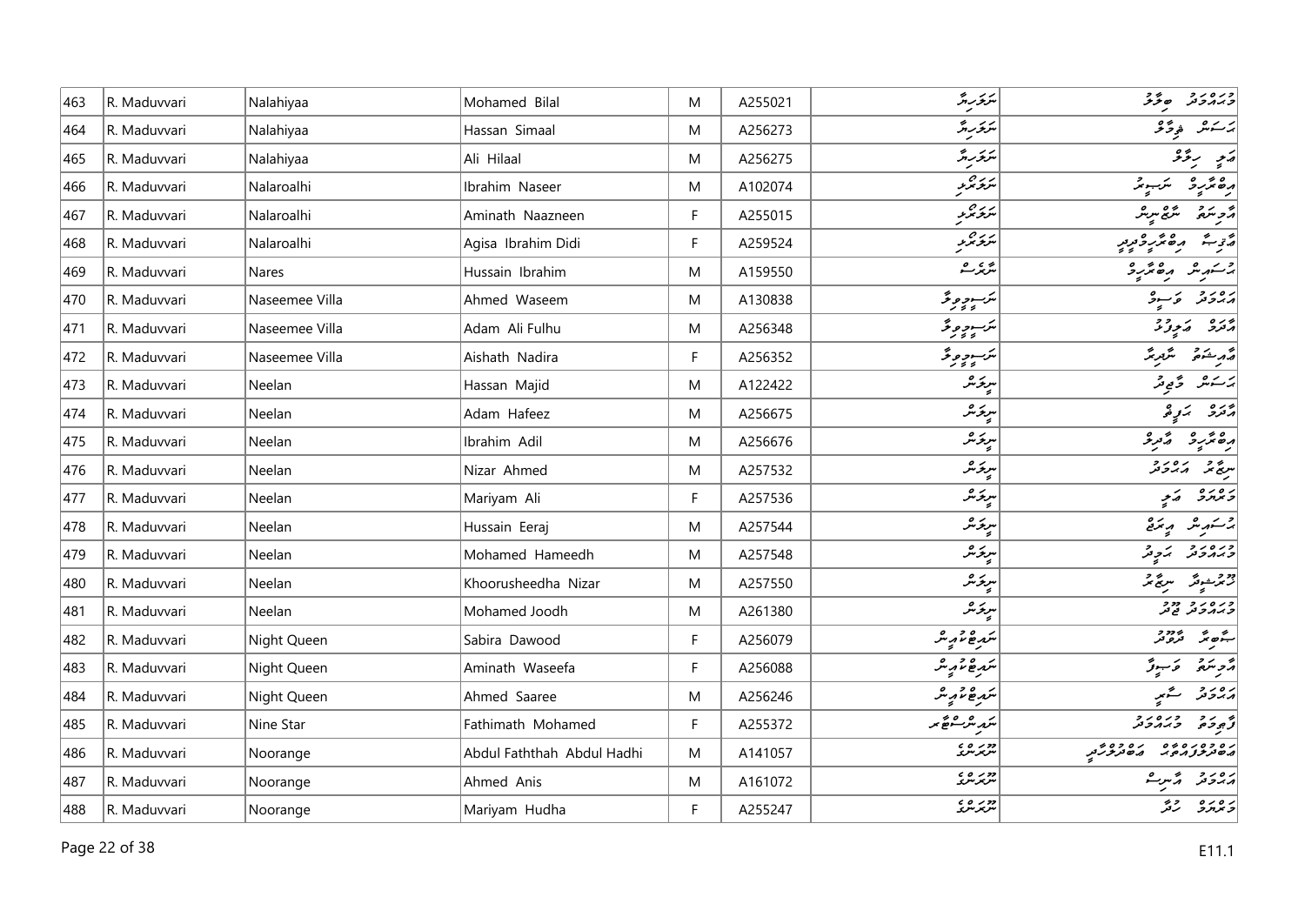| 489 | R. Maduvvari | Noorange   | Abdul Shaheed Abdul Hadee | M  | A255249 | دد بر ه پر<br>سرپرسری         | ره وه شرید می مرور در د                                                                                                                                                                                                                                                                                                                                                                                                                                                                                                                                                    |
|-----|--------------|------------|---------------------------|----|---------|-------------------------------|----------------------------------------------------------------------------------------------------------------------------------------------------------------------------------------------------------------------------------------------------------------------------------------------------------------------------------------------------------------------------------------------------------------------------------------------------------------------------------------------------------------------------------------------------------------------------|
| 490 | R. Maduvvari | Nooreege   | Minna Ali                 | F. | A132897 | دو<br>مترسمه ئه               | حريثر الأمي                                                                                                                                                                                                                                                                                                                                                                                                                                                                                                                                                                |
| 491 | R. Maduvvari | Nooreege   | Mariyam Mohamed           | F. | A256075 | دد<br>مترسری                  | - دره رو<br>- <i>د</i> بر د در                                                                                                                                                                                                                                                                                                                                                                                                                                                                                                                                             |
| 492 | R. Maduvvari | Nooreege   | Nasiha Ali                | F  | A256084 | دد<br>مترسمي <sup>ی</sup>     | لترسوق الأمر                                                                                                                                                                                                                                                                                                                                                                                                                                                                                                                                                               |
| 493 | R. Maduvvari | Nooreege   | Abdulla Afnan             | M  | A256090 | دد<br>مترسمير                 | رە قەللە مۇشرىر                                                                                                                                                                                                                                                                                                                                                                                                                                                                                                                                                            |
| 494 | R. Maduvvari | Noovilaage | Hussain Aboobakur         | M  | A012631 | دد<br>متر <sub>جو</sub> بحری  |                                                                                                                                                                                                                                                                                                                                                                                                                                                                                                                                                                            |
| 495 | R. Maduvvari | Noovilaage | Hawwa Hussain Fulhu       | F  | A255805 | دو محر<br>سره محر             | ره د مخسکه مود د                                                                                                                                                                                                                                                                                                                                                                                                                                                                                                                                                           |
| 496 | R. Maduvvari | Noovilaage | Hussain Rimaah            | M  | A255815 | دو پرې<br>سره څرنه            |                                                                                                                                                                                                                                                                                                                                                                                                                                                                                                                                                                            |
| 497 | R. Maduvvari | Ocean Mead | Nazeera Ismail            | F. | A161075 | لتجسير ويعج                   | جر سکور شرح پروژنی<br>ایر سکور شرح پروژنی<br>سکفپرنگ اور سکور پوش                                                                                                                                                                                                                                                                                                                                                                                                                                                                                                          |
| 498 | R. Maduvvari | Ocean Mead | Hassan Arif               | M  | A161076 | ى<br>مەسەبىرى <sub>چە</sub> ؟ | برسك مجعرة                                                                                                                                                                                                                                                                                                                                                                                                                                                                                                                                                                 |
| 499 | R. Maduvvari | Ocean Mead | Ismail Hassan             | M  | A256230 | م ئەمر <sub>ىچە</sub> ؟       | ر جۇرپۇ بارىكە                                                                                                                                                                                                                                                                                                                                                                                                                                                                                                                                                             |
| 500 | R. Maduvvari | Ocean Mead | Aishath Ali               | F  | A256235 | لأستشرج                       | $\begin{array}{cc} \overline{\phantom{0}} & \overline{\phantom{0}} & \overline{\phantom{0}} & \overline{\phantom{0}} & \overline{\phantom{0}} & \overline{\phantom{0}} & \overline{\phantom{0}} & \overline{\phantom{0}} & \overline{\phantom{0}} & \overline{\phantom{0}} & \overline{\phantom{0}} & \overline{\phantom{0}} & \overline{\phantom{0}} & \overline{\phantom{0}} & \overline{\phantom{0}} & \overline{\phantom{0}} & \overline{\phantom{0}} & \overline{\phantom{0}} & \overline{\phantom{0}} & \overline{\phantom{0}} & \overline{\phantom{0}} & \overline$ |
| 501 | R. Maduvvari | Ocean Mead | Ahmed Arif                | M  | A256236 | ر<br>مەسىرىيە                 | برەر دېرو                                                                                                                                                                                                                                                                                                                                                                                                                                                                                                                                                                  |
| 502 | R. Maduvvari | Ocean Mead | Asma Ismail               | F  | A256237 | لرمسكر وهي                    | ړ هغه په هغه پو                                                                                                                                                                                                                                                                                                                                                                                                                                                                                                                                                            |
| 503 | R. Maduvvari | Ocean Mead | Sameera Ismail            | F  | A256238 | ومستقرحهم                     | سَوِيدٌ پر سقرٌ پوهِ                                                                                                                                                                                                                                                                                                                                                                                                                                                                                                                                                       |
| 504 | R. Maduvvari | Ocean Mead | Hussain Arif              | M  | A256239 | ارسە يى <sub>رى</sub> يە      | برسكور محموقه                                                                                                                                                                                                                                                                                                                                                                                                                                                                                                                                                              |
| 505 | R. Maduvvari | Ocean Mead | Mohamed Mansoor           | M  | A256240 | ا مرسم شر <sub>حی</sub> کا    | ورەرو رەپچە<br><i>جەم</i> ەدىر كەش-                                                                                                                                                                                                                                                                                                                                                                                                                                                                                                                                        |
| 506 | R. Maduvvari | Ocean Mead | Mohamed Shaarid           | M  | A256241 | ر<br>مرسك <i>ر مر</i> حي      | ورەرو شەرقە                                                                                                                                                                                                                                                                                                                                                                                                                                                                                                                                                                |
| 507 | R. Maduvvari | Ocean Mead | Hawwa Zahira              | F  | A256405 | وسنعتبة                       | برە ئەرىئە                                                                                                                                                                                                                                                                                                                                                                                                                                                                                                                                                                 |
| 508 | R. Maduvvari | Ocean Mead | Aishath Lamha             | F. | A405516 | ى ئەسەھ <sub>رى</sub> ؟       | ومشكا وده                                                                                                                                                                                                                                                                                                                                                                                                                                                                                                                                                                  |
| 509 | R. Maduvvari | Ocean Reed | Arifa Abdulla             | F. | A121735 | لأسكره بدء                    | أصحرته وكاله تعادلته                                                                                                                                                                                                                                                                                                                                                                                                                                                                                                                                                       |
| 510 | R. Maduvvari | Ocean Reed | Abdulla Nasheed           | M  | A144215 | ە ئەنگەرى<br>م                | رەقراللە سەيدىق                                                                                                                                                                                                                                                                                                                                                                                                                                                                                                                                                            |
| 511 | R. Maduvvari | Ocean Reed | Aishath Shahadha          | F  | A256228 | لرمسكر معرو                   | د.<br>دگر شومی شو <i>ر</i> فر                                                                                                                                                                                                                                                                                                                                                                                                                                                                                                                                              |
| 512 | R. Maduvvari | Raasthaa   | Abdul Hannan Abdul Samad  | M  | A152565 | پۇ رەپۇ                       | ره وه ره ده مدر در د<br>پره تروبر سرس کره تر در سور تر                                                                                                                                                                                                                                                                                                                                                                                                                                                                                                                     |
| 513 | R. Maduvvari | Raasthaa   | Mohamed Hanaan            | M  | A238297 | پُر مەم<br>مر                 | ورەرو پەش                                                                                                                                                                                                                                                                                                                                                                                                                                                                                                                                                                  |
| 514 | R. Maduvvari | Raasthaa   | Ibrahim Mizyaan           | M  | A238300 | پر ٥ پر<br>مرسوم              | رە ئرىرو بى ئرىر                                                                                                                                                                                                                                                                                                                                                                                                                                                                                                                                                           |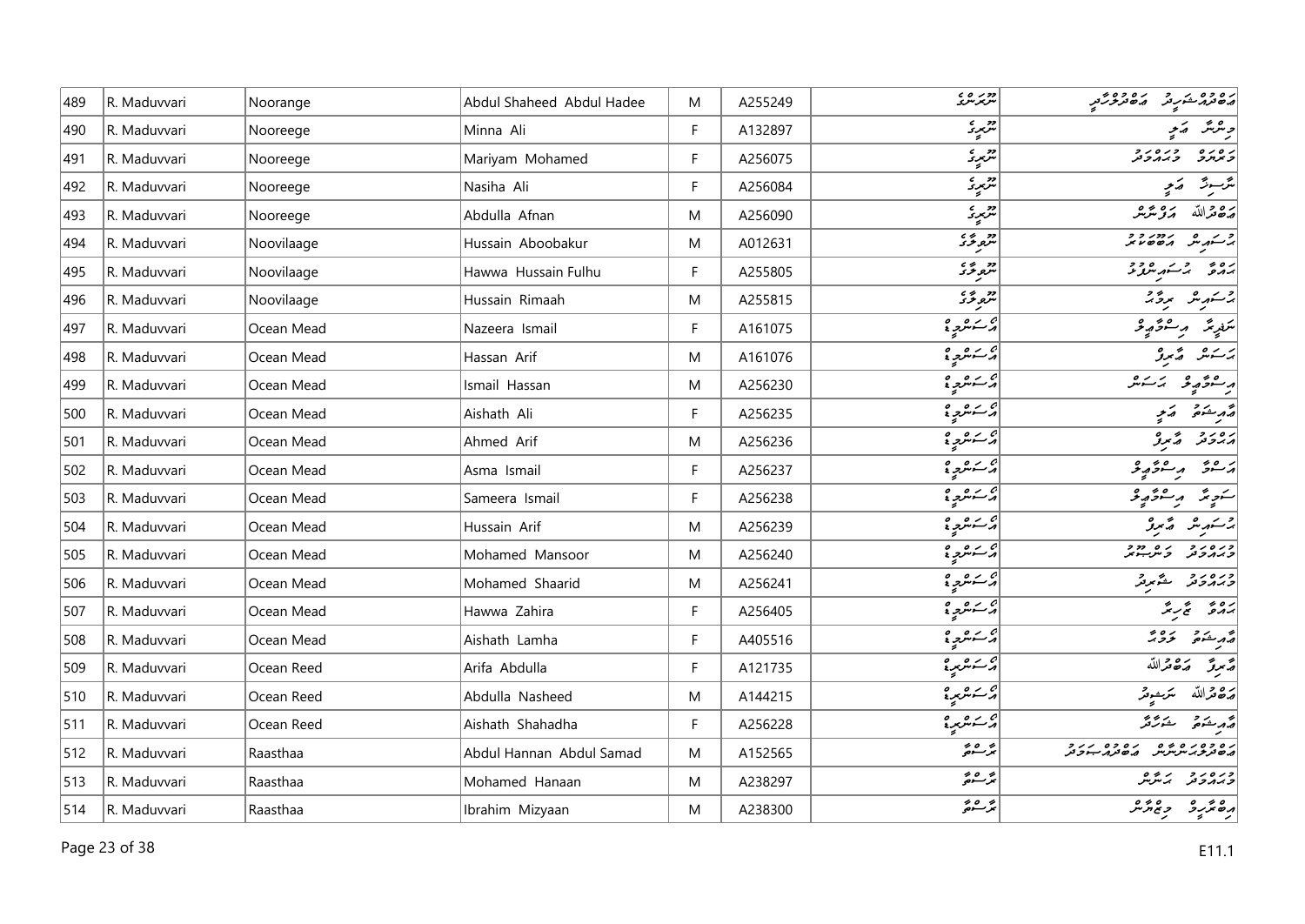| 515 | R. Maduvvari | Raasthaa    | Maimoona Ibrahim          | F         | A255170 | پۇ رەپ<br>ئىرىسوە                       | 5,50, 57,5                                          |
|-----|--------------|-------------|---------------------------|-----------|---------|-----------------------------------------|-----------------------------------------------------|
| 516 | R. Maduvvari | Raiyfusge   | Yazeedha Ali              | F         | A131429 | بره د ه ،<br>بروز سر                    | أأربي فأراد أركبت أأراض                             |
| 517 | R. Maduvvari | Raiyvilaage | Hassan Afeef Abdul Hakeem | M         | A001967 | بره و ځه                                | يُرَ دَرَوْ مُعْتَرَ مِنْ دَيْرٍ                    |
| 518 | R. Maduvvari | Raiyvilaage | Mariyam Afeefa            | F         | A086182 | ره<br>مر <sub>گ</sub> وعو څر            | و وره درو                                           |
| 519 | R. Maduvvari | Raiyvilaage | Ali Abdul Hakeem          | M         | A116007 | بره و پژی                               |                                                     |
| 520 | R. Maduvvari | Raiyvilaage | Yashfa Abdul Hakeem       | F         | A161103 | ره<br>مر <sub>گ</sub> وعو څر            | بروه رەدەررە                                        |
| 521 | R. Maduvvari | Raiyvilaage | Abdul Hakeem Usmaan       | ${\sf M}$ | A256092 | ره وي<br>تر <sub>گ</sub> وتون           | גפנפג <sub>ו</sub> פ נפינ<br>גפנגאיני גברית         |
| 522 | R. Maduvvari | Raiyvilaage | Fareeda Ibrahim           | F         | A256095 | ره<br>بر <sub>هو</sub> و ژ <sub>ک</sub> | ۇ بوتر مەھمرىر                                      |
| 523 | R. Maduvvari | Raiyvilaage | Fathimath Sudha           | F         | A256100 | ىرە ھەتىمى                              | و د د و د                                           |
| 524 | R. Maduvvari | Raiyvilaage | Mohamed Alsan Hassan      | ${\sf M}$ | A256243 | ره<br>مر <sub>حو</sub> موگری            | ورەرو رە رە رە رىك                                  |
| 525 | R. Maduvvari | Raiyvilaage | Fathimath Janaa Hassan    | F         | A256249 | ىرە ھەتىي                               | ژُودَه نے تر ټر کر                                  |
| 526 | R. Maduvvari | Rankokaage  | Arifa Ahmed               | F         | A254989 | ر ٥ × ٥ ي<br>برمربر تر ي                | ومروم مددور<br>مسروم                                |
| 527 | R. Maduvvari | Rankokaage  | Aminath Saeeda            | F         | A254992 | ر ەيدىر<br>بىرس ئىر                     | أأدمته أسكم المتكر                                  |
| 528 | R. Maduvvari | Rankokaage  | Moomina Saeedha           | F         | A254994 | ر ەيدىر<br>بىرس ما ي                    | ودونڈ ڪھوٹر                                         |
| 529 | R. Maduvvari | Ranthari    | Ali Najeeb                | ${\sf M}$ | A139041 | بجرىتز كالمجرس                          |                                                     |
| 530 | R. Maduvvari | Ranthari    | Hawwa Nakhma              | F         | A256650 | برەيرىر                                 | برەپچ<br>سرەپچ                                      |
| 531 | R. Maduvvari | Ranthari    | Fathimath Naseeha         | F         | A257371 | برەرىر                                  | أقرموخرمي الترسور                                   |
| 532 | R. Maduvvari | Ranthari    | Aminath Faseeha           | F         | A257376 | بئر يتزكيم سر                           | ومحر المستركب وكالمستر                              |
| 533 | R. Maduvvari | Ranthari    | Aishath Nabeeha           | F         | A257377 | برمريمبر                                | سكرچەڭ<br>پ <sup>و</sup> مرشومو<br>مرم              |
| 534 | R. Maduvvari | Ranthari    | Mohamed Najeeh            | M         | A257380 | ابرتقهر                                 | و ره ر و<br>تر پر ژ تر                              |
| 535 | R. Maduvvari | Ranvilaa    | Hawwa Zahira              | F         | A256668 | ىرىثرە قر                               | برە ئەرىتە                                          |
| 536 | R. Maduvvari | Ranvilaa    | Yoosuf Mohamed Fulhu      | M         | A257437 | ترىثرىز قر                              | و ر ه ر و و و<br>تر پر ژ تونو نو<br>در وه<br>در سرو |
| 537 | R. Maduvvari | Ranvilaa    | Fathimath Yoosuf          | F         | A257439 | ترىثرىز قر                              | انج بر د دور ده<br>ارتبوخ <sub>ان</sub> ج افرانسوني |
| 538 | R. Maduvvari | Ranvilaa    | Mohamed Riyaz             | ${\sf M}$ | A257449 | برمرمرځ                                 | כממכנג תוציים                                       |
| 539 | R. Maduvvari | Rediumge    | Ali Waheed                | M         | A150227 | ې بەرە ،<br>ئىرو بىر تەر                | أرشح أترامد                                         |
| 540 | R. Maduvvari | Rediumge    | Aishath Mohamed Fulhu     | F         | A255910 | ړ ده د<br>مربورۍ                        | ه در وره رووو<br>په دشتني وبروترونو                 |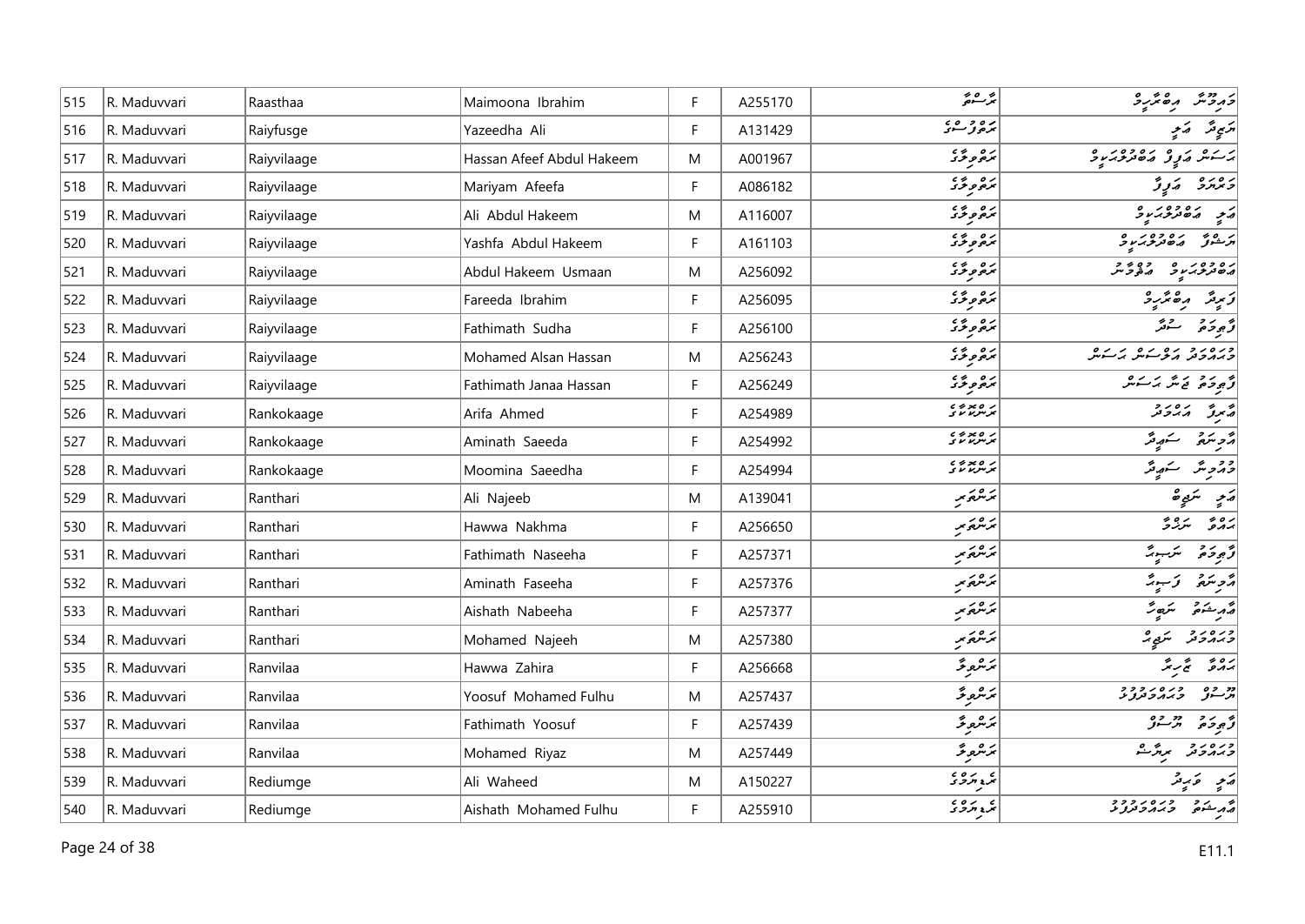| 541 | R. Maduvvari | Reem            | Waseema Ismail       | F         | A027554 | ىبرىر                    | رەۋەپچ<br>ىز بەيىتى<br>ئىسىم                                                                                                                                                                                                     |
|-----|--------------|-----------------|----------------------|-----------|---------|--------------------------|----------------------------------------------------------------------------------------------------------------------------------------------------------------------------------------------------------------------------------|
| 542 | R. Maduvvari | Reem            | Ali Yaafiu           | M         | A254681 | ىبەر                     | ړې پروژ                                                                                                                                                                                                                          |
| 543 | R. Maduvvari | Reem            | Fathimath Hana       | F         | A254684 | ىبەر                     | توجوجي<br>ىرىتر                                                                                                                                                                                                                  |
| 544 | R. Maduvvari | Reysham         | Ali Moosa Maniku     | M         | A063495 | يحرشوح                   | גוב קייבור היולי ביותר ביותר ביותר ביותר ביותר ביותר ביותר ביותר ביותר ביותר ביותר ביותר ביותר ביותר ביותר ביו<br>הודעות ביותר ביותר ביותר ביותר ביותר ביותר ביותר ביותר ביותר ביותר ביותר ביותר ביותר ביותר ביותר ביותר ביותר ב |
| 545 | R. Maduvvari | Rinbudhooge     | Raheema Adam         | F         | A056504 | و وو د<br>مرس پرور       | بمبرڈ<br>پور ہ<br>مرمر                                                                                                                                                                                                           |
| 546 | R. Maduvvari | Rinbudhooge     | Fathmath Minya       | F         | A359662 | و دو د<br>مرس ه تر د     | وٌوِدَهُ دِسْرٌ                                                                                                                                                                                                                  |
| 547 | R. Maduvvari | Riveli          | Mohamed Abdul Rahman | ${\sf M}$ | A150468 | ىردى<br>س                | ر ٥ ر ٥ ر ٥ ر ٥<br>۵ ره تر ۸ بر بر ش<br>و ر ه ر و<br>و پر پر <del>و</del> تر                                                                                                                                                     |
| 548 | R. Maduvvari | Riveli          | Zulaikha Ibrahim     | F         | A156628 | برۂع                     | $\frac{2}{3}$                                                                                                                                                                                                                    |
| 549 | R. Maduvvari | Riveli          | Mariyam Ameena       | F         | A255190 | ىرەً م                   | ر ه ره<br>د بربرد<br>ړ د پتر                                                                                                                                                                                                     |
| 550 | R. Maduvvari | Riveli          | Hassan Safeer        | M         | A256624 | برة و                    | ئەسەھە<br>سەرپە                                                                                                                                                                                                                  |
| 551 | R. Maduvvari | Riveli          | Hussain Zameem       | M         | A256626 | ىرەً م                   | چەسىر سىر ئىكرو                                                                                                                                                                                                                  |
| 552 | R. Maduvvari | Riveli          | Abdulla Zameer       | M         | A256629 | برءٌ م                   | ەھىراللە<br>ڪو پڙ                                                                                                                                                                                                                |
| 553 | R. Maduvvari | Riveli          | Safwaan Wajudhee     | ${\sf M}$ | A257312 | برءمر                    | بەدە ئەدەر                                                                                                                                                                                                                       |
| 554 | R. Maduvvari | Riveli          | Aishath Ameera       | F         | A257314 | برة و                    | أقمر شكوته أترجم                                                                                                                                                                                                                 |
| 555 | R. Maduvvari | Riveli          | Ibrahim Ameer        | M         | A257316 | برة و                    | رەنزىر ئېچىز                                                                                                                                                                                                                     |
| 556 | R. Maduvvari | Riveli          | Ibrahim Fayaaz       | M         | A356664 | ىرەً م                   | ە ھەترىرى<br>س<br>تر شر د<br>تو پنرم                                                                                                                                                                                             |
| 557 | R. Maduvvari | Roanuge         | Aminath Sithra       | F         | A161078 | پرېږي                    | أثرجه تنهجر<br>$\begin{array}{c} \overline{\mathcal{L}}\mathcal{L} \\ \mathcal{L}\mathcal{L} \end{array}$                                                                                                                        |
| 558 | R. Maduvvari | Roanuge         | Ahmed Ali            | M         | A257513 | ە د ،<br>ئىرسرى          | ره رو په په                                                                                                                                                                                                                      |
| 559 | R. Maduvvari | Roanuge         | Fathimath Ibrahim    | F         | A257517 | ە د ،<br>ئىرسرى          | ە ھەترىرى<br>ۇ بوز ئ                                                                                                                                                                                                             |
| 560 | R. Maduvvari | Roanuge         | Mohamed Jinahu       | M         | A257524 | ە د ،<br>ئىرسرى          | و ره ر د<br><i>و پر</i> پر تر<br>ہے مترکر                                                                                                                                                                                        |
| 561 | R. Maduvvari | Roanuge         | Aishath Naseera      | F         | A257528 | ە د ،<br>ئىرسرى          | پ <sup>و</sup> مرشومو<br>ىئرسېدىتر                                                                                                                                                                                               |
| 562 | R. Maduvvari | Roashanee Hiyaa | Aminath Saliya       | F         | A256709 | ە<br>ئىرىشە سورىدىگە     | ستحورش<br>أرمز                                                                                                                                                                                                                   |
| 563 | R. Maduvvari | Roashanee Hiyaa | Ibrahim Nuhad        | ${\sf M}$ | A257720 | ە<br>ئىرىشە بىرىرىدىگە   | ە ھەترىرى<br>بر ھەترىرى<br>و پر و<br>سربر تعر                                                                                                                                                                                    |
| 564 | R. Maduvvari | Roashanee Hiyaa | Mariyam Shaheera     | F         | A257722 | ە<br>ئىرىشە بىرىر بىر    | ر ه ر ه<br>د بربرد<br>ىشكە پەتتى<br>ئ                                                                                                                                                                                            |
| 565 | R. Maduvvari | Roashaneege     | Ali Saeed            | M         | A157493 | ر<br>ترڪس <sub>ي</sub> ر | د کمبر در در در در این کشتی به تاریخ<br>در ساله در این کشتی به تاریخ به تاریخ به تاریخ به تاریخ به تاریخ باشده باشده باشد باشد باشد باشد باشد باشد با                                                                            |
| 566 | R. Maduvvari | Roashaneege     | Fathimath Asifa      | F         | A161153 | ترڪسري<br>ترڪس           | ژوده شبرژ                                                                                                                                                                                                                        |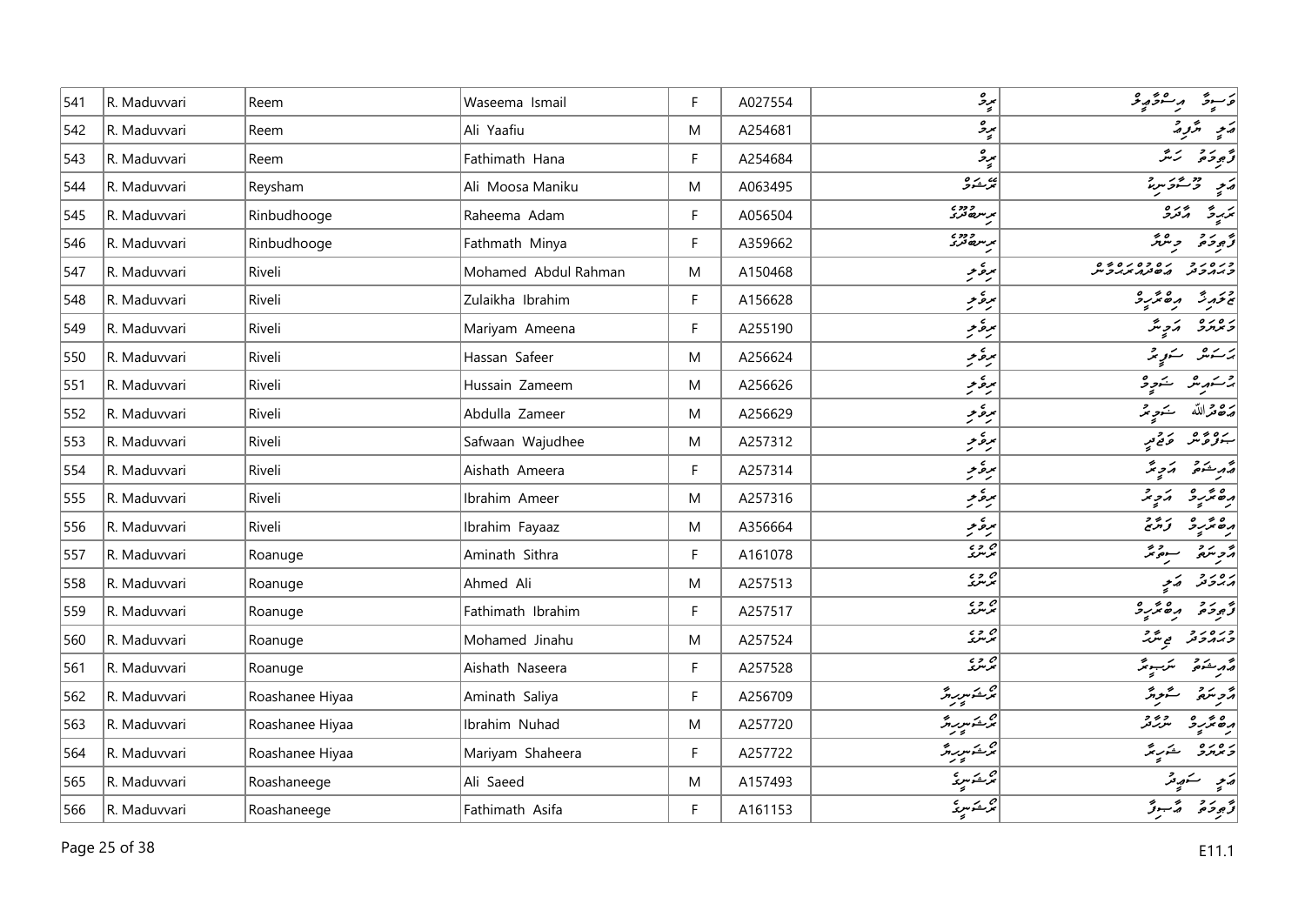| 567 | R. Maduvvari | Roashaneege    | Nasifa Ali         | F         | A255025 | ترىشەسرىگە                        | ىگرىبىدۇ<br>م<br>ەتىر                                      |
|-----|--------------|----------------|--------------------|-----------|---------|-----------------------------------|------------------------------------------------------------|
| 568 | R. Maduvvari | Roashaneege    | Aminath Badhuriyya | F.        | A255028 | ترىشە يېرىكە                      | ر د مره د<br>ت <i>خ</i> تر <i>پر د</i> ر<br>أأرمره         |
| 569 | R. Maduvvari | Roashaneege    | Aishath Imasha     | F.        | A255031 | ئۇيغۇس <sub>ۇ</sub> كە            | ەرىخ ئىشە<br>و مر شو د<br>مرم شو ه                         |
| 570 | R. Maduvvari | Roashaneege    | Maryam Aalima      | F         | A255033 | ئۇيغۇسوپۇ                         | ر ہ ر ہ<br><del>ر</del> بربرو<br>رٌورٌ                     |
| 571 | R. Maduvvari | Roashaneege    | Hawwa Nazleen      | F         | A255034 | ە<br>ئىرىشەسرىيە                  | برەپچ<br>يژه پر پر                                         |
| 572 | R. Maduvvari | Roashaneege    | Jeelan Ali         | F         | A256276 | ە<br>ئىرىشەس <sub>ىرى</sub> گە    | ي <sub>ې</sub> ئ <sup>ې</sup> ر م                          |
| 573 | R. Maduvvari | Rose           | Ali Riza           | M         | A257494 | $\overline{\mathcal{E}}$          | ړې برگ                                                     |
| 574 | R. Maduvvari | Rose           | Mariyam Nashath    | F         | A257498 | جرمج                              | ر ه ر ه<br><del>و</del> بوبرو<br>سريشتر ۾                  |
| 575 | R. Maduvvari | Rose           | Aminath Nashaath   | F         | A257506 | $\overline{\mathcal{E}}$          | ړ ځې په د<br>سرشتم تر                                      |
| 576 | R. Maduvvari | Roshanee Villa | Ahmed Asim         | M         | A094644 | ترىئەسرە قر                       | ر ە ر د<br>رژب و                                           |
| 577 | R. Maduvvari | Roshanee Villa | Ismail Fathuhee    | M         | A160073 | ئىرىئە <sub>سرى<i>بە</i> ئە</sub> | رىشۇرچۇ                                                    |
| 578 | R. Maduvvari | Roshanee Villa | Aminath Ali        | F         | A160169 | م<br>ترڪسو <i>پور</i> گر          | أرمرهم                                                     |
| 579 | R. Maduvvari | Saahil         | Fathimath Rasheeda | F         | A242934 | سەر بۇ                            | و مرد<br>ترجو حر<br>ىرىشەنگر                               |
| 580 | R. Maduvvari | Saahil         | Aminath Eanaas     | F         | A256689 | سەرپۇ                             | رېترت<br>أأدمره                                            |
| 581 | R. Maduvvari | Saahil         | Ibrahim Shamrool   | ${\sf M}$ | A256691 | سەر بۇ                            | ە ھەترىرى<br>برھەترىرى<br>ر ده دوه<br>شو <del>د</del> مونو |
| 582 | R. Maduvvari | Saayaa         | Adam Shareef       | M         | A157504 | سەدىر                             | په ره<br>د ترو<br>ڪ موثر<br>پ                              |
| 583 | R. Maduvvari | Saayaa         | Madheeha Ahmed     | F         | A256173 | ستەدىر                            | ىز م <sub>ىي</sub> گە<br>پروژو                             |
| 584 | R. Maduvvari | Saayaa         | Mariyam Jumana     | F         | A256537 | سەدىر                             | ر ه ر ه<br><del>ر</del> بربرگ<br>و پر پر<br>مع قر سگر      |
| 585 | R. Maduvvari | Saeedha Manzil | Ibrahim Rasheed    | M         | A255493 | سەر ئەڭرىكىمى ئى                  | ەرھەترىر <sup>ى</sup><br>بحرشدقر                           |
| 586 | R. Maduvvari | Saeedha Manzil | Fathmath Vilma     | F         | A255496 | سەر ئەر ئەر ئىسى ئى               | و مرد<br>ترجوح<br>ء وُرَّ                                  |
| 587 | R. Maduvvari | Saeedha Manzil | Mahumoodh Rasheed  | M         | A255498 | سەر ئەڭرىكى بىر ئى                | ر ه دد د<br>تربر تر تر<br>ىمەشەتر                          |
| 588 | R. Maduvvari | Saeedha Manzil | Mohamed Maujoodh   | M         | A255499 | سەر ئەرىبە ئىرى <i>مى</i> ئى      | ر و دو و<br>تر در بی تر<br>و ره ر د<br><i>و پر</i> پر تر   |
| 589 | R. Maduvvari | Samaa          | Hussain Sham'al    | M         | A256669 | سەنچ                              | شەھ بەر بى<br>جر س <sub>ک</sub> ر میں<br>م                 |
| 590 | R. Maduvvari | Samaa          | Aminath Ibrahim    | F         | A257427 | سەۋ                               | و په کړه<br>په کلمه<br>رە ئۆر ۋ                            |
| 591 | R. Maduvvari | Samaa          | Ibrahim Rasheed    | M         | A257431 | سەۋ                               | دەنزېږ                                                     |
| 592 | R. Maduvvari | Samaa          | Mohamed Shamweel   | M         | A257432 | سەۋ                               | و ره ر و<br>تر پر ژ تر<br>شەۋەپ بۇ                         |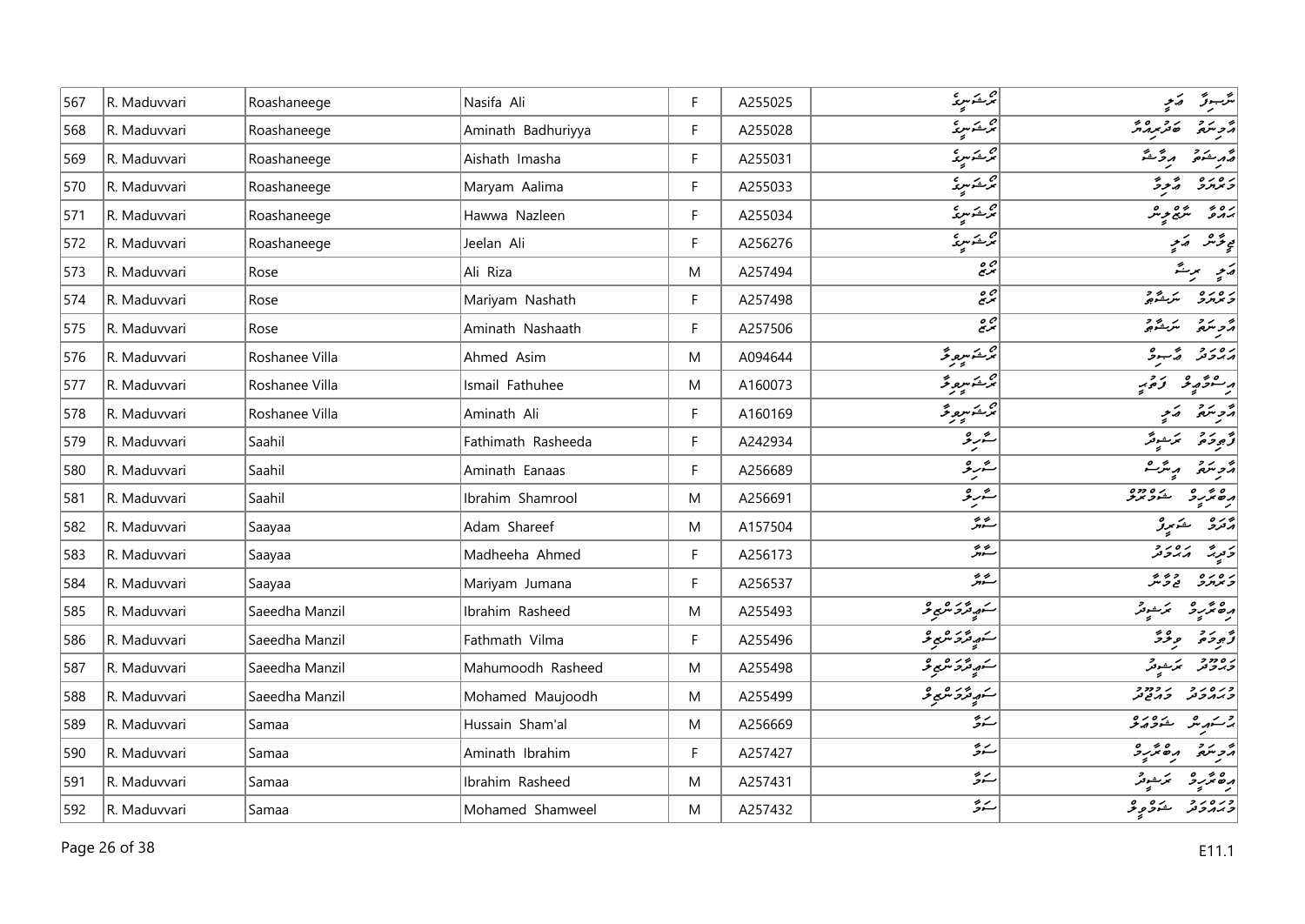| 593 | R. Maduvvari | Sangam            | Mohamed Shadeed         | M         | A255088 | يە ھەر ھ            | ورەرو شەيرو                                                          |
|-----|--------------|-------------------|-------------------------|-----------|---------|---------------------|----------------------------------------------------------------------|
| 594 | R. Maduvvari | Sangam            | Saamath Ibrahim         | F         | A255365 | یه هره              | در ده ده در د                                                        |
| 595 | R. Maduvvari | Sangam            | Fathimath Anjuman       | F         | A256296 | يە ھەر ھ            | أزجروه بره وره                                                       |
| 596 | R. Maduvvari | Sangam            | Adam Aseed              | M         | A256435 | يە ھەر ھ            | وره کړېدن <sub>د</sub>                                               |
| 597 | R. Maduvvari | Seatumaage        | Shareefa Moosa          | F         | A256733 | ر و د ی<br>پره څ    | أخويرو المحمد                                                        |
| 598 | R. Maduvvari | Seenaa            | Fazleena Yoosuf         | F         | A128844 | سەپىگر              | زچ په شهر جوړ حو                                                     |
| 599 | R. Maduvvari | Seenaa            | Yoosuf Easa             | ${\sf M}$ | A130632 | ىپەتتر              | در ده په په مخ                                                       |
| 600 | R. Maduvvari | Seenaa            | Aishath Arusheena       | F         | A158783 | سەپىگر              | قەرشىق قەترىشونىگە                                                   |
| 601 | R. Maduvvari | Seesunge          | Mohamed Ahmed Fulhu     | M         | A144249 | ليوسكونني           | כנסנכ נסנככב<br><i>כמ</i> תכ <mark>ט ה</mark> מכ <mark>ט</mark> נט   |
| 602 | R. Maduvvari | Seesunge          | Hassan Jaamiu           | M         | A256154 | بسوسته يتمد         | يركسكر المجاحاة                                                      |
| 603 | R. Maduvvari | Seesunge          | Ismail Jamiu            | M         | A256160 | اب مەنىۋىيە<br>پە   | وكالحمي فتحارم                                                       |
| 604 | R. Maduvvari | Seesunge          | Yoosuf Latheef          | M         | A256256 | اب مەنگەنگە<br>پە   | دو ده نه ده ده ده در دارد.<br>افراد در نورو در در دارد کنید و در کار |
| 605 | R. Maduvvari | Seesunge          | Aishath Ahula           | F         | A340505 | لسوسته يتمد         | وكرشن ودرونج                                                         |
| 606 | R. Maduvvari | Shabaabu          | Hawwa Abdul Raheem      | F         | A255384 | شەھ ھ               | גם גם כסגם<br>גרפ השינה בג                                           |
| 607 | R. Maduvvari | Sinamaage         | Ahmed Rameez            | ${\sf M}$ | A057448 | سەپىرى ئ            | رەرو بروغ                                                            |
| 608 | R. Maduvvari | Sinamaage         | Hafeeza Ibrahim         | F         | A125876 | اسەپىرى<br>پە       | برَوِيمُ مِصْرَبِرْدِ                                                |
| 609 | R. Maduvvari | Sinamaage         | Mohamed Shaaheen Rameez | M         | A255489 | سوپىرى              | ورەرو ئۇرىر تروپى                                                    |
| 610 | R. Maduvvari | Sosunge           | Ahmed Abdul Raheem      | M         | A256731 | <u>م</u> مەكەندى    | גפני גפינגים                                                         |
| 611 | R. Maduvvari | Sosunge           | Badhoora Ahmed          | F         | A256740 | <u>م</u> مەكەندى    | ני מיני נייר<br>סנקית הניכנק                                         |
| 612 | R. Maduvvari | Sosunge           | Aminath Rafia           | F         | A256753 | <u>مى ئەيدى</u>     | ړو سرو ځروړ                                                          |
| 613 | R. Maduvvari | Star Light        | Abdul Haleem Ismail     | M         | A047315 | <u>شوءَ برځ ره</u>  | קפנקיקים <sub>מ</sub> שיכן ב                                         |
| 614 | R. Maduvvari | Star Light        | Ahmed Radheef           | M         | A256682 | <u>شوءَ برځ برغ</u> | پرور پرتوژ                                                           |
| 615 | R. Maduvvari | <b>Star Light</b> | Mariyam Nafasha         | F         | A257574 | <u>شوءَ برځ بره</u> | ر ہ ر ہ<br><del>ر</del> بربر ژ<br>سَرَقَرْ مُسَّر                    |
| 616 | R. Maduvvari | Star Light        | Muhammadh Radheef       | ${\sf M}$ | A257575 | <u>شوءَ برمَروء</u> | ورەر دىر دېر                                                         |
| 617 | R. Maduvvari | Summit            | Mohamed Latheef         | M         | A085198 | سكرة                | ورەر دېږ                                                             |
| 618 | R. Maduvvari | Summit            | Aishath Sham'aa         | F         | A256259 | سكرج                | د از ده دره د                                                        |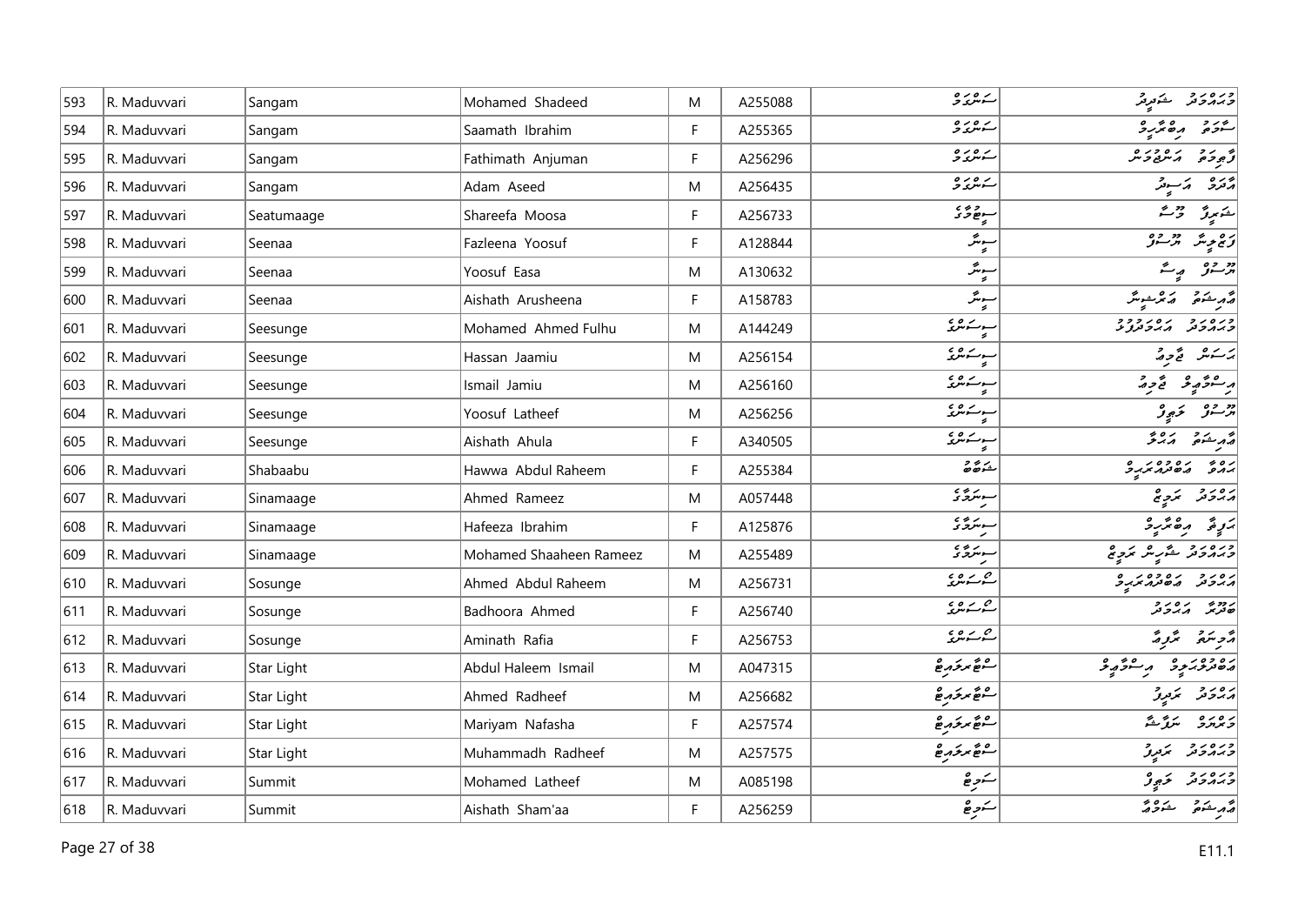| 619 | R. Maduvvari | Summit        | Fathimath Shakeeba   | F         | A256268 | سكرج                                | و دو شهرهٔ<br>زوده شهرهٔ                    |
|-----|--------------|---------------|----------------------|-----------|---------|-------------------------------------|---------------------------------------------|
| 620 | R. Maduvvari | Sunset        | Aishath Ibrahim      | F         | A161133 | ر<br>سەنگەر شەھ                     |                                             |
| 621 | R. Maduvvari | Tharividhaage | Ibrahim Abdul Raheem | ${\sf M}$ | A150467 | <br> توسر عرو قرى                   |                                             |
| 622 | R. Maduvvari | Thiyaramaage  | Ali Nasheed          | M         | A161097 | ىر بر ئ <sup>ە</sup> ئ              | كامي الكرشوقر<br>ماموا                      |
| 623 | R. Maduvvari | Thiyaramaage  | Javid Ahmed          | ${\sf M}$ | A255879 | مرکز دی                             |                                             |
| 624 | R. Maduvvari | Thiyaramaage  | Ahmed Ali            | M         | A255881 | ر ر د د ،<br>موهر پرد د             | برەرد كەي                                   |
| 625 | R. Maduvvari | Thiyaramaage  | Fathimath Ahmed      | F         | A255882 | ىر بر ئ <sup>ى</sup> ي              | توجدة برورد                                 |
| 626 | R. Maduvvari | Thiyaramaage  | Mizna Ahmed          | F         | A255886 | ן גישי<br>קי <i>ת ה</i> בצ          | و چې شه پر مرد ور                           |
| 627 | R. Maduvvari | Thiyaramaage  | Mohamed Faisham      | ${\sf M}$ | A255887 | مر بر پر پر                         | ورەرو تەرشى                                 |
| 628 | R. Maduvvari | Two Flower    | Shameema Ali         | F         | A075606 | دد و بر ر<br>ج تو څره بر            | المشروح أكدمي                               |
| 629 | R. Maduvvari | Two Flower    | Fathimath Maasa      | F         | A256278 | دد و بر ر<br>ج تو څره بر            | وٌ و دو سي ش                                |
| 630 | R. Maduvvari | Udhares       | Ahmed Shareef        | M         | A256326 | د بر پر <u>م</u>                    | رەر ئىيرۇ<br>مەدەر ئىيرۇ                    |
| 631 | R. Maduvvari | Udhares       | Abdulla Shabhan      | M         | A256425 | ە ئەرىئە ھ                          | رە قراللە خەھ ئىر                           |
| 632 | R. Maduvvari | Udhares       | Ibrahim Shuhubaan    | ${\sf M}$ | A256430 | ج پر پ <sub>ر</sub> ص               | شەرە ئەر<br>ەر ھەتمەر 2<br>ر                |
| 633 | R. Maduvvari | Udhares       | Aishath Shabaana     | F         | A256660 | د ر ، م<br>مرمرسه                   |                                             |
| 634 | R. Maduvvari | Undoodhooge   | Ahmed Adam           | ${\sf M}$ | A255448 | و سردوو تا<br>هر سرع توری           | ג ס ג פ ב פ קיים<br>הגב <i>ה</i> המב        |
| 635 | R. Maduvvari | Undoodhooge   | Ibrahim Shahid       | M         | A255459 | و سردود و<br>پر سرد تور             | رە ئەر ئىسىمىت                              |
| 636 | R. Maduvvari | Uthuruge      | Hawwa Hameedha       | F         | A256009 | د د د پ<br>پره مرد                  | رەي بەدىئى                                  |
| 637 | R. Maduvvari | Uthuruge      | Aminath Hameeda      | F         | A256013 | د د د د<br>مرح برد                  | ړٌ پر سَرَهٌ کَ پَر پَرٌ                    |
| 638 | R. Maduvvari | Uthuruge      | Aishath Hameeda      | F         | A256015 | د د د ،<br>پره پرې                  | أمار منكوم الكردم                           |
| 639 | R. Maduvvari | Vaifilaage    | Mohamed Adam         | ${\sf M}$ | A046308 | ئەمرىر ئۇي<br>                      | ورەر د درە<br><i>دىد</i> ردىر رىرد          |
| 640 | R. Maduvvari | Vaifilaage    | Ismail Shareef       | ${\sf M}$ | A059663 | ر<br>د مربو څه د                    | ر شۇرچى خەيرۇ                               |
| 641 | R. Maduvvari | Vaifilaage    | Ahmed Mushrif Ismail | ${\sf M}$ | A256307 | د مروځ د<br>  د مروځ د              |                                             |
| 642 | R. Maduvvari | Vaijeheyge    | Hawwa Fakhriyya      | F         | A256643 | ر مده دره<br>د مربع ر <sub>ند</sub> |                                             |
| 643 | R. Maduvvari | Vaijeheyge    | Ismail Mohamed Fulhu | M         | A257346 | <br>  تو مربع رئ                    | ر صور و در دود.<br>د سوځ په د پروترون       |
| 644 | R. Maduvvari | Vaijeheyge    | Mariyam Adam         | F         | A257348 | ر<br>  تو در ج ر د                  | ر ہ رہ ہورہ<br>ح <i>مد</i> رو م <i>د</i> رو |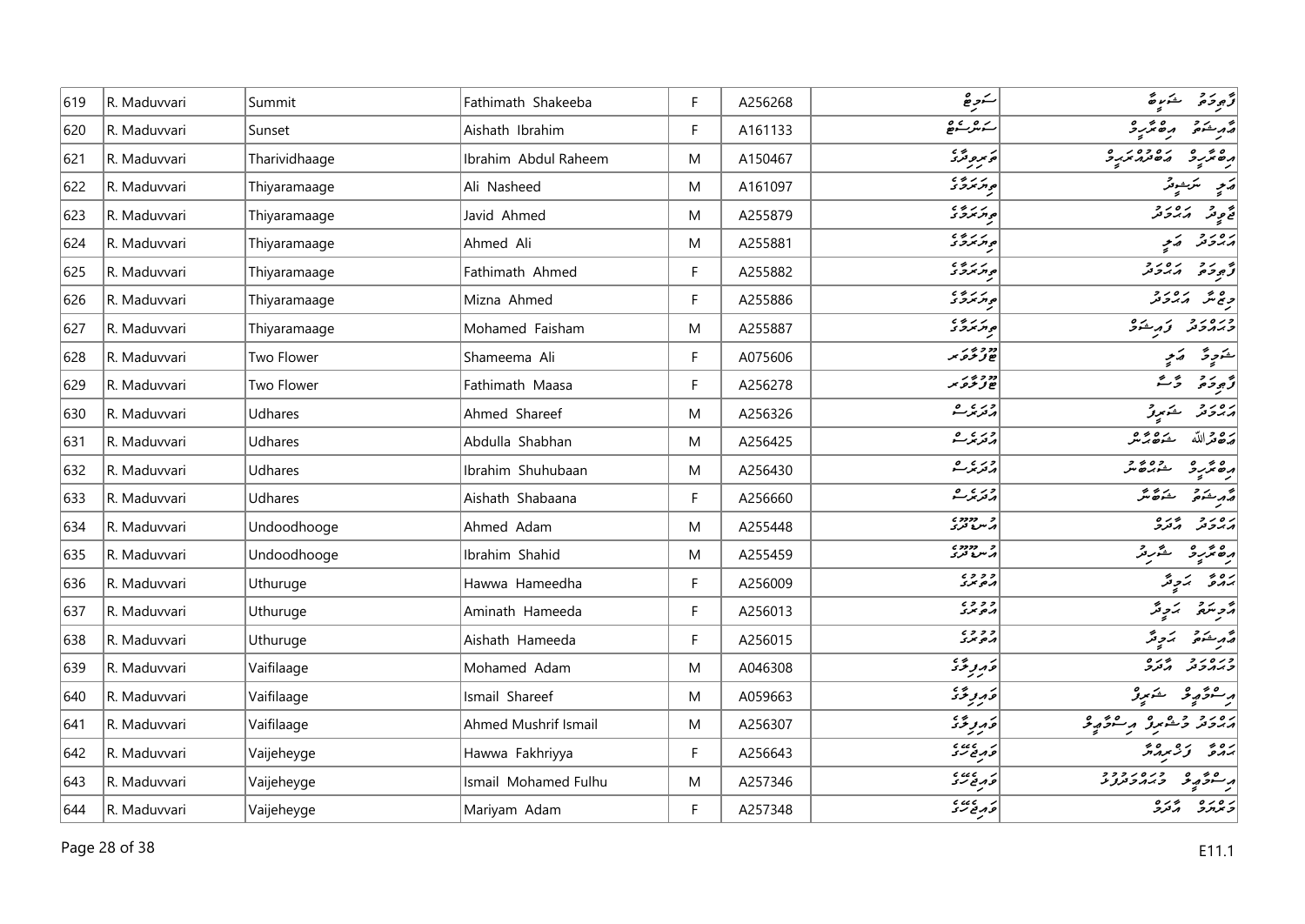| 645 | R. Maduvvari | Vaimathi    | Ahmed Waheedh       | M         | A255345 | غەدىئە                            | أرور و در د                                            |
|-----|--------------|-------------|---------------------|-----------|---------|-----------------------------------|--------------------------------------------------------|
| 646 | R. Maduvvari | Vaimathi    | Hussain Kausar      | M         | A255347 | أء مرځ مو                         | ج ڪهر مٿر سام هو سر                                    |
| 647 | R. Maduvvari | Vaimathi    | Hassan Ahmed Waheed | M         | A255350 | لحرمرخرمو                         | د ره دره در و در و<br>درخش مدوور و د                   |
| 648 | R. Maduvvari | Velanbulige | Mohamed Ibrahim     | M         | A255367 | ې ئەسھ <sup>ى</sup> ئ             | כמחכת חסתיכ                                            |
| 649 | R. Maduvvari | Vilu        | Sajidha Mohamed     | F         | A159585 | حرقحه                             | أستمي تزره رو                                          |
| 650 | R. Maduvvari | Vilu        | Hassan Rasheed      | M         | A161134 | عرقر                              |                                                        |
| 651 | R. Maduvvari | Vilu        | Haseena Adam        | F         | A255199 | حريحه                             | ئەسىت مەمرە                                            |
| 652 | R. Maduvvari | Vilu        | Ismail Adam         | M         | A255447 | حرثر                              | بر شرقه و محمده                                        |
| 653 | R. Maduvvari | Vilu        | Ahmed Migdhadh      | ${\sf M}$ | A255455 | حرثر                              | ره رو در در<br>مدونر ودنگه                             |
| 654 | R. Maduvvari | Vilu        | Mohamed Migdham     | M         | A255456 | عريحه                             | כנסנכ פיט<br>כגובנג פינב                               |
| 655 | R. Maduvvari | Vilu        | Aminath Naajiya     | F         | A255464 | عرفحه                             | أزويتكم يتمهر                                          |
| 656 | R. Maduvvari | Vilu        | Aishath Najula      | F         | A256715 | حرقحه                             | وكرك والمتحافظ                                         |
| 657 | R. Maduvvari | Viludholhi  | Ishaq Ali           | M         | A096730 | وتزقرو                            | $\frac{1}{2}$                                          |
| 658 | R. Maduvvari | Viludholhi  | Hussain Sawaadh     | ${\sf M}$ | A159584 | وتخترر                            | د سکه شده استاده در محمد به در استاده کرد.<br>پرسکه سر |
| 659 | R. Maduvvari | Viludholhi  | Aminath Afiya       | F         | A257654 | وتحقرو                            |                                                        |
| 660 | R. Maduvvari | Viludholhi  | Hassan Jawad        | M         | A257659 | و څونتر ر                         | برسكس يخافه                                            |
| 661 | R. Maduvvari | Vinares     | Hassan Shareef      | M         | A138751 | <sub>حو</sub> سَر پرَ مـْ         | پرستمبر مقامرو                                         |
| 662 | R. Maduvvari | Vinares     | Gamariyyath Adnan   | F         | A256381 | <sub>حو</sub> سَر پر م            | גן פניק גבשים.<br>צביקו <i>ג</i> ותם הבנייניינ         |
| 663 | R. Maduvvari | Vinares     | Ahmed Hammadh       | M         | A256428 | <sub>حو</sub> سَر پر م            | גפני גם ביב                                            |
| 664 | R. Maduvvari | Zamzameege  | Mohamed Siraj       | ${\sf M}$ | A098179 | ئەۋىئە جەتمە                      | وره در ور در و<br>وبردونر سوپرتع                       |
| 665 | R. Maduvvari | Zamzameege  | Saara Abdul Qadhir  | F         | A256327 | ئەۋىئە جەنجە                      | شمش رە دەپر د                                          |
| 666 | R. Maduvvari | Zamzameege  | Khadheeja Sariya    | F         | A256332 | ر ه ر<br>نخ د نځ چ <sub>و</sub> د | كَتَمِيعٌ السُّمْبِيرُّ                                |
| 667 | R. Maduvvari | Zamzameege  | Aminath Sahira      | F         | A256333 |                                   | أروسكو<br>شەرىتىر                                      |
| 668 | R. Maduvvari | Zamzameege  | Mariyam Sura        | F         | A256431 | ر ە ر<br>ئى 3 تۈ تۈ تۈ            | دەرە دەپر                                              |
| 669 | R. Maduvvari | Zenith      | Mohamed Zahir       | M         | A079617 | م سرچ<br> <br>ح                   |                                                        |
| 670 | R. Maduvvari | Zenith      | Ahmed Mushthaq      | ${\sf M}$ | A157483 | ع سرچ<br>                         | رەرد دەپر                                              |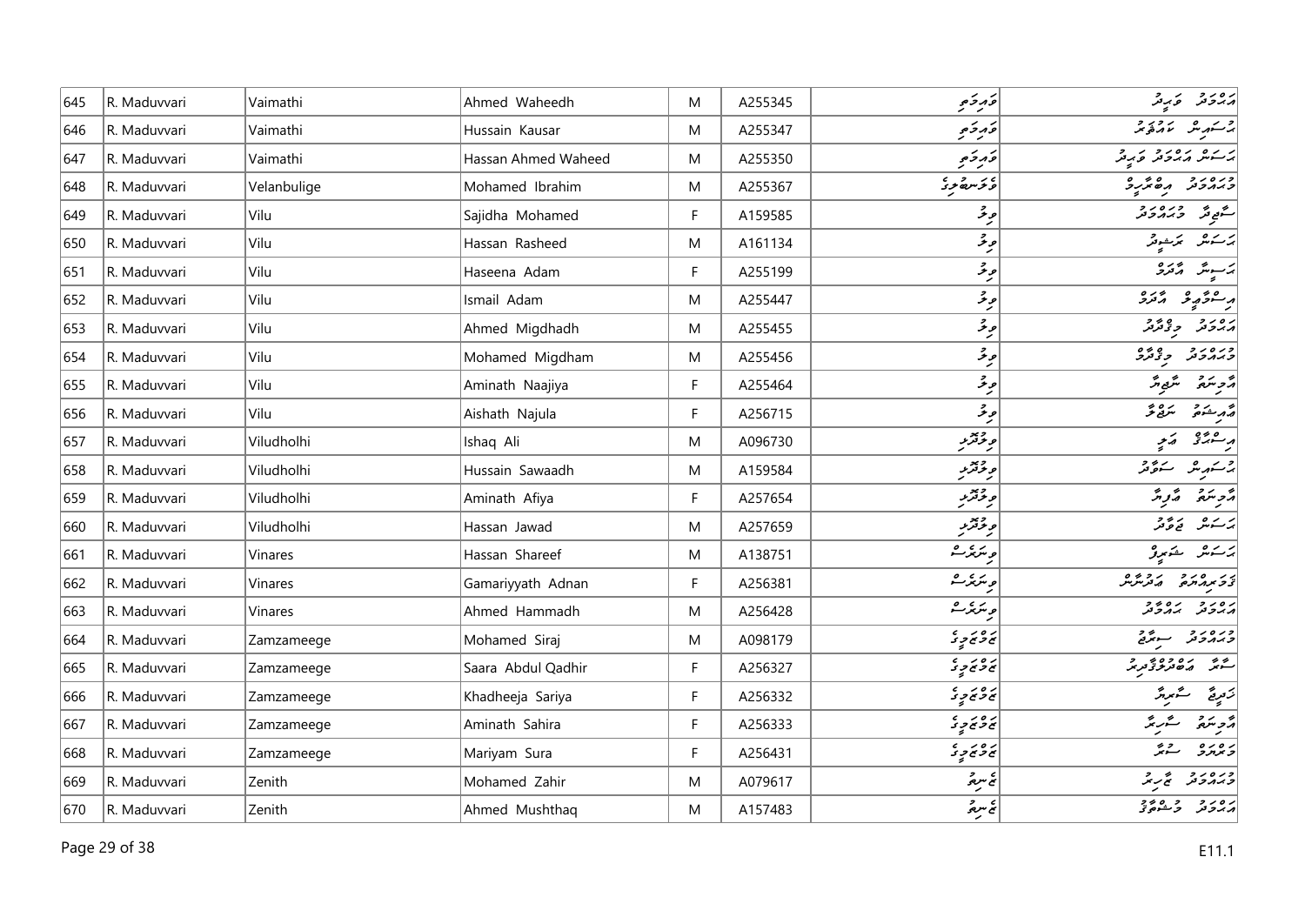| 671         | R. Maduvvari    | Zenith             | Zulaikha Ibrahim     | F         | A256113 | ې<br>نم سرچ                                     |                                                                                                                                                                                        |
|-------------|-----------------|--------------------|----------------------|-----------|---------|-------------------------------------------------|----------------------------------------------------------------------------------------------------------------------------------------------------------------------------------------|
| 672         | R. Maduvvari    | Zenith             | Adam Alau            | ${\sf M}$ | A256121 | ې سرچ                                           | وره دود<br>مرکز مرکز                                                                                                                                                                   |
| R. Meedhoo  |                 |                    |                      |           |         |                                                 |                                                                                                                                                                                        |
| 673         | R. Meedhoo      | Athamaage          | Layan Ali            | ${\sf M}$ | A164206 | بر بر بر بر<br>برخ تر <sub>ک</sub>              | ويژيز مکم                                                                                                                                                                              |
| 674         | R. Meedhoo      | Namoonaa           | Aishath Fizna        | F         | A317752 | بر دو پر<br>سرچ سر                              |                                                                                                                                                                                        |
| 675         | R. Meedhoo      | Vidhuvaru          | Aminath Suha         | F         | A316343 | و ر د<br>و ترو بر                               |                                                                                                                                                                                        |
|             | R. Rasmaadhoo   |                    |                      |           |         |                                                 |                                                                                                                                                                                        |
| 676         | R. Rasmaadhoo   | Daisymaage         | Ali Shihaam          | ${\sf M}$ | A316629 | پر سور پر ج<br>  پاسم سور سی                    | $\begin{array}{cc} 2\overset{\sigma}{\sim} & \overset{\sigma}{\sim} & \overset{\sigma}{\sim} & \overset{\sigma}{\sim} & \overset{\sigma}{\sim} & \overset{\sigma}{\sim} & \end{array}$ |
| 677         | R. Rasmaadhoo   | Riyaaz             | Faiza Mohamed        | F         | A316531 | بردشه                                           |                                                                                                                                                                                        |
| S. Feydhoo  |                 |                    |                      |           |         |                                                 |                                                                                                                                                                                        |
| 678         | S. Feydhoo      | Kokaage            | Ibrahim Aslam        | ${\sf M}$ | A147012 | بروء                                            | رە ئەر ئەسىرد                                                                                                                                                                          |
|             | S. Hithadhoo    |                    |                      |           |         |                                                 |                                                                                                                                                                                        |
| 679         | S. Hithadhoo    | Cozy Nest          | Mohamed Muuthasim    | ${\sf M}$ | A050036 | نئا سپاسكر شق                                   | כנסנכ כבנהם<br>כממכת כמים ייכ                                                                                                                                                          |
| 680         | S. Hithadhoo    | Faalandhoshuge     | Mohamed Rai Thaufeeg | M         | A308608 | ء ر ەيد د ،<br>توفرىترىرى                       | ورەرو ئۇم ئەدرە                                                                                                                                                                        |
| 681         | S. Hithadhoo    | Feyrumaage         | Abdulla Hashir       | ${\sf M}$ | A100291 | ړ، و د ،<br>تو برو د                            | مەھىراللە ئەخىر                                                                                                                                                                        |
| 682         | S. Hithadhoo    | Kadhurumaage       | Hussain Wisaan       | ${\sf M}$ | A276787 | ر و و د د<br>ما توبوری                          | يزخنه شهر وستهر                                                                                                                                                                        |
| 683         | S. Hithadhoo    | Vashaqulimaage     | Aishath Nuha         | F         | A303039 | ر ر و په په<br><i>ونر</i> ۍ موڅ ت               | مەم شەم ئىس                                                                                                                                                                            |
|             | Sh. Funadhoo    |                    |                      |           |         |                                                 |                                                                                                                                                                                        |
| 684         | Sh. Funadhoo    | Finifenmaage       | Rugiyya Ali          | F         | A151979 | اربيد هيو                                       | بروم كالمحمو                                                                                                                                                                           |
| Sh. Maroshi |                 |                    |                      |           |         |                                                 |                                                                                                                                                                                        |
| 685         | Sh. Maroshi     | Dhilbahaaruge      | Rafaah Waheed        | F         | A322894 | و عرض شرح و <sup>ج</sup><br>مرغ <i>زه ش</i> هری | روه درد<br>بروژ وړتر                                                                                                                                                                   |
| 686         | Sh. Maroshi     | Halavelige         | Aminath Abdul Kareem | F         | A322751 | ترىخ غرىج                                       | و دو ده ده ده ده و                                                                                                                                                                     |
| Th. Buruni  |                 |                    |                      |           |         |                                                 |                                                                                                                                                                                        |
| 687         | Th. Buruni      | <b>Beach Villa</b> | Ahmed Faaish         | ${\sf M}$ | A114731 | په نؤ و څه                                      | رەرد ۋەب                                                                                                                                                                               |
|             | Th. Dhiyamigili |                    |                      |           |         |                                                 |                                                                                                                                                                                        |
| 688         | Th. Dhiyamigili | Endherimaage       | Abdul Majeed Ibrahim | M         | A149249 | ې ه په په په<br>د سربر پر تر ک                  | رە دەر دەر ھەردە<br>مەھىر دىجە ئىمە مەم                                                                                                                                                |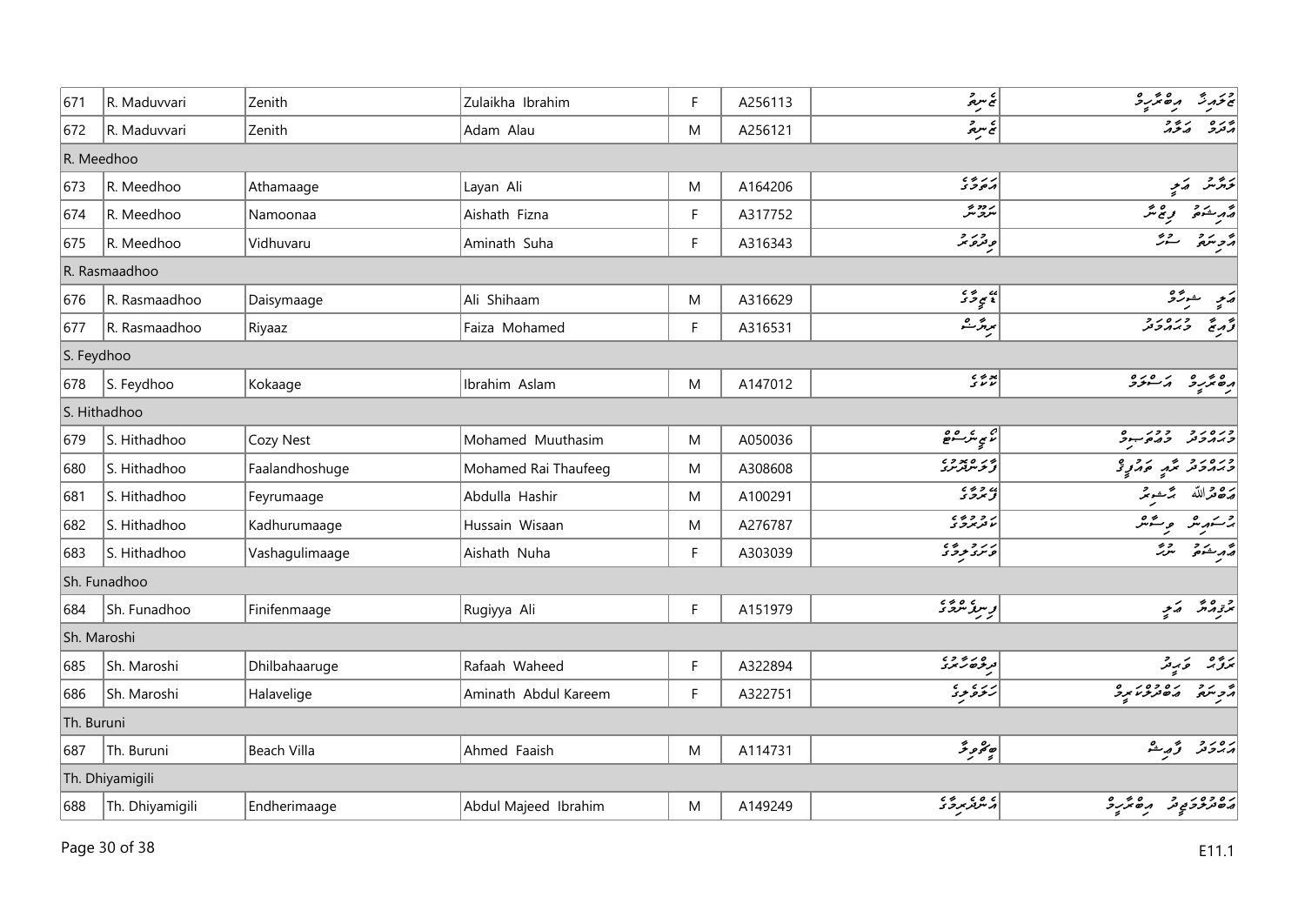| 689 | Dhiyamiqili<br>Th | Kaanimaage  | Hassan Muneer | M | A092694 | $\epsilon$ s<br>-<br>ما سوچ ی | $\circ$ $\prime$<br>برسوس<br>ر سربر |
|-----|-------------------|-------------|---------------|---|---------|-------------------------------|-------------------------------------|
|     | Th. Omadhoo       |             |               |   |         |                               |                                     |
| 690 | Omadhoo<br>Тh     | Dhilaasaage | Mazeena Eesa  |   | A089238 | ىر ئۇرىشىمى                   | ا و بی س<br>ے                       |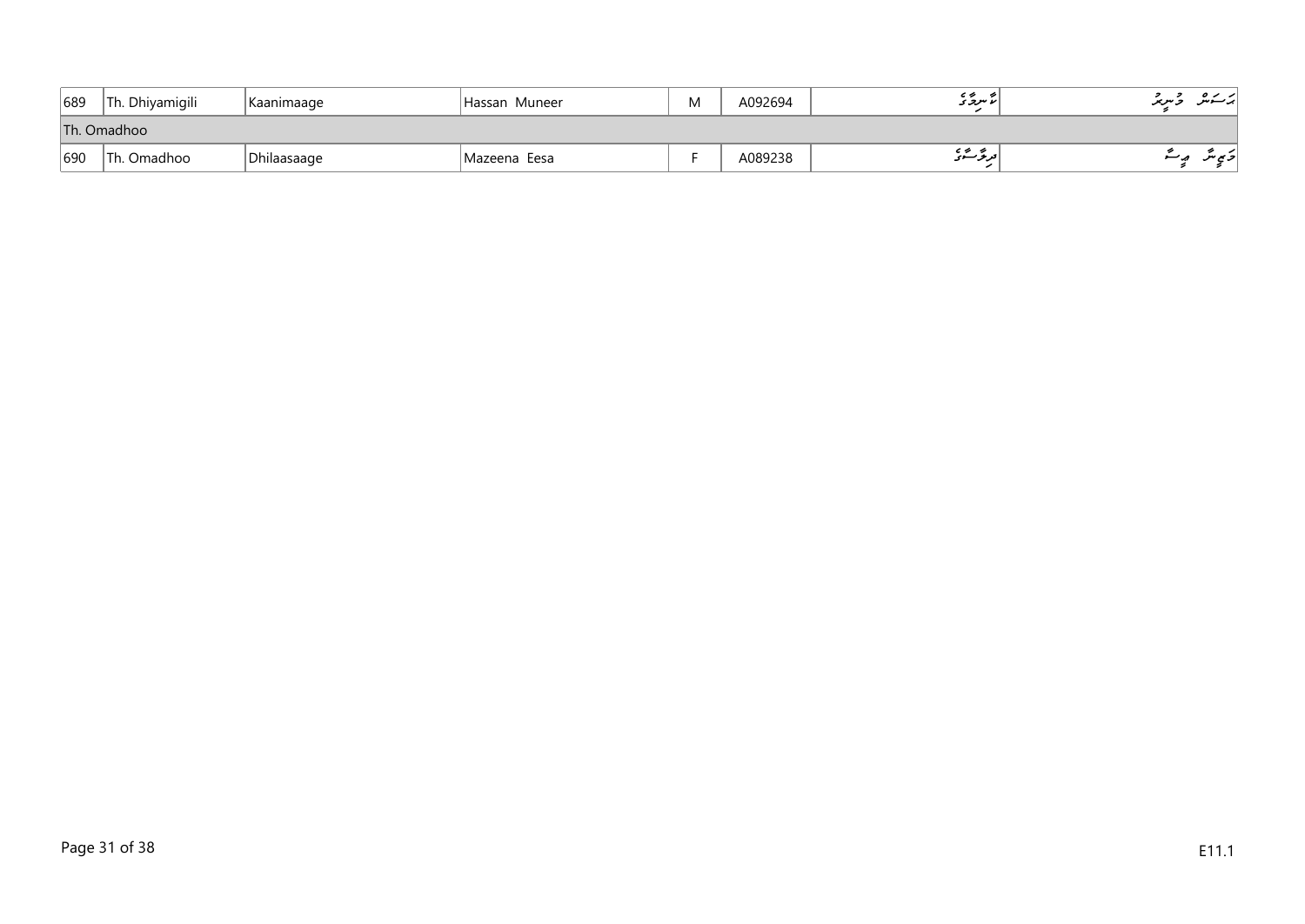## *w7qAn8m? sCw7mRo>u; wEw7mRw;sBo<*

| ' مرمر | 'يئرىثر: |
|--------|----------|
|        |          |
|        |          |
|        |          |

## *w7q9r@w7m> sCw7qHtFoFw7s; mAm=q7 w7qHtFoFw7s;*

| ىر تە | $\mathcal{O} \times$<br>$\sim$ | $\sim$<br>. . | لترنثر |
|-------|--------------------------------|---------------|--------|
|       |                                |               |        |
|       |                                |               |        |
|       |                                |               |        |

| انترنثر: | $^{\circ}$ | يبرهر | $^{\circ}$<br>سرسر |
|----------|------------|-------|--------------------|
|          |            |       |                    |
|          |            |       |                    |
|          |            |       |                    |

| ' ئىرتىر: | سر سر |  |
|-----------|-------|--|
|           |       |  |
|           |       |  |
|           |       |  |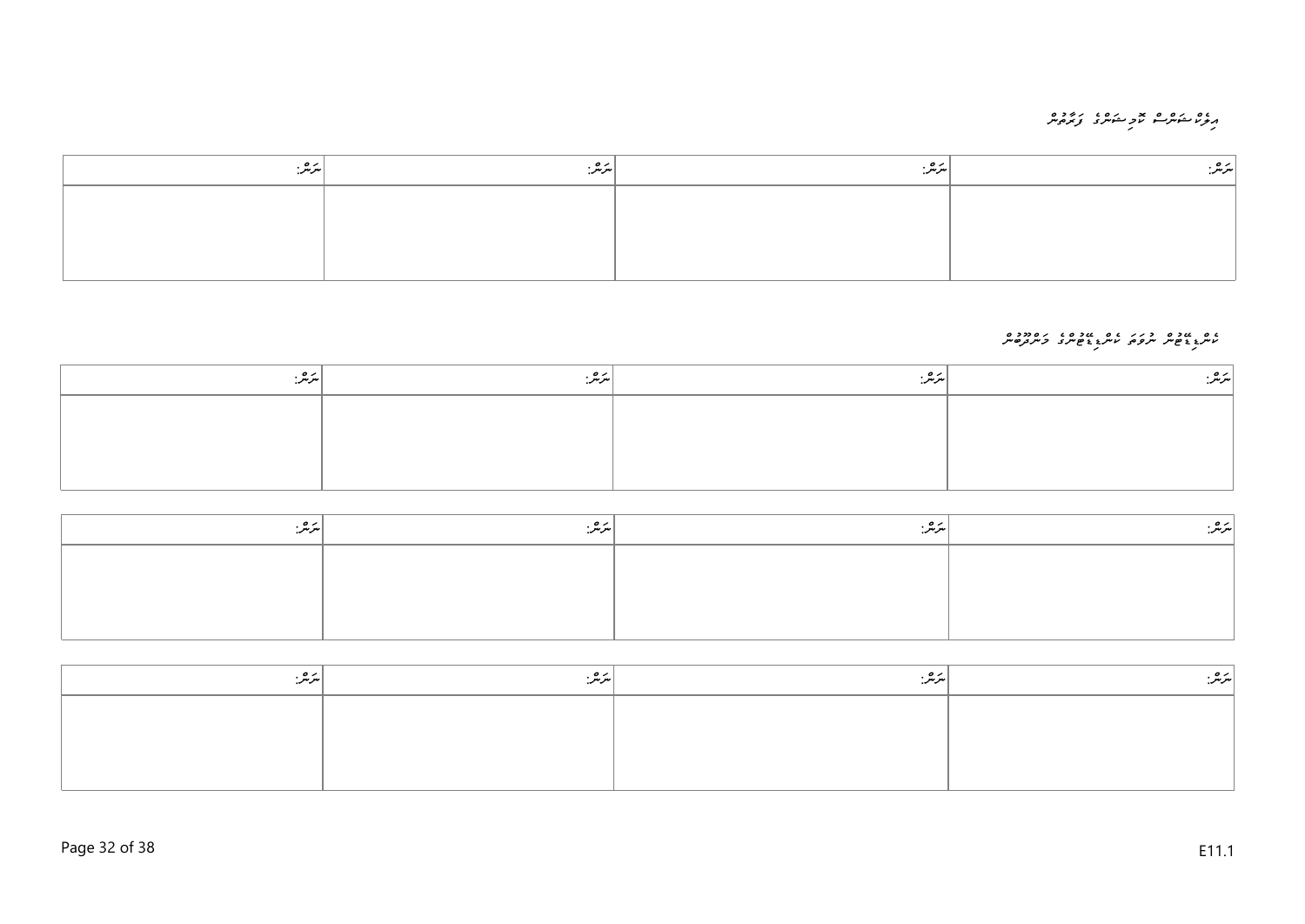| يزهر | $^{\circ}$ | ىئرىتر: |  |
|------|------------|---------|--|
|      |            |         |  |
|      |            |         |  |
|      |            |         |  |

| متريثر به | 。<br>'سرسر'۔ | يتزيترا | سرسر |
|-----------|--------------|---------|------|
|           |              |         |      |
|           |              |         |      |
|           |              |         |      |

| ىئرىتر. | $\sim$ | ا بر هه. | لىرىش |
|---------|--------|----------|-------|
|         |        |          |       |
|         |        |          |       |
|         |        |          |       |

| 。<br>مرس. | $\overline{\phantom{a}}$<br>مر سر | يتريثر |
|-----------|-----------------------------------|--------|
|           |                                   |        |
|           |                                   |        |
|           |                                   |        |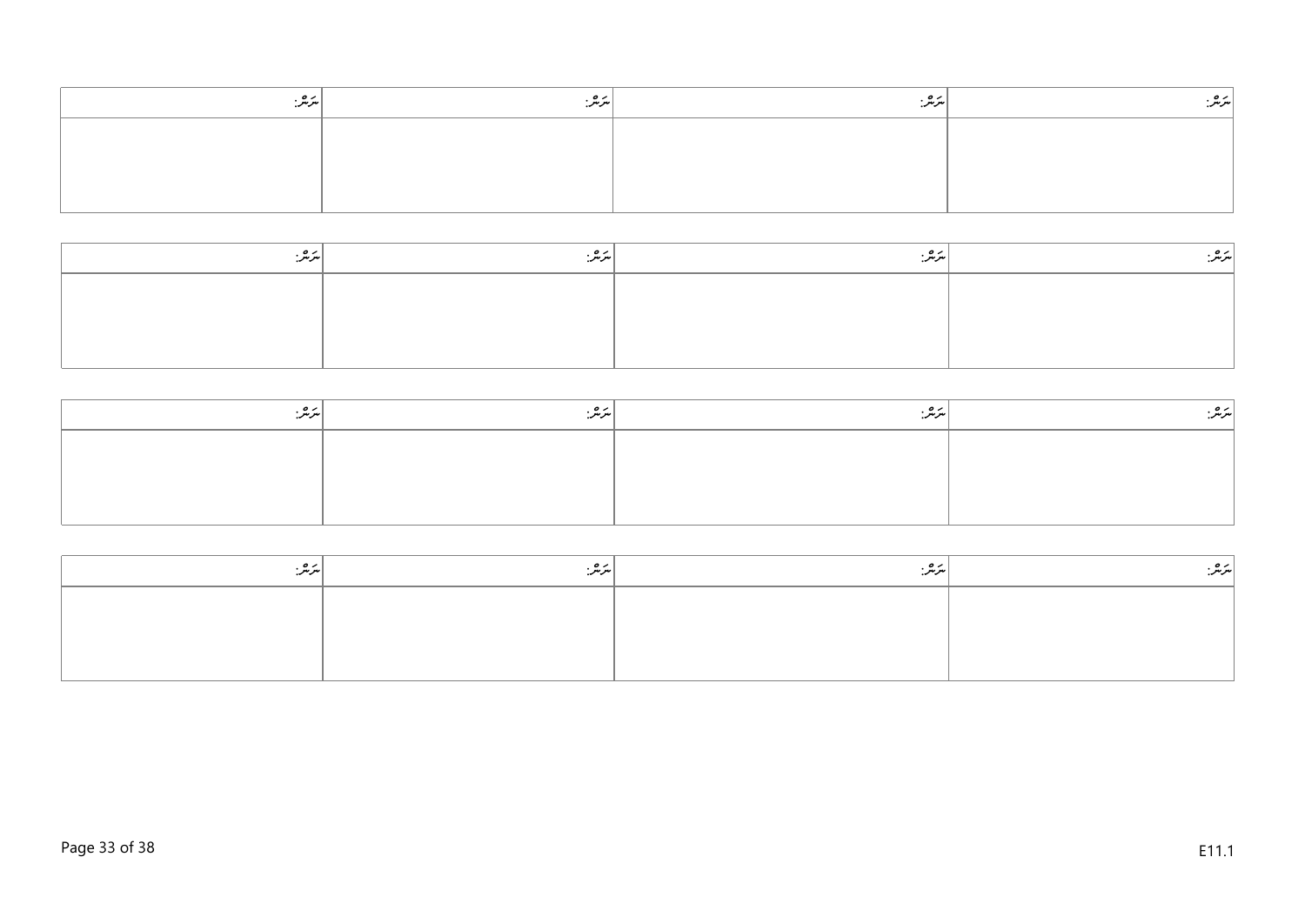| ير هو . | $\overline{\phantom{a}}$ | يرمر | اير هنه. |
|---------|--------------------------|------|----------|
|         |                          |      |          |
|         |                          |      |          |
|         |                          |      |          |

| ىر ھ | $\circ$ $\sim$<br>ا سرسر. | $\circ$ $\sim$<br>' سرسر . | o <i>~</i><br>سرسر. |
|------|---------------------------|----------------------------|---------------------|
|      |                           |                            |                     |
|      |                           |                            |                     |
|      |                           |                            |                     |

| 'تترنثر: | . .<br>يسمونس. |  |
|----------|----------------|--|
|          |                |  |
|          |                |  |
|          |                |  |

|  | . ه |
|--|-----|
|  |     |
|  |     |
|  |     |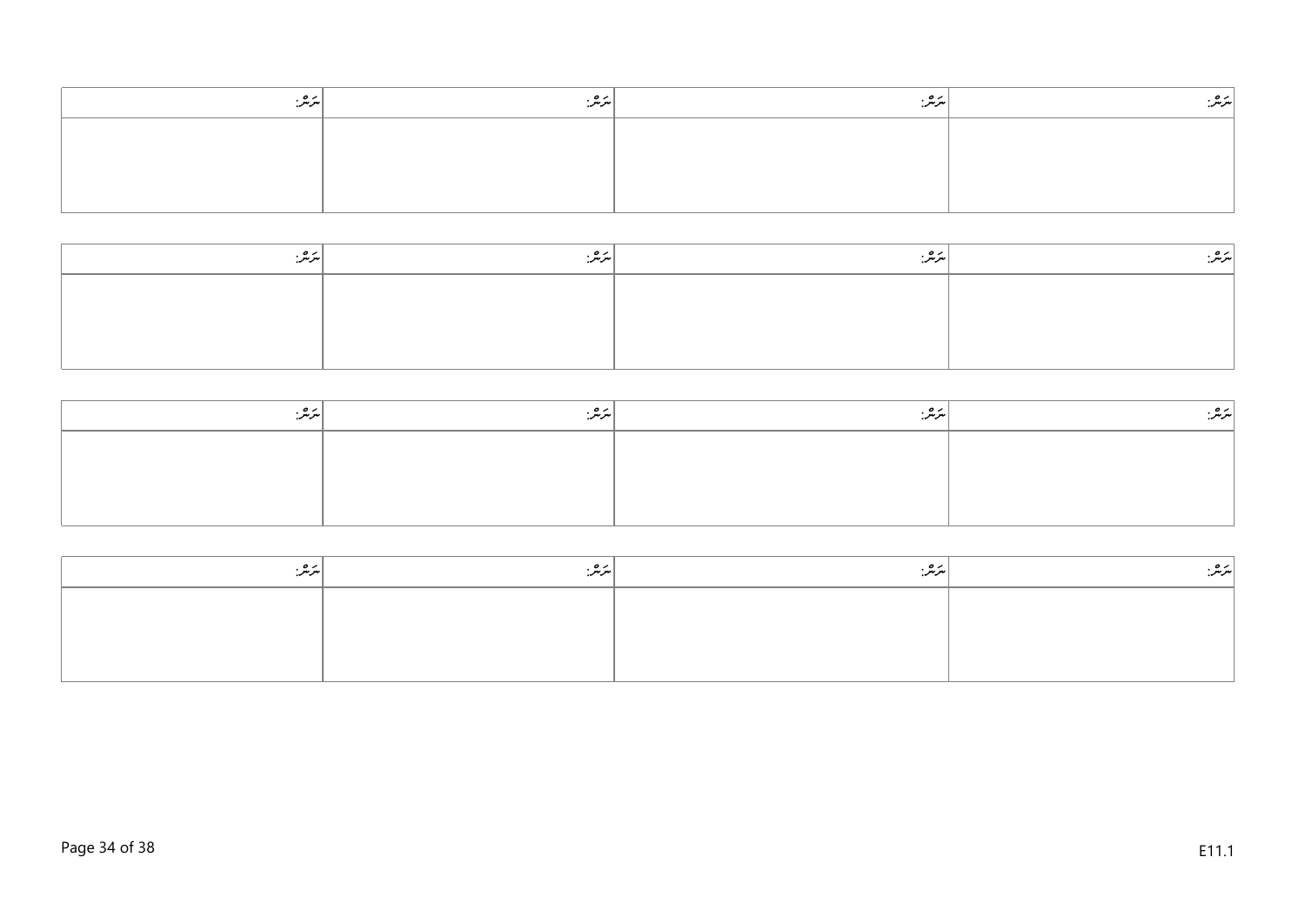| ير هو . | $\overline{\phantom{a}}$ | يرمر | اير هنه. |
|---------|--------------------------|------|----------|
|         |                          |      |          |
|         |                          |      |          |
|         |                          |      |          |

| ىر تىر: | $\circ$ $\sim$<br>" سرسر . | يبرحه | o . |
|---------|----------------------------|-------|-----|
|         |                            |       |     |
|         |                            |       |     |
|         |                            |       |     |

| 'تترنثر: | . .<br>يسمونس. |  |
|----------|----------------|--|
|          |                |  |
|          |                |  |
|          |                |  |

|  | . ه |
|--|-----|
|  |     |
|  |     |
|  |     |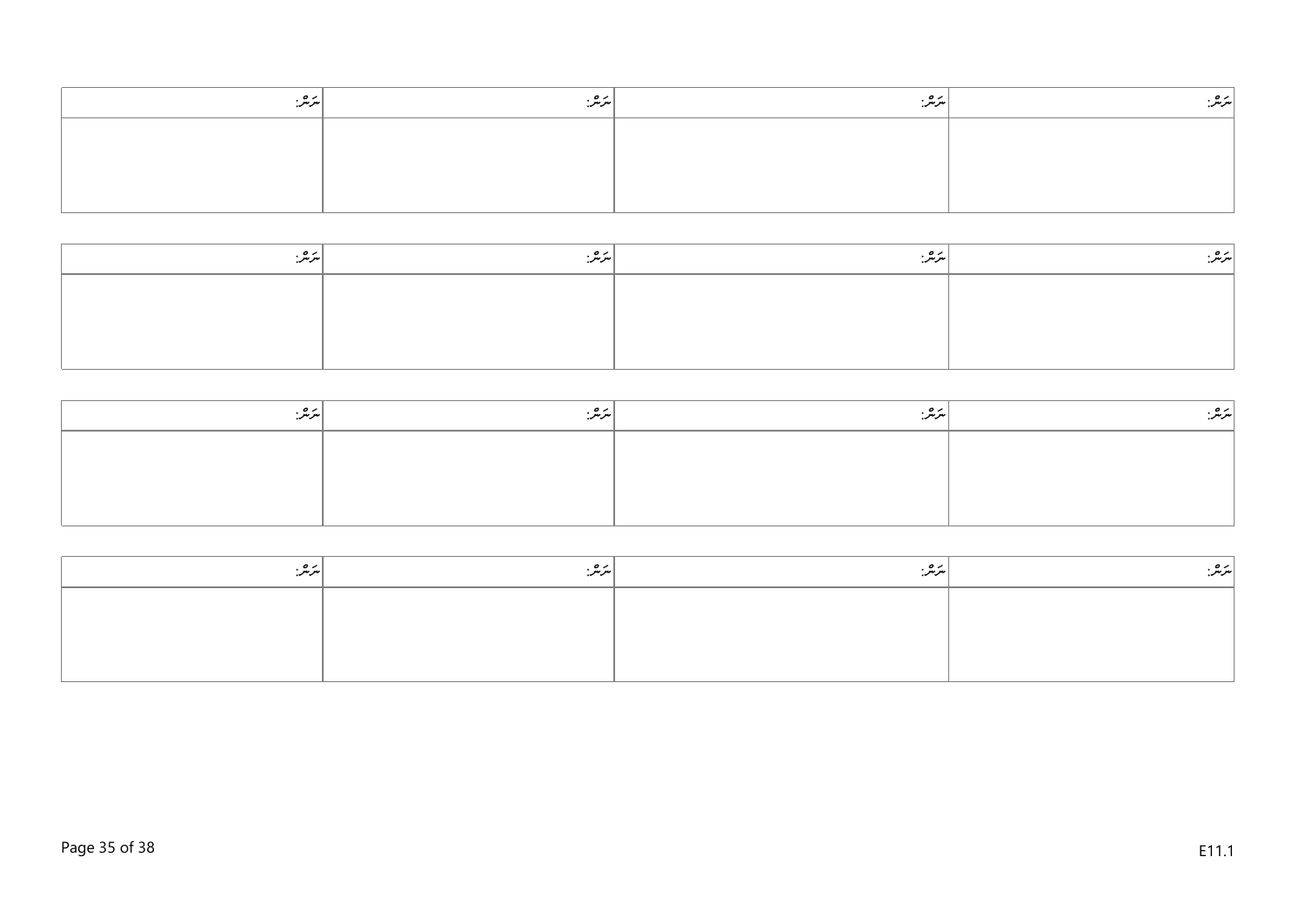| $\cdot$ | ο. | $\frac{\circ}{\cdot}$ | $\sim$<br>سرسر |
|---------|----|-----------------------|----------------|
|         |    |                       |                |
|         |    |                       |                |
|         |    |                       |                |

| ايرعر: | ر ه<br>. . |  |
|--------|------------|--|
|        |            |  |
|        |            |  |
|        |            |  |

| بر ه | 。 | $\sim$<br>َ سومس. |  |
|------|---|-------------------|--|
|      |   |                   |  |
|      |   |                   |  |
|      |   |                   |  |

| 。<br>. س | ىرىىر |  |
|----------|-------|--|
|          |       |  |
|          |       |  |
|          |       |  |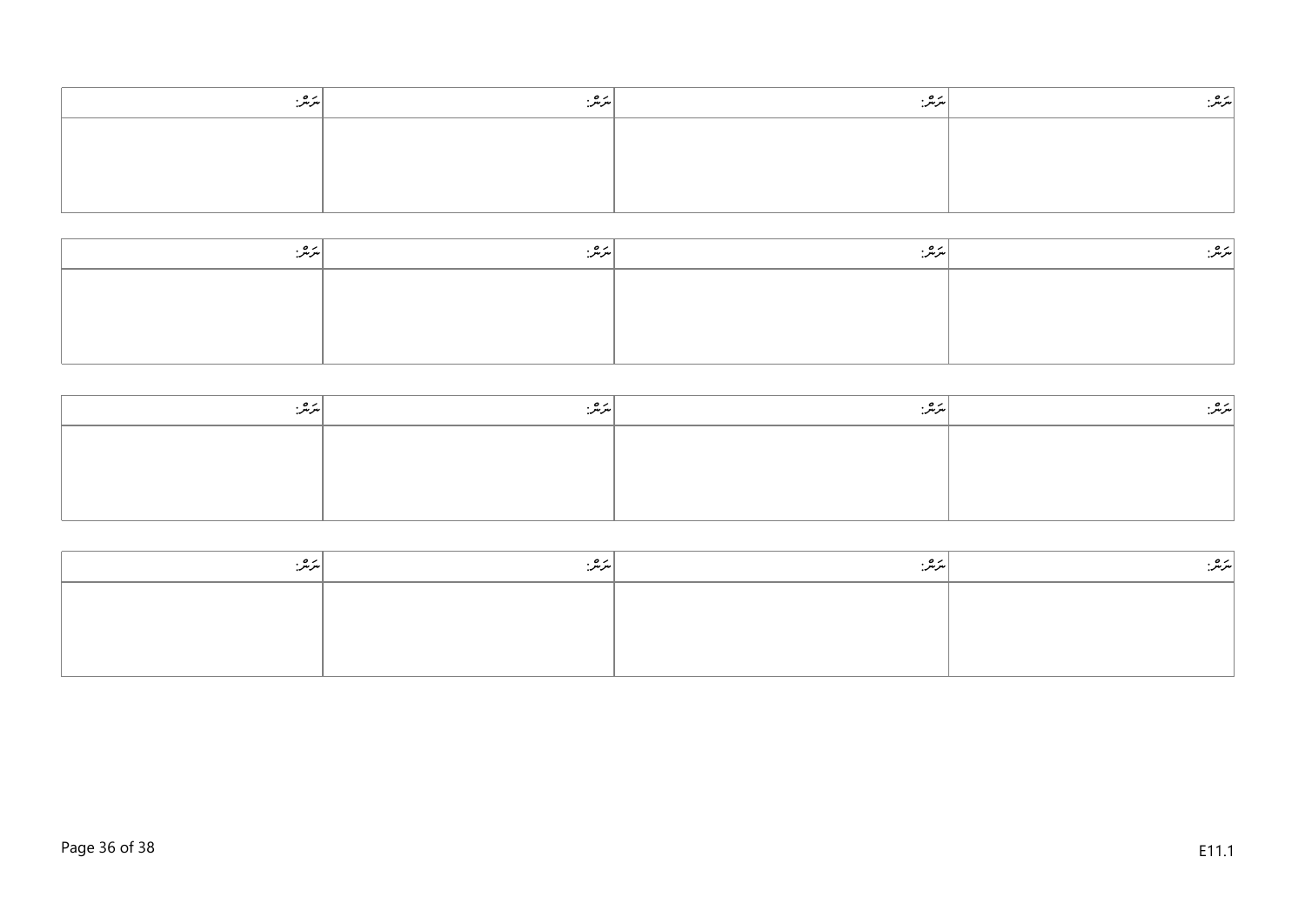| ير هو . | $\overline{\phantom{a}}$ | يرمر | لتزمثن |
|---------|--------------------------|------|--------|
|         |                          |      |        |
|         |                          |      |        |
|         |                          |      |        |

| ىر تىر: | $\circ$ $\sim$<br>" سرسر . | يبرحه | o . |
|---------|----------------------------|-------|-----|
|         |                            |       |     |
|         |                            |       |     |
|         |                            |       |     |

| نتزيتر به | 。 | 。<br>سرسر. | o <i>~</i> |
|-----------|---|------------|------------|
|           |   |            |            |
|           |   |            |            |
|           |   |            |            |

|  | . ه |
|--|-----|
|  |     |
|  |     |
|  |     |